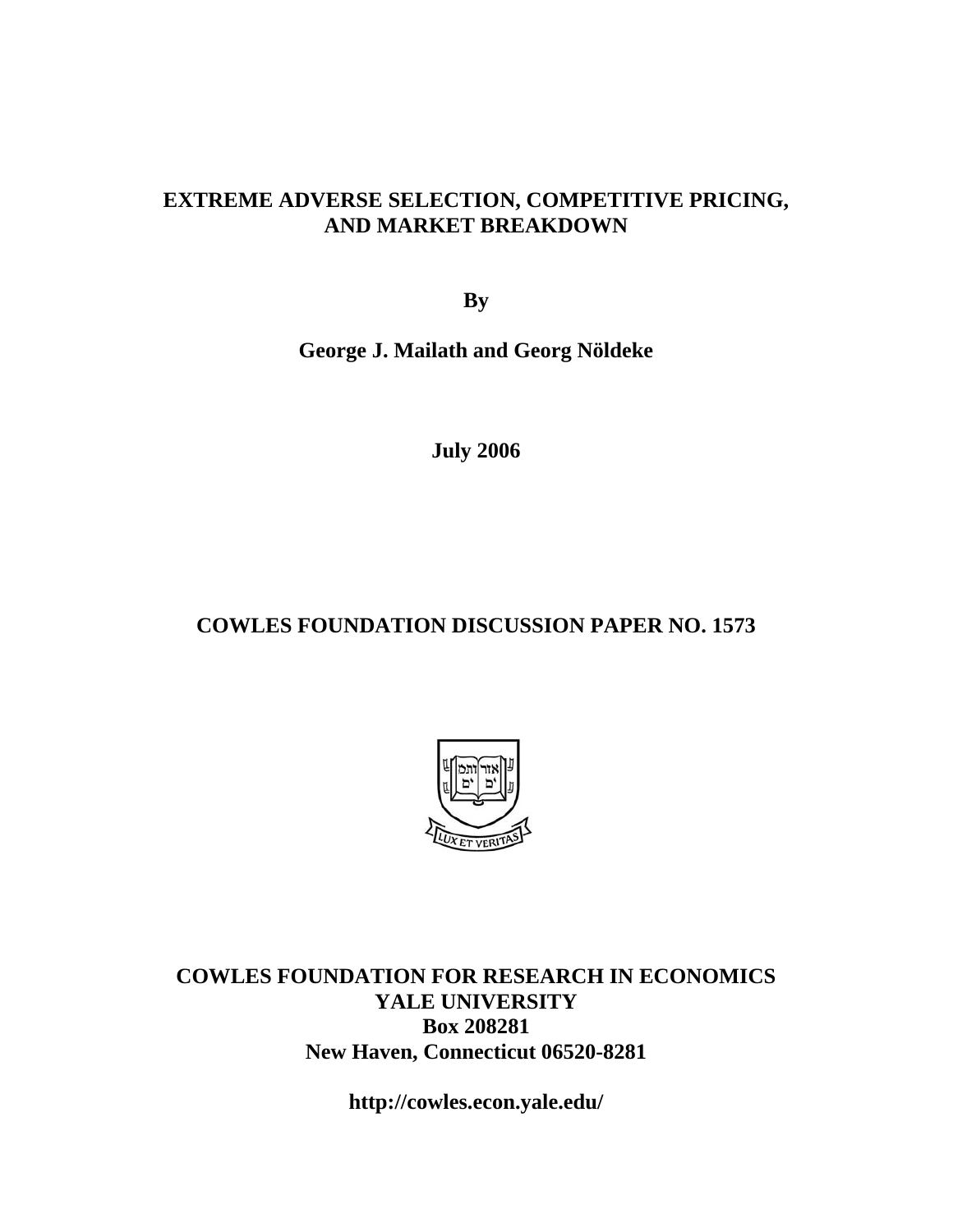# Extreme Adverse Selection, Competitive Pricing, and Market Breakdown<sup>∗</sup>

George J. Mailath Yale University University of Pennsylvania

Georg Nöldeke Universitat Bonn ¨

July 25, 2006

Abstract: Extreme adverse selection arises when private information has unbounded support, and market breakdown occurs when no trade is the only equilibrium outcome. We study extreme adverse selection via the limit behavior of a financial market as the support of private information converges to an unbounded support. A necessary and sufficient condition for market breakdown is obtained. If the condition fails, then there exists competitive market behavior that converges to positive levels of trade whenever it is first best to have trade. When the condition fails, no feasible (competitive or not) market behavior converges to positive levels of trade.

Keywords: Adverse selection, market breakdown, separation, competitive pricing.

*JEL* Classification Numbers: D40, D82, D83, G12, G14.

## 1 Introduction

The presence of adverse selection can cause severe inefficiencies. This is most starkly illustrated by [Akerlof'](#page-43-0)s [\(1970\)](#page-43-0) famous example where adverse selection leads to market breakdown (i.e., no trade is the only possible equilibrium outcome). Despite the prominence of Akerlof's example, there is little work identifying the exact circumstances under which market breakdown must occur. We do so in a simple model of trade in a financial market in which an informed trader possess private information about the payoff of a risky asset.

<sup>∗</sup>We thank Martin Hellwig, Benny Moldovanu, Frank Riedel, and various seminar audiences for helpful comments. Financial support from the National Science Foundation, grants #SES-0095768 and #SES-0350969, and the Deutsche Forschungsgemeinschaft, GRK 629 and SFB/TR 15, at the University of Bonn is gratefully acknowledged.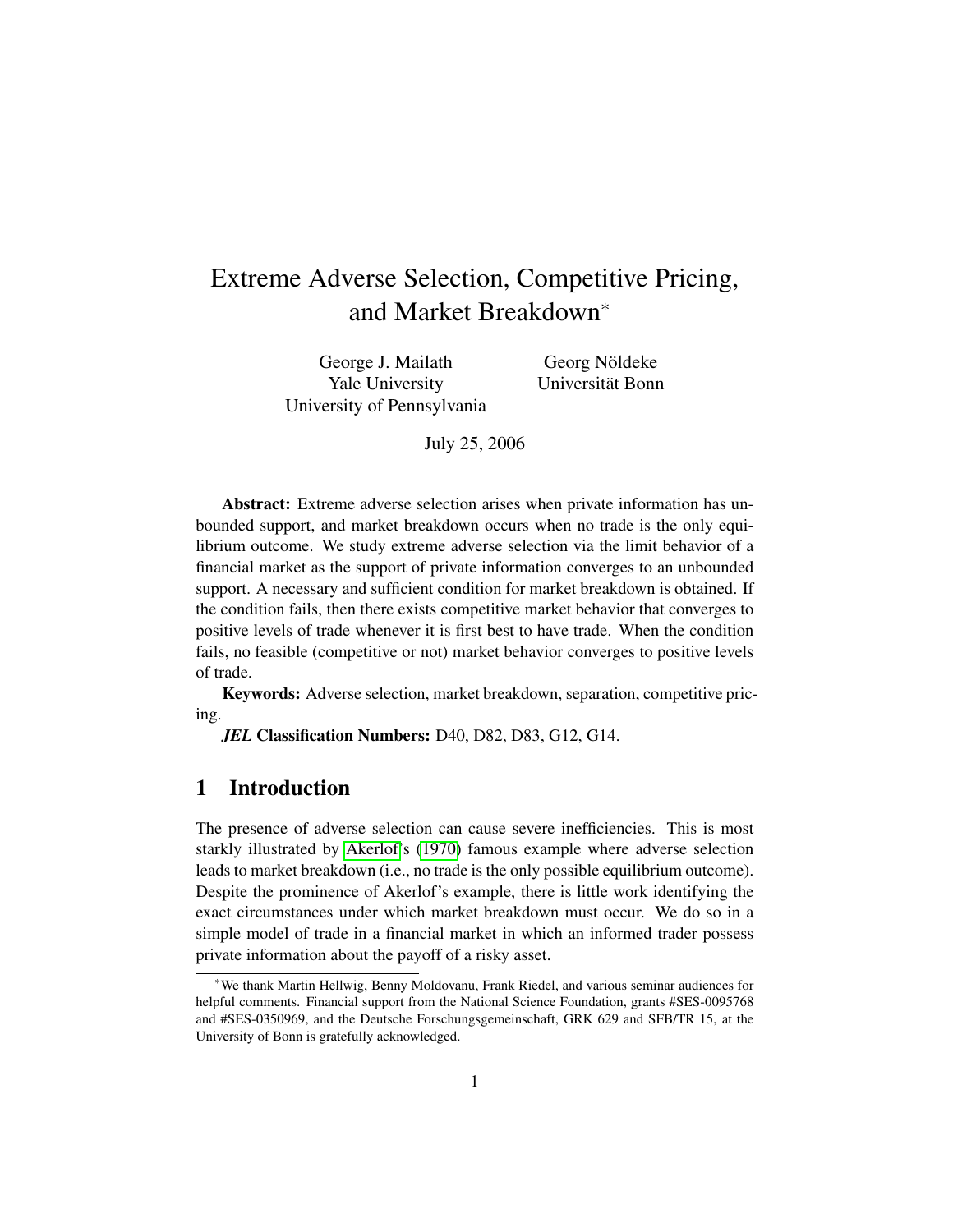We are interested in two issues. The first is the role of competitive pricing in market breakdown. In a financial market context it has been argued (see [Glosten](#page-44-0) [and Milgrom](#page-44-0) [\(1985\)](#page-44-0), [Glosten](#page-44-1) [\(1989\)](#page-44-1), [Leach and Madhavan](#page-45-0) [\(1993\)](#page-45-0), and [Glosten](#page-44-2) [\(1994\)](#page-44-2)) that competitive pricing leads to market breakdown when the adverse selection problem is sufficiently severe, whereas the ability of a monopolist to crosssubsidize across different trades keeps the market open under identical circumstances.

The second issue is the identification of environments in which the adverse selection problem is sufficiently severe that market breakdown occurs under all feasible market structures.<sup>[1](#page-2-0)</sup> Models of adverse selection in financial markets that focus on the issue of competitive market breakdown typically follow [Kyle'](#page-45-1)s [\(1985\)](#page-45-1) seminal contribution in assuming that the type of the informed trader is normally distributed.<sup>[2](#page-2-1)</sup> Because of the normality assumption, these models feature what we term *extreme adverse selection*, namely a type space for the informed trader with unbounded support. In the environments we consider, extreme adverse selection is necessary, but not sufficient, for market breakdown to be unavoidable. In particular, we will show that while market breakdown does *not* arise when the private information is normally distributed, it does arise for other distributions with unbounded support.

We investigate these issues in a model similar to [Glosten](#page-44-1) [\(1989\)](#page-44-1). There is a single informed, risk-averse strategic trader (with constant absolute risk aversion preferences) and risk neutral market makers. The informed trader can act either as a buyer or as a seller; there are no restrictions on order sizes. [Glosten](#page-44-1) [\(1989\)](#page-44-1) models a two-dimension adverse selection problem in which the informed trader has private information about the expected payoff of the risky asset as well as about his endowment and both of these random variables are normally distributed. Following [Biais, Martimort, and Rochet](#page-44-3) [\(2000\)](#page-44-3), we make no parametric distribution assumptions and conduct the formal analysis in a reduced form model where the informed trader's private information is summarized by a one-dimensional type (we discuss this in more detail in remark [2.1\)](#page-6-0).

Rather than studying the equilibria of a particular market-microstructure model, we analyze *feasible* trading schedules and *competitive* trading schedules (where a trading schedule specifies a quantity for each type of the informed trader). A trading schedule is *feasible* if it is optimal for the informed trader to follow that schedule given some price schedule (specifying a price for every possible quantity), and if it yields nonnegative expected profits to the market makers under this

<span id="page-2-0"></span><sup>&</sup>lt;sup>1</sup>[Glosten](#page-44-2) [\(1994\)](#page-44-2) also considers this issue. See remark [3.2](#page-13-0) for a discussion of the relationship between his and our work.

<span id="page-2-1"></span><sup>&</sup>lt;sup>2</sup>Examples include [Glosten](#page-44-1) [\(1989\)](#page-44-1), [Bhattacharya and Spiegel](#page-43-1) [\(1991\)](#page-43-1), [Spiegel and Subrahmanyam](#page-46-0) [\(1992\)](#page-46-0), and [Bhattacharya, Reny, and Spiegel](#page-43-2) [\(1995\)](#page-43-2)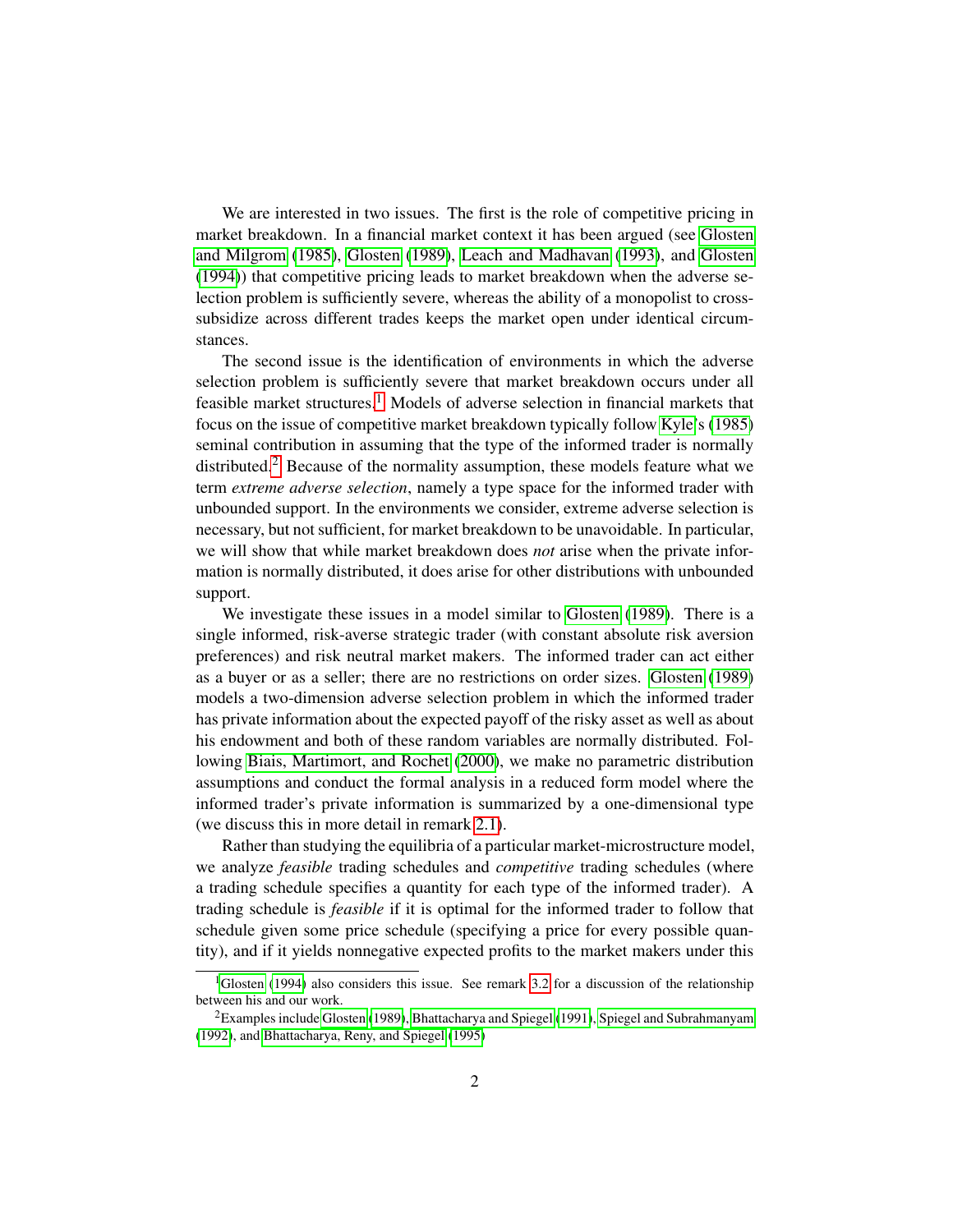price schedule. In a model with a bounded type space this is equivalent to the requirement that the trading schedule can be implemented as part of an incentive compatible, interim individual rational allocation. Considering feasible trading schedules thus allows us to delineate the circumstances under which every market structure satisfying these constraints must result in the no-trade outcome, i.e., cases in which market breakdown is unavoidable.

The idea behind our definition of a competitive trading schedule is natural and straightforward. Under the price schedule supporting a *competitive* trading schedule, market makers should earn zero expected profits conditional on any particular traded quantity. (For quantities that are not traded by any type of the informed trader, we require this condition to hold for some common beliefs of the market makers consistent with the underlying distribution.) Requiring pricing to be competitive in this sense eliminates the possibility of cross-subsidization across different trades, allowing us to investigate whether such cross-subsidization is helpful in avoiding market breakdown.[3](#page-3-0)

We follow [Hellwig](#page-44-4) [\(1992\)](#page-44-4) in studying extreme adverse selection as the limit case of a sequence of markets in which bounded supports of the distribution of the informed trader's information become arbitrary large.<sup>[4](#page-3-1)</sup> Like Hellwig, we view the assumption of an unbounded support as an idealization of the adverse selection problem caused by large but bounded supports. Under this view, it is important to understand when a prediction of market breakdown in a model with unbounded support holds approximately in a model with large support. Moreover, it is *never* the case that the trading schedule specifying no-trade for all types of the informed trader is a feasible trading schedule in a market with extreme adverse selection (remark [4.1\)](#page-19-0). Working directly with an unbounded type space would force an identification of market breakdown with the non-existence of a feasible or competitive trading schedule. The more natural identification is with the property that the trading schedule specifying no trade for all types is the only feasible or competitive

<span id="page-3-0"></span> $3A$  trading schedule is competitive in our sense if and only if it is a sequential equilibrium outcome of a signaling game in which the informed trader chooses a quantity of the risky asset to trade and the market makers then compete a la Bertrand to take the other side of the trade (see [Kreps](#page-45-2) [\(1990,](#page-45-2) Section 17.3) for an extended discussion in the context of [Spence](#page-46-1) [\(1973\)](#page-46-1)-job market signaling). The analysis of [Gale and Hellwig](#page-44-5) [\(2004\)](#page-44-5), which studies a general equilibrium model of an insurance market with adverse selection, provides an alternative "micro-foundation" for our definition of competitive trading schedules.

Note that our use of the term "competitive" solely refers to a property of the equilibrium price schedule. A rather different approach to modeling competition in markets with adverse selection builds on [Prescott and Townsend](#page-45-3) [\(1984a,](#page-45-3)[b\)](#page-45-4); see [Bisin and Gottardi](#page-44-6) [\(2006\)](#page-44-6) for a recent contribution along these lines.

<span id="page-3-1"></span><sup>&</sup>lt;sup>4</sup>Market breakdown is not an issue in our model, i.e., there exist not only feasible but also competitive trading schedules resulting in positive levels of trade (for almost all types), unless adverse selection is extreme.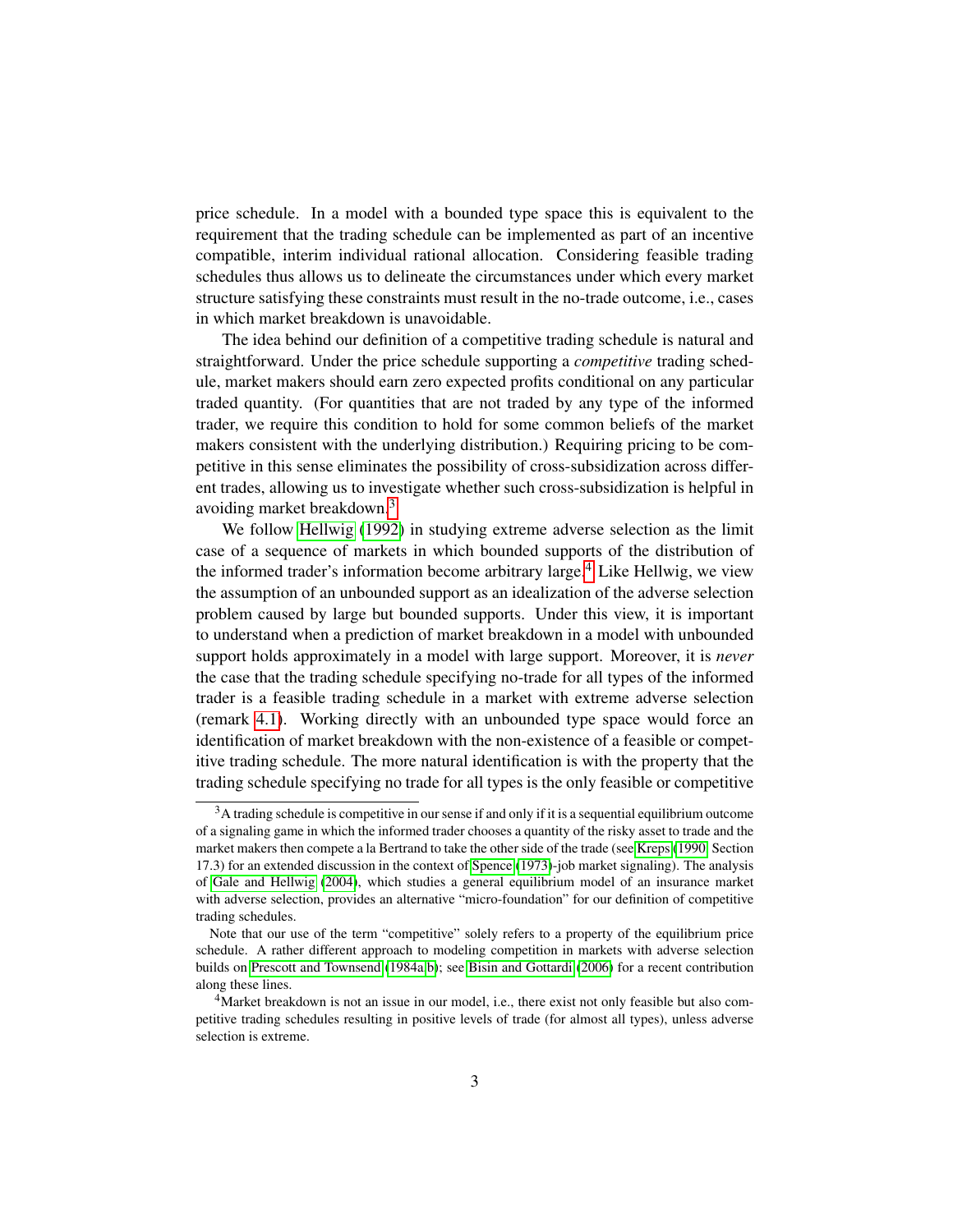trading schedule.

We thus say that *market breakdown occurs* if, in the limit, trade does not occur. Conversely, the *market stays open* if trade occurs in the limit, for almost all values of the private information of the informed trader. Our main results

- establish a necessary and sufficient condition, which we term the *market breakdown* condition, under which market breakdown must occur for every sequence of feasible trading schedules;
- show that exactly the same condition is necessary and sufficient for market breakdown to occur for every sequence of competitive trading schedules, thus implying that competitive pricing is not a source of market breakdown; and
- show that if the market breakdown condition fails there exists a sequence of competitive trading schedule such that the market stays open, i.e., not only is it possible to avoid market breakdown but a market with competitive pricing can provide liquidity for almost all types of the informed trader.

The market breakdown condition is a condition on the mean excess function (also known as the mean residual life function) of the distribution of the informed trader's type in the market with extreme adverse selection. We show that this condition fails for thin-tailed distributions (such as the normal) but is satisfied for a class of fat-tailed distributions. In particular, for such fat-tailed distributions extreme adverse selection may cause market breakdown in the strong sense that market breakdown must occur for all sequence of feasible trading schedules.

Our conclusion that competitive pricing does not cause market breakdown differs from that in [Glosten](#page-44-1) [\(1989\)](#page-44-1), the most closely related paper, because Glosten focuses on trading schedules that are not only competitive, but also separating.[5](#page-4-0) In a separating trading schedule the type of the informed trader is revealed to the market makers, eliminating not only the possibility of cross-subsidization across different trade sizes (as our definition of a competitive trading schedule does), but also eliminating cross-subsidization across different types of the informed trader. Due to the distortions required by separation, the competitive separating trading schedule (which is unique for standard reasons) is interim inefficient in the set of competitive trading schedules when the informed trader's private information has

<span id="page-4-0"></span><sup>5</sup>The literature extending Glosten's result (i.e. [Bhattacharya and Spiegel](#page-43-1) [\(1991\)](#page-43-1), [Spiegel and](#page-46-0) [Subrahmanyam](#page-46-0) [\(1992\)](#page-46-0), and [Bhattacharya, Reny, and Spiegel](#page-43-2) [\(1995\)](#page-43-2)), also focuses on separating trading schedules.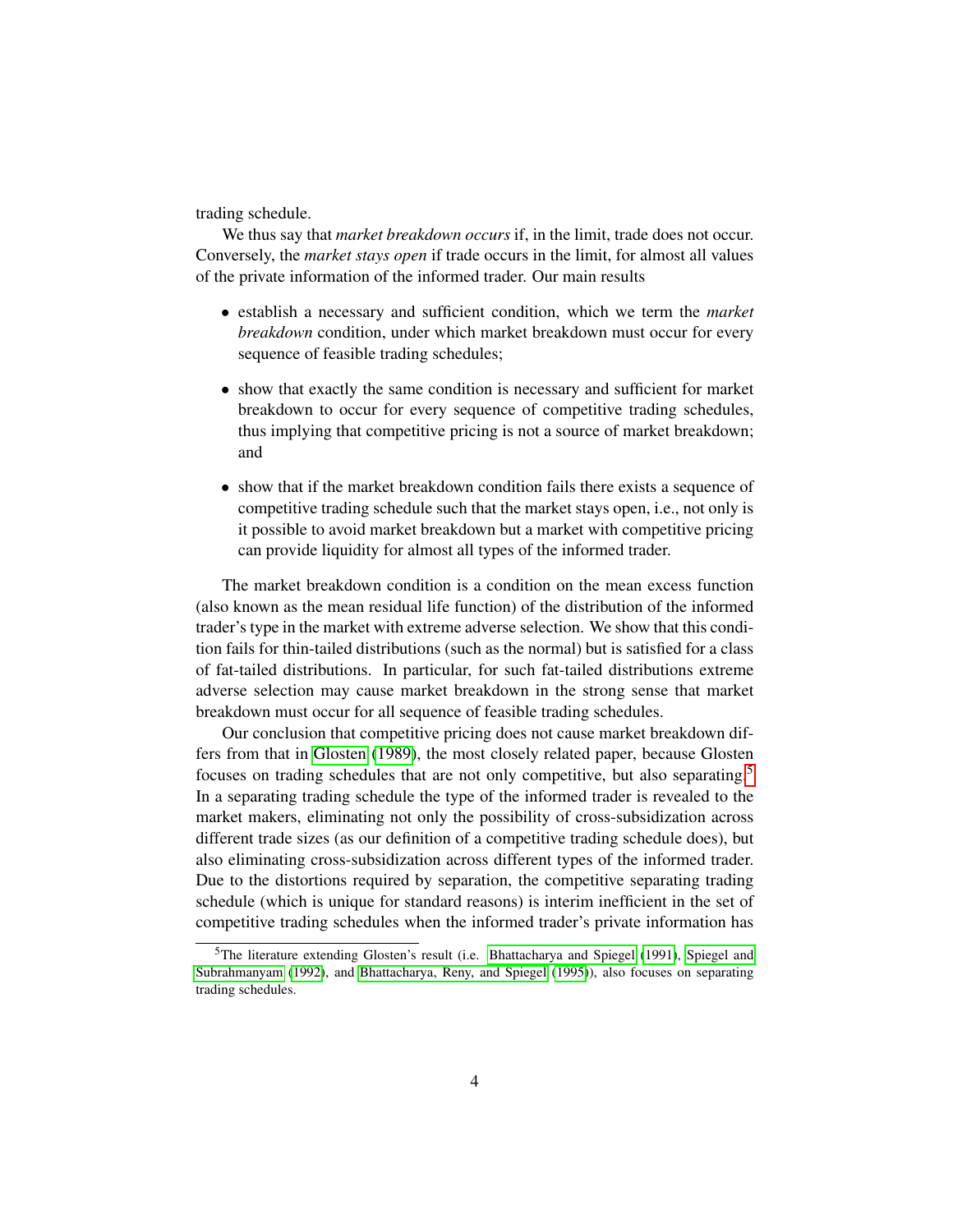bounded support (no matter how large or small).<sup>[6](#page-5-0)</sup> If the market breakdown condition holds, the inefficiency from the additional constraint of separation disappears in the limit as every competitive trading schedule converges to the no-trade outcome. However, the condition determining whether a competitive separating trading schedule must converge to the no-trade outcome (identified in [Hellwig](#page-44-4) [\(1992\)](#page-44-4) and corresponding to the market breakdown condition in [Glosten](#page-44-1) [\(1989\)](#page-44-1)) is independent of the shape of the limit distribution. It will thus hold even when the market breakdown condition fails (as it does for the normal distribution studied by Glosten), so that the market can stay open. While it can be argued that competitive pricing should embody restrictions additional to the ones we impose in our defini-tion of a competitive trading schedule,<sup>[7](#page-5-1)</sup> we find it more productive to identify the inefficiency associated with the requirement of separation as a source of market breakdown.

## 2 The Model

#### 2.1 Information Structure and Preferences

We consider a market for a risky asset in which market makers provide liquidity to an informed trader who, depending on his private information, may wish to buy or sell the risky asset. The informed trader's private information is summarized by his type  $\theta \in \mathbb{R}$ . We denote the distribution function of  $\theta$  by *F*. We assume *F* is symmetric,<sup>[8](#page-5-2)</sup> and denote its support by  $[-\tau, \tau]$  with  $\tau > 0$ . A trade is given by a pair  $(x, m) \in \mathbb{R}^2$ , where *x* specifies the number of units of the risky asset traded and *m* is the corresponding payment. A purchase by the informed trader is indicated by  $x > 0$  and a sale by  $x < 0$ ; a payment from the informed trader to the markets makers is indicated by  $m > 0$  and an amount received by the informed trader from

<span id="page-5-0"></span><sup>&</sup>lt;sup>6</sup>We do not provide a formal proof of this assertion as it is not central to our formal analysis. While the strategic aspects of the model are quite different, this can be shown using a construction reminiscent of [Riley'](#page-46-2)s [\(1979\)](#page-46-2) argument that separating outcomes are unstable in his setting.

<span id="page-5-1"></span><sup>&</sup>lt;sup>7</sup>If the market is modeled as signaling game, refinements in the spirit of those proposed by [Kohlberg and Mertens](#page-45-5) [\(1986\)](#page-45-5) and [Cho and Kreps](#page-44-7) [\(1987\)](#page-44-7) imply separation and thus justify Glosten's conclusion that competitive pricing may imply market breakdown. See [Gale](#page-44-8) [\(1992,](#page-44-8) [1996\)](#page-44-9) for a related Walrasian approach to competition in markets with adverse selection yielding similar conclusions. While [Kohlberg and Mertens'](#page-45-5)s [\(1986\)](#page-45-5) strategic stability has an abstract continuity motivation, the "intuitive" motivations for some of its implications seem less persuasive [\(Mailath, Okuno-](#page-45-6)[Fujiwara, and Postlewaite, 1993\)](#page-45-6). See also [Laffont and Maskin](#page-45-7) [\(1990\)](#page-45-7) who consider a financial market signalling model (more akin to the model in [Leland and Pyle](#page-45-8) [\(1977\)](#page-45-8) than to the one we consider) and argue that separating trading schedules will not be observed when they are interim inefficient in the set of sequential equilibria (as is always the case in our model).

<span id="page-5-2"></span><sup>8</sup>Most of our analysis carries over to the asymmetric case. See section [6](#page-29-0) for further discussion.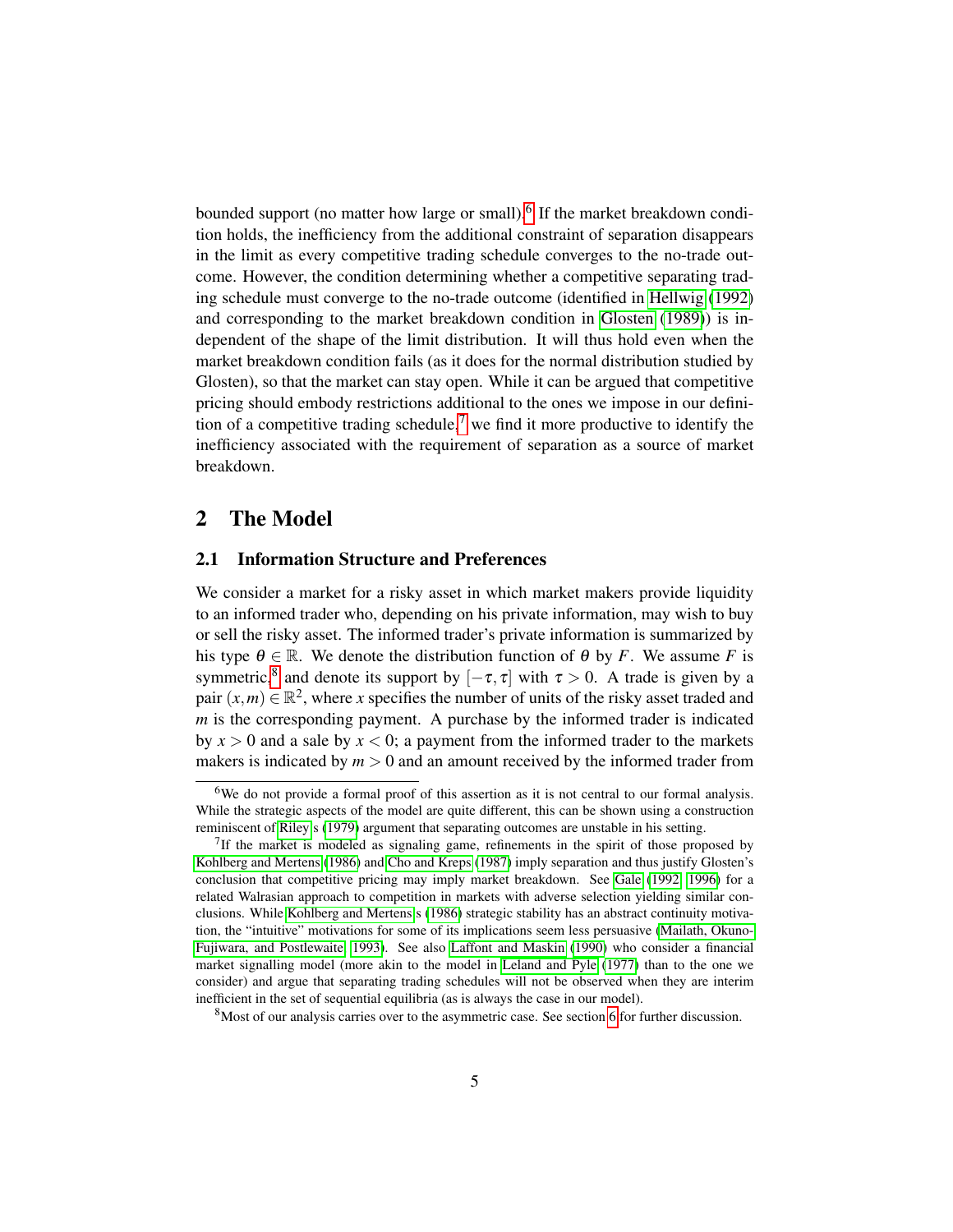the market makers by  $m < 0$ . Conditional on  $\theta$ , the informed trader's preferences over trades are described by the utility function  $u(x, \theta) - m$ , where

<span id="page-6-1"></span>
$$
u(x,\theta) = b\theta x - \frac{1}{2}rx^2,
$$
 (1)

 $b > 1$ , and  $r > 0$ . Market makers are risk neutral and maximize expected trading profits. It suffices for our purposes to consider aggregate trading profits. When market makers engage in a trade  $(x, m)$  with an informed trader of type  $\theta$ , these are given by  $m - v(x, \theta)$  where

<span id="page-6-2"></span>
$$
v(x,\theta) = \theta x. \tag{2}
$$

For later reference, we denote the surplus resulting from type  $\theta$  trading quantity *x* of the risky asset by

<span id="page-6-5"></span>
$$
s(x, \theta) = u(x, \theta) - v(x, \theta) = (b - 1)\theta x - \frac{1}{2}rx^2
$$
\n(3)

and note that surplus is maximized by the trading quantity

<span id="page-6-3"></span>
$$
q^{FB}(\theta) = \frac{b-1}{r}\theta
$$
 (4)

with resulting (first best) surplus

<span id="page-6-4"></span>
$$
s^{FB}(\theta) = \frac{(b-1)^2}{2r} \theta^2.
$$
 (5)

<span id="page-6-0"></span>Remark 2.1 Our parameterization of a market environment with an informed trader follows [Hellwig](#page-44-4) [\(1992\)](#page-44-4) and is closely related to the model in [Glosten](#page-44-1) [\(1989\)](#page-44-1) and [Biais, Martimort, and Rochet](#page-44-3) [\(2000\)](#page-44-3). It is the reduced form of a model in which the value of the risky asset is  $v = t + \varepsilon$ , the informed trader privately observes t and his endowment  $\omega$  of the risky asset, and  $(t, \omega, \varepsilon)$  are zero-mean random variables. Denote the strictly positive variances of these random variables by  $\sigma_t^2$ ,  $\sigma_{\omega}^2$ , and  $\sigma_{\varepsilon}^2$ . Assuming, in addition, that the random variable  $\varepsilon$  is normally distributed and that the informed trader's preferences are CARA with risk aversion parameter  $\gamma > 0$ , the informed trader's preferences have the representation [\(1\)](#page-6-1) (see [Biais, Martimort,](#page-44-3) [and Rochet](#page-44-3) [\(2000\)](#page-44-3) for a derivation), where

$$
\theta \equiv \frac{t - r\omega}{b},
$$
  
\n
$$
r \equiv \gamma \sigma_{\varepsilon}^2 > 0,
$$
  
\n
$$
b \equiv \frac{\sigma_{t}^2 + r^2 \sigma_{\omega}^2}{\sigma_{t}^2} > 1.
$$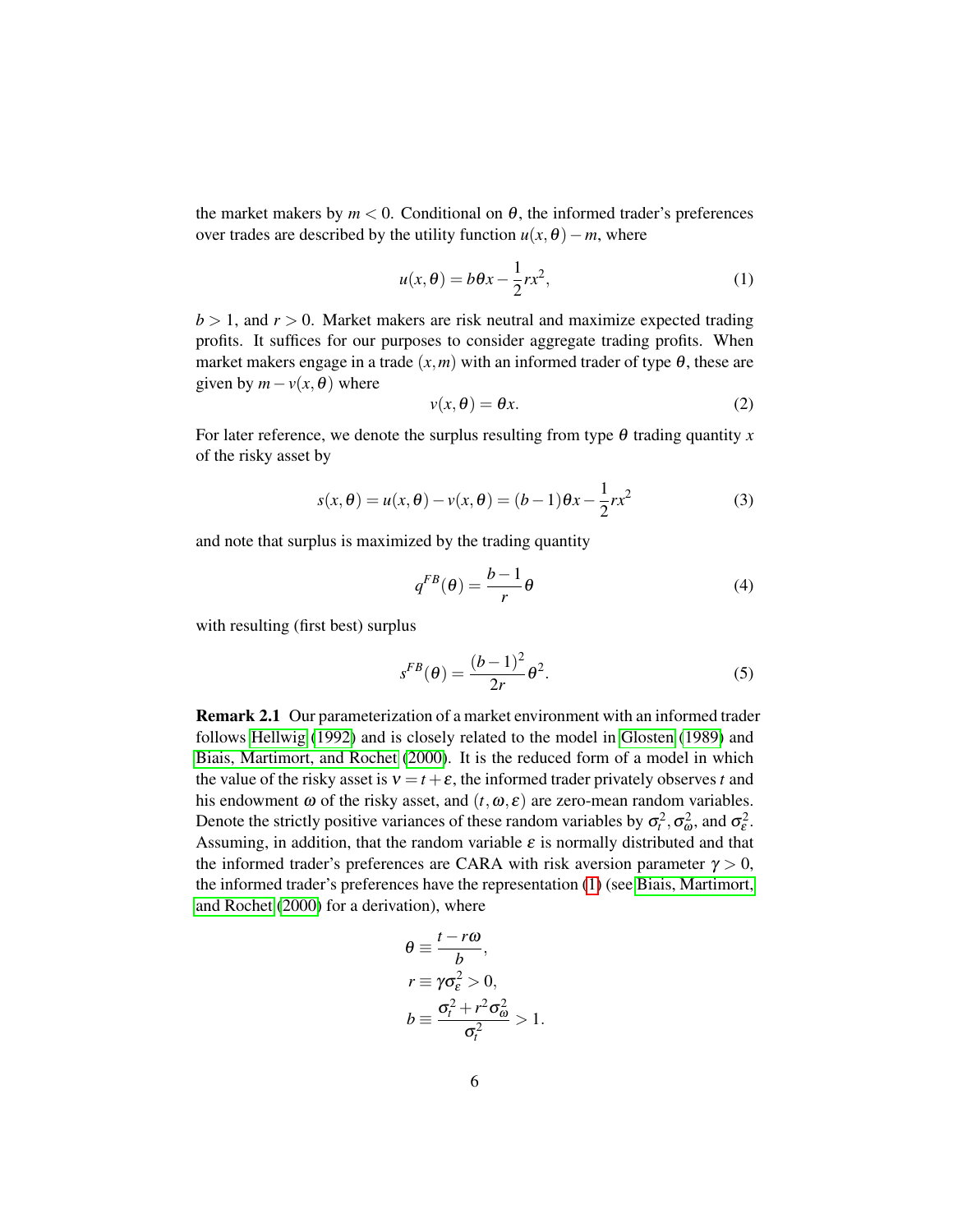Restricting attention to allocations that are measurable with respect to  $\theta$ , the market makers' preferences are then given by [\(2\)](#page-6-2), provided that the additional condition

<span id="page-7-1"></span>
$$
\theta = E[v|t - r\omega]
$$
\n(6)

is satisfied.<sup>[9](#page-7-0)</sup> In [Glosten](#page-44-1) [\(1989\)](#page-44-1) condition [\(6\)](#page-7-1) is implied by the assumption that  $(t, \omega)$  are normally distributed. Note that the normality of  $(t, \omega)$  implies that the distribution of  $\theta$  is normal. It is essential that our analysis not require such a restriction on the distribution of  $\theta$ , and it does not. For every symmetric distribution of  $\theta$  possessing a density decreasing in  $|\theta|$ , we can construct zero mean random variables  $(t, \omega)$  such that [\(6\)](#page-7-1) holds for any given values  $b > 1$ ,  $r > 0$ . Hence, for any such choice of parameters, our model can indeed be interpreted as a reduced form of the model described above. The construction of such random variables is described in appendix [A.](#page-30-0)

 $\blacklozenge$ 

#### 2.2 Feasible and Competitive Trading Schedules

We are interested in studying the effects of changes in the distribution *F* and in particular its support  $[-\tau, \tau]$ . While the *market environment* is described by the triple  $(u, v, F)$ , since *u* and *v* are fixed, we often abuse language by referring to either the distribution *F* or its support parameter  $\tau$  as the environment, and similarly only make the dependence on  $F$  or  $\tau$  explicit.

Throughout the following analysis we focus on implementable trading schedules. A  $\tau$ -*trading schedule* is a function  $q : [-\tau, \tau] \to \mathbb{R}$ , specifying a trading quantity of the risky asset for every type of the informed trader. A *price schedule* is a function  $p : \mathbb{R} \to \mathbb{R}$ , specifying a price per unit of the risky asset. A price schedule *p implements* a τ-trading schedule *q* if

<span id="page-7-2"></span>
$$
q(\theta) \in \operatorname*{argmax}_{x \in \mathbb{R}} u(x, \theta) - p(x)x, \quad \forall \theta \in [-\tau, \tau]. \tag{7}
$$

A trading schedule *q* is *implementable* if there exists a price schedule implementing it. Due to the revelation and taxation principles, any trading schedule that can be implemented by some direct or indirect mechanism can be implemented by some price schedule.

In the following definition (and throughout) we use  $E[\cdot]$  to denote the expectation with respect to *F*.

<span id="page-7-3"></span><span id="page-7-0"></span><sup>9</sup>The first best allocation *of the reduced form model*, as given by [\(4\)](#page-6-3), maximizes the surplus under the constraint that allocations are measurable with respect to  $\theta$ . This is not the same as the first best allocation in terms of the underlying model, which would provide complete insurance for the informed agent's endowment shock ω.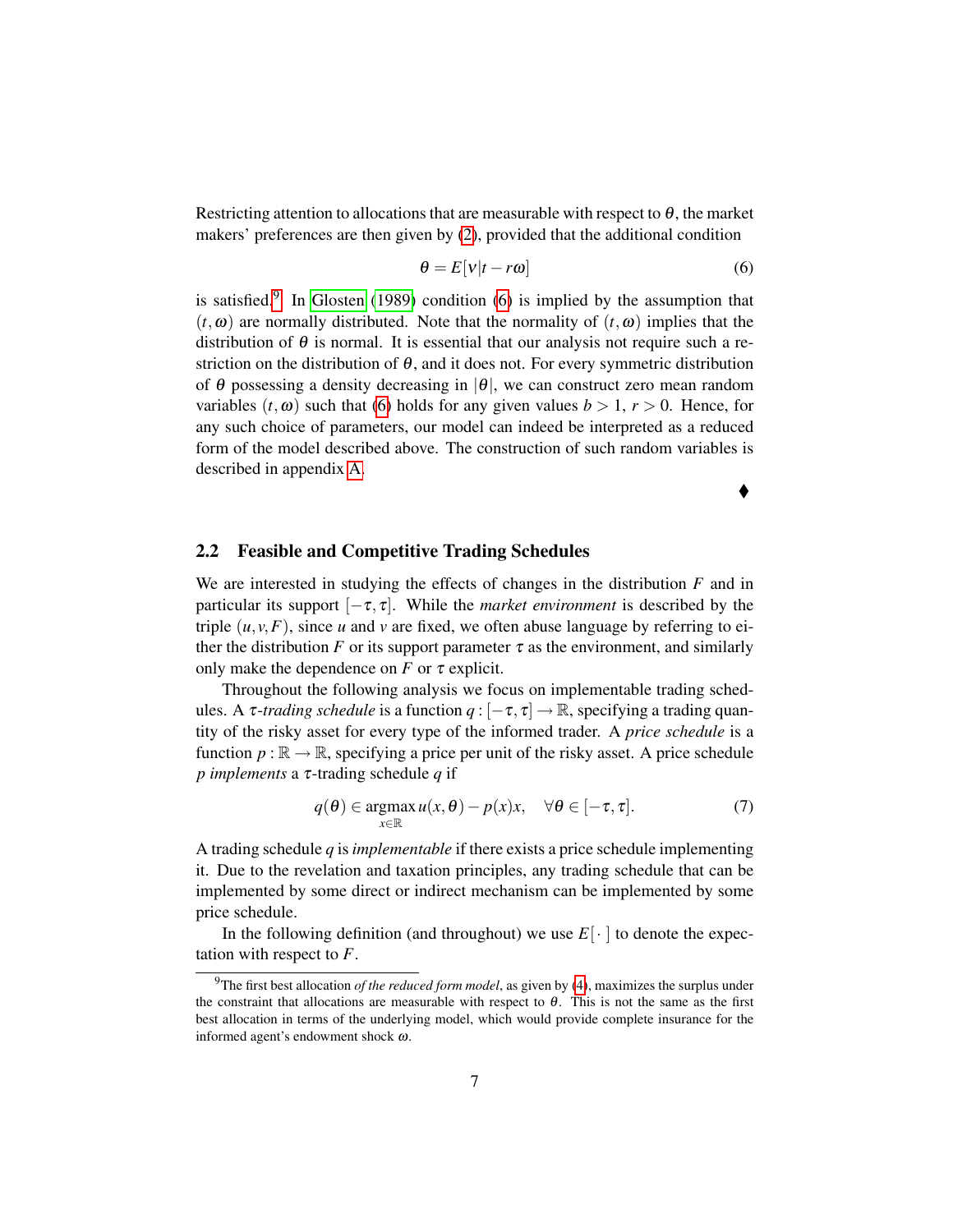Definition 2.1 *Let p be a price schedule implementing the* τ*-trading schedule q and let F be a distribution with support*  $[-\tau, \tau]$ *. Then the price and trading schedule pair* (*p*,*q*) *is F -*feasible *if*

$$
E[p(q(\theta))q(\theta)-v(q(\theta),\theta)]\geq 0.
$$

A trading schedule is *F*-*feasible* (or simply *feasible* if *F* is obvious) if (*p*,*q*) is *F*-feasible for price schedule *p* implementing *q*.

Feasibility of a price and trading schedule pair requires that the trading schedule arises as the outcome of a trading process in which market makers obtain nonnegative expected trading profits under the implementing price schedule. We emphasize that our notion of feasibility incorporates the incentive constraints embodied in [\(7\)](#page-7-2). Feasibility should be interpreted as feasible in the presence of private information.

<span id="page-8-0"></span>Definition 2.2 *Let p be a price schedule implementing the* τ*-trading schedule q* and let F be a distribution with support  $[-\tau, \tau]$ . Then, the price and trading sched*ule pair* (*p*,*q*) *is F -*zero-profit *if*

$$
p(x) = E[\theta | q(\theta) = x], \quad \forall x \in q([-\tau, \tau]).
$$

*The pair* (*p*,*q*) *is F -*competitive *if in addition the* sequentiality *condition,*

$$
p(x) \in [-\tau, \tau], \quad \forall x \in \mathbb{R},
$$

*is satisfied.*

A trading schedule is *F*-*zero-profit* (or simply *zero-profit* if *F* is obvious) if (*p*,*q*) is *F*-zero-profit for some implementing price schedule *p*. A corresponding convention applies for *F*-competitive trading schedules. Note that if  $(p,q)$  is *F*-zero-profit then it is *F*-feasible. In particular, every competitive trading schedule is feasible.

Markets in which a monopolist specialist posts a price schedule (see [Glosten](#page-44-1) [\(1989\)](#page-44-1) for such a model) or (a finite number of) market makers post competing price schedules [\(Biais, Martimort, and Rochet, 2000\)](#page-44-3) result in feasible, but not competitive, trading schedules in which the market makers obtain strictly positive expected trading profits. Even though market makers obtain zero expected profits, [Glosten'](#page-44-2)s [\(1994\)](#page-44-2) model of a discriminatory limit order market does not result in a competitive trading schedule in the sense of definition [2.2,](#page-8-0) due to crosssubsidization across different trade sizes. The zero-profit condition in definition [2.2](#page-8-0) requires market makers to earn zero profits *conditional on the traded quantity* of the risky asset. Imposing the zero-profit condition conditional on the traded quantity is in line with the models of competitive market making in [Kyle](#page-45-1) [\(1985\)](#page-45-1), [Glosten](#page-44-1)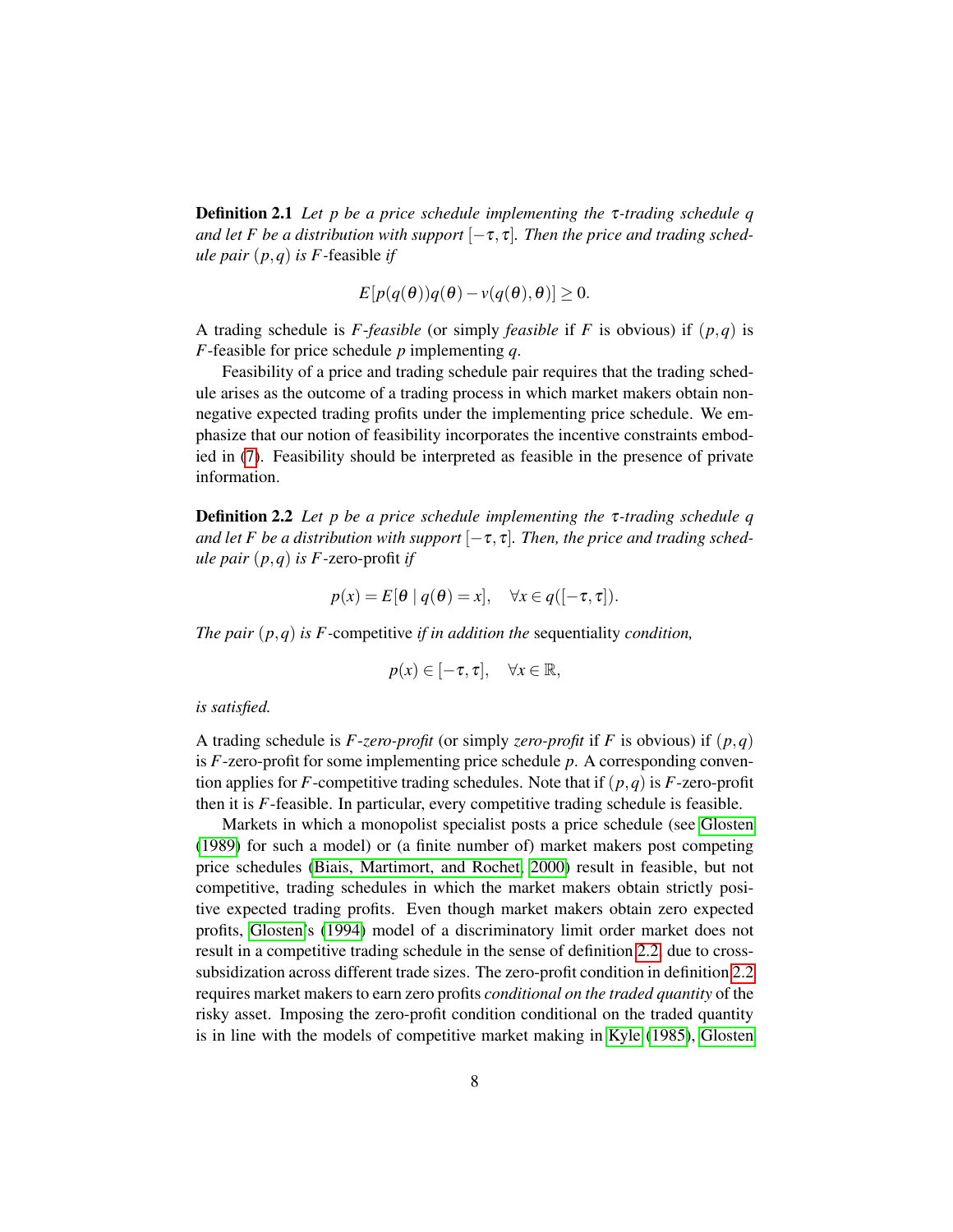[\(1989\)](#page-44-1), and [Rochet and Vila](#page-46-3) [\(1994\)](#page-46-3) and allows us to investigate whether, as suggested in [Glosten](#page-44-2) [\(1994\)](#page-44-2), cross-subsidization plays an important role in avoiding the possibility of market breakdown.

The second condition appearing in definition [2.2](#page-8-0) is akin to a [Kreps and Wil](#page-45-9)[son](#page-45-9) [\(1982\)](#page-45-9)-sequentiality requirement. It insists that for all possible quantities, the price schedule specify a price consistent with zero profits, reflecting competition between market makers with some common belief over the possible types of the informed trader who might have chosen such a quantity. As we noted in footnote [3,](#page-3-0) the analogy to sequentiality is precise when trade is modeled as a signaling game. We thus refer to this condition as the sequentiality condition. Our main results hold without the sequentiality condition; imposing it on competitive schedules merely strengthens our conclusion that competition is not a source of market breakdown.

#### 2.3 Two Preliminary Lemmas

As the informed trader's preferences satisfy the single-crossing property, implementability imposes significant structure on the schedule:

<span id="page-9-1"></span>Lemma 2.1 [\(Rochet](#page-46-4) [\(1987\)](#page-46-4)) *A trading schedule q is implementable if and only if it is increasing, i.e.,*  $\theta \leq \theta' \Rightarrow q(\theta) \leq q(\theta')$ .

Given a  $\tau$ -trading schedule *q* implemented by a price schedule *p*, let  $R: [-\tau, \tau] \rightarrow$  $\mathbb R$  be the associated rent function given by

$$
R(\theta) = b\theta q(\theta) - \frac{1}{2}rq(\theta)^{2} - p(q(\theta))q(\theta).
$$

<span id="page-9-2"></span>Lemma 2.2 [\(Milgrom and Segal](#page-45-10) [\(2002\)](#page-45-10)) *If q is a* τ*-trading schedule implemented by p, then*

<span id="page-9-3"></span>
$$
R(\theta) - R(\theta') = \int_{\theta'}^{\theta} u_{\theta}(q(\tilde{\theta}), \tilde{\theta}) d\tilde{\theta} = b \int_{\theta'}^{\theta} q(\tilde{\theta}) d\tilde{\theta}
$$
(8)

*for all*  $\theta, \theta' \in [-\tau, \tau]$ *.* 

#### <span id="page-9-0"></span>2.4 Sequences

To capture environments where the adverse selection problem caused by the informed trader's private information is extreme, we consider sequences of market environments in which the supports of the distribution function of the informed trader's type converge to the real line. As argued by [Hellwig](#page-44-4) [\(1992\)](#page-44-4), considering type distributions with unbounded support as a limiting case provides useful insights in the structure of models with large (but bounded) support of the type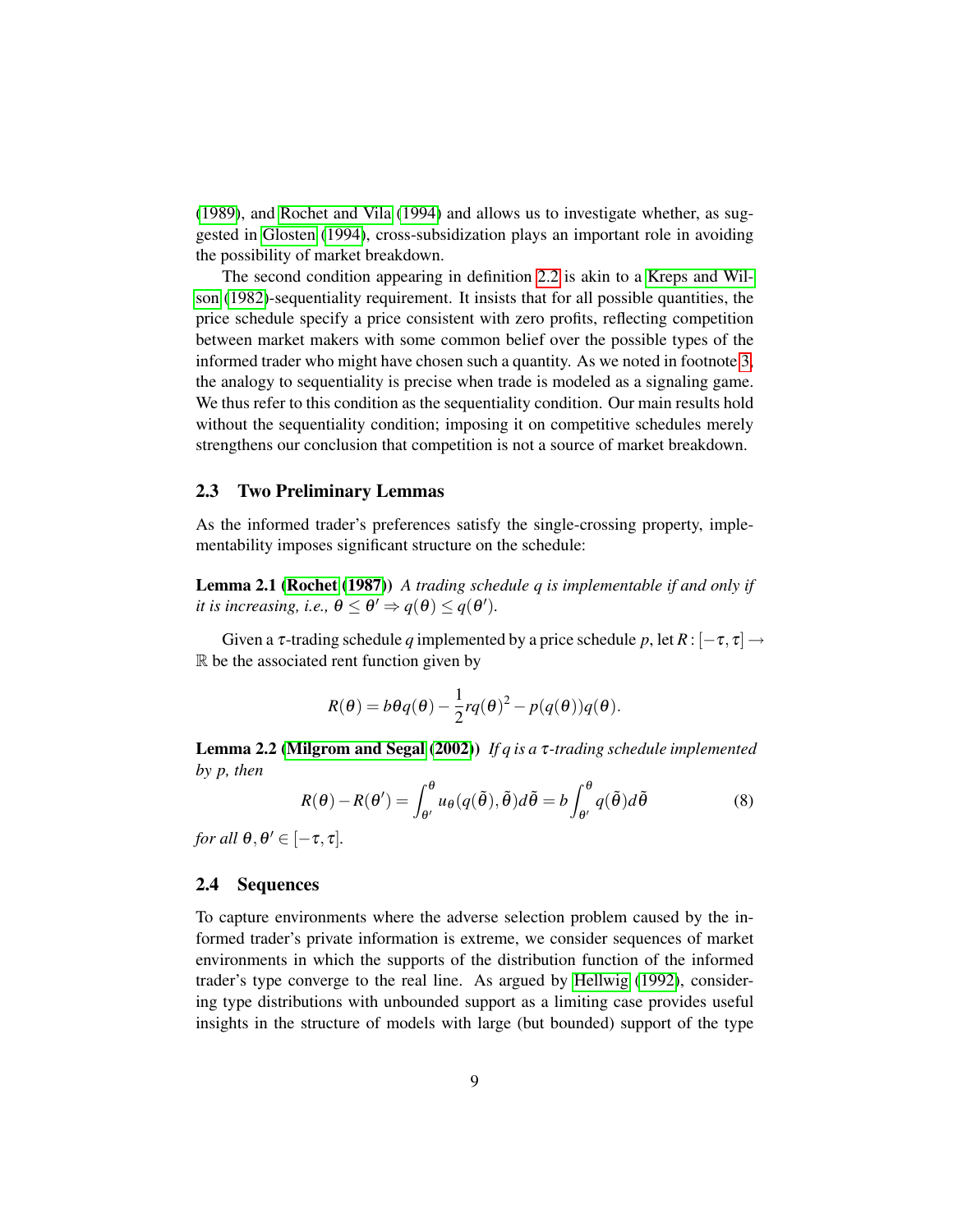distribution, while avoiding technical difficulties in models with unbounded type spaces (see remark [4.1\)](#page-19-0)

Fix a *limit distribution*  $F^*$  with support  $\mathbb R$  and say that a distribution function *F* is the  $\tau$ -*truncation* of  $F^*$  if

$$
F(\theta) = \begin{cases} 1, & \text{if } \theta > \tau, \\ \frac{F^*(\theta) - F^*(-\tau)}{F^*(\tau) - F^*(-\tau)}, & \text{if } \theta \in [-\tau, \tau], \\ 0, & \text{if } \theta < -\tau. \end{cases}
$$

Given a sequence  $\{\tau_n\}$ , the  $\tau_n$ -truncation of  $F^*$  is denoted by  $F_n$ . We are interested in sequences of market environments characterized by  $\tau_n \to \infty$  as  $n \to \infty$  (we often take  $n \to \infty$  as understood). Observe that  $\{F_n\}$  converges weakly to  $F^{*,10}$  $F^{*,10}$  $F^{*,10}$ 

We assume  $F^*$  is symmetric and absolutely continuous, and for all  $\theta \neq 0$ , possesses a strictly positive and twice continuously differentiable density  $f^*$ <sup>[11](#page-10-1)</sup> Note that for any  $\tau > 0$  these properties are inherited by any  $\tau$ -truncation of  $F^*$ . We also assume  $F^*$  has a finite variance  $\sigma^2$ , ensuring that the expected first-best surplus (recall [\(5\)](#page-6-4)) under the distribution  $F^*$  is finite.

**Definition 2.3** *The sequence*  $\{(\tau_n, q_n, p_n)\}$  *is* consistent *if*  $\tau_n \to \infty$  *and for all n, q<sub>n</sub> is a*  $\tau_n$ -trading schedule and  $p_n$  *is a price schedule implementing*  $q_n$ *.* 

*A consistent sequence*  $\{(\tau_n, q_n, p_n)\}$  *is feasible (respectively, competitive or* zero-profit) *if*  $(p_n, q_n)$  *is*  $F_n$ -feasible (resp.,  $F_n$ -competitive or  $F_n$ -zero-profit) for all *n.*

Our analysis focuses on the limit behavior of feasible and competitive sequences; in particular we identify circumstances under which all feasible (and thus all competitive) sequences converge to a closed market, as well as circumstances under which there exist competitive (and thus feasible) sequences converging to an open market in the sense of the following definition.

**Definition 2.4** *A consistent sequence* converges to a closed market *if for all*  $\theta \in \mathbb{R}$ *,* 

$$
\lim_{n\to\infty}q_n(\theta)=0.
$$

<span id="page-10-0"></span> $10$ We work with truncations to simplify notation. Our analysis applies essentially unchanged to sequences of symmetric distributions with bounded supports  $\{F_n\}$  converging weakly to  $F^*$ , provided each  $F_n$  also possesses a strictly positive and twice continuously differentiable density  $f_n$  for all  $\theta \neq 0$ and  $\sup_n \int |\theta|^{\alpha} dF_n(\theta) < \infty$  for some  $\alpha > 2$ , so that the relevant moments converge [\(Chung, 1974,](#page-44-10) Theorem 4.5.2).

<span id="page-10-1"></span> $11$ We do not insist on the existence of a density at zero to ensure that our analysis covers distribution functions  $F^*$  obtained by symmetrizing smooth distribution functions with support  $(0, \infty)$ .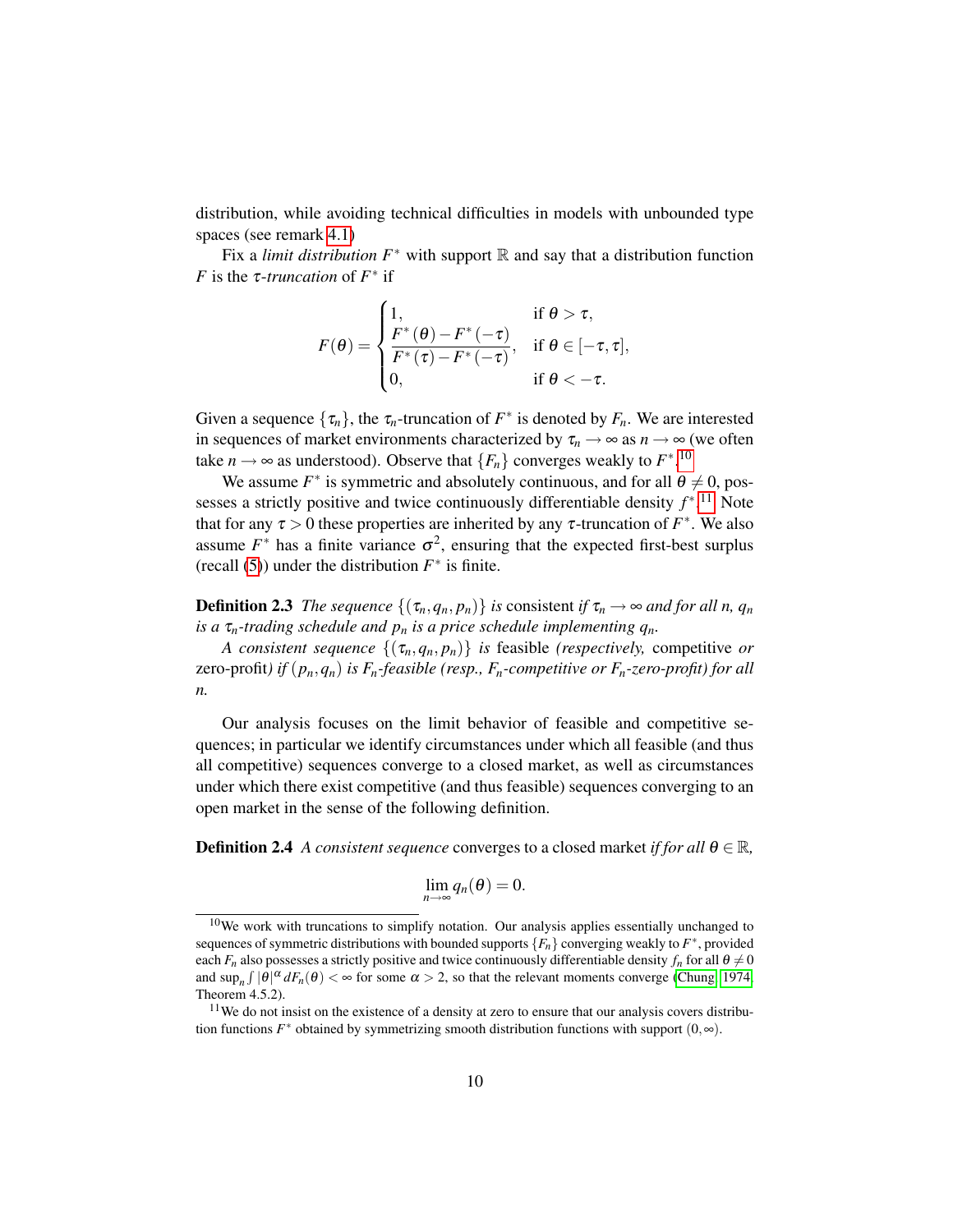*A consistent sequence* converges to an open market *if for all*  $\theta \neq 0$ ,  $\lim_{n\to\infty} q_n(\theta)$ *exists and*

$$
\lim_{n\to\infty}q_n(\theta)\neq 0.
$$

Convergence to a closed market captures the idea of a total market breakdown due to adverse selection as suggested by [Akerlof](#page-43-0) [\(1970\)](#page-43-0). Our notion of convergence to an open market is quite strong: With the possible exception of the zero type (for whom there are no gains from trade and who thus trades zero in the first-best trading schedule), *every* type trades a nonzero quantity in the limit of the sequence of trading schedules. In particular, this is significantly stronger than not converging to a closed market, which would merely require the existence of some type for which  $q_n(\theta)$  does not converge to zero.

One reason for our interest in the notion of convergence to an open market is [Glosten'](#page-44-2)s [\(1994\)](#page-44-2) suggestion that a necessary ingredient for a market structure to avoid market breakdown (when it can be avoided) is a "small-trade spread." Under such a spread, all types in a neighborhood of the zero type do not trade, precluding convergence to an open market. In contrast, our results show that a small-trade spread is not necessary to avoid market breakdown, since there exist competitive sequences converging to an open market (unless all feasible sequences converge to a closed market).

## 3 The Market-Breakdown Condition

#### 3.1 The Main Results

To develop some intuition for our main results, consider a trading schedule in the market environment *F*, in which all types  $\tilde{\theta} \ge \theta$  trade the quantity  $x > 0$  at the corresponding competitive price

$$
p(x) = E[\tilde{\theta} \mid \tilde{\theta} \ge \theta].
$$

The informed trader of type  $\theta$  earns nonnegative payoffs from trading *x* under this trading schedule if and only if

$$
(b\theta - p(x))x - \frac{1}{2}rx^2 \ge 0.
$$

For small *x*, this inequality implies (we denote partial derivatives by subscripts)

<span id="page-11-0"></span>
$$
(b-1)\theta = s_x(0,\theta) \ge E[\tilde{\theta} - \theta | \tilde{\theta} \ge \theta] \equiv e(\theta), \tag{9}
$$

where  $e : [0, \tau] \to \mathbb{R}$  is the *mean excess function* (or *mean residual life function*). The mean excess  $e(\theta)$  provides a measure for the severity of the adverse selection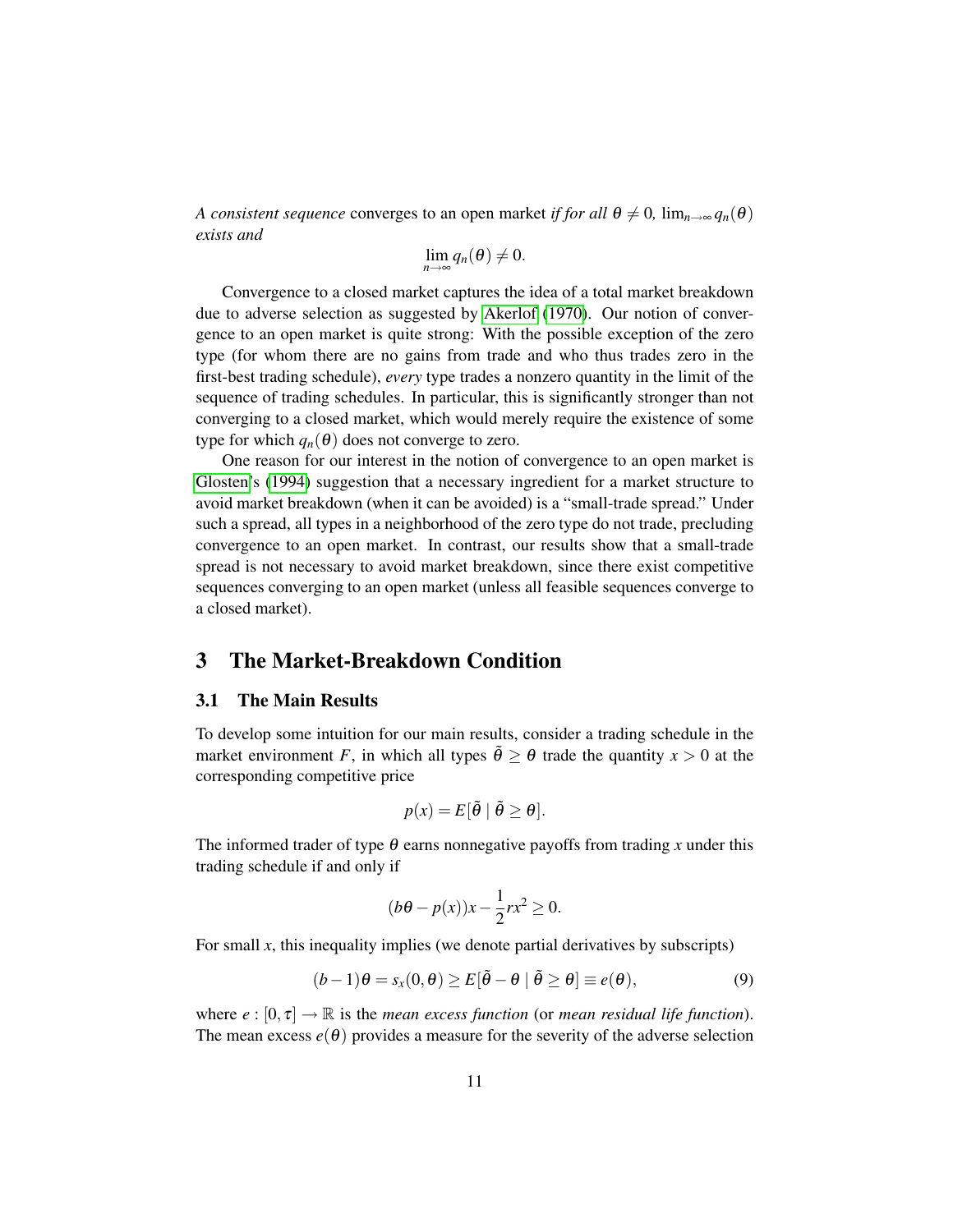problem facing the market makers engaging in a trade with a type  $\theta$ , since it is the difference between their expected opportunity cost of selling to all types higher than  $\theta$  (i.e.  $E[\tilde{\theta} | \tilde{\theta} \geq \theta]$  and selling just to type  $\theta$ . Comparing the mean excess with the change in surplus at  $x = 0$  from a marginal trade with type  $\theta$  yields [\(9\)](#page-11-0).

A sufficient condition for the convergence of a competitive sequence to an open market is a strict inequality in [\(9\)](#page-11-0) with  $e(\theta)$  replaced by

$$
e^*(\theta) \equiv E^*[\tilde{\theta} - \theta \mid \tilde{\theta} \geq \theta],
$$

<span id="page-12-0"></span>the mean excess function for the limit distribution.

**Theorem 3.1** *If there exists a type*  $\theta > 0$  *such that* 

<span id="page-12-3"></span>
$$
(b-1)\theta > e^*(\theta),\tag{10}
$$

*then for every sequence*  $\{\tau_n\}$  *with*  $\tau_n \to \infty$ *, there exists an associated competitive sequence converging to an open market.*

If the hypothesis in theorem [3.1](#page-12-0) fails, then not only does every competitive sequence converge to a closed market but more generally every *feasible* sequence converges to a closed market.

<span id="page-12-2"></span>Theorem 3.2 *If the* market breakdown condition

<span id="page-12-1"></span>
$$
(b-1)\theta \le e^*(\theta), \qquad \forall \theta > 0 \tag{11}
$$

*holds, then every feasible sequence converges to a closed market.*

Phrased differently: every *feasible* sequence converges to a closed market if and only if every *competitive* sequence does so, and the market breakdown condition [\(11\)](#page-12-1) is a necessary and sufficient condition for this to occur. In other words, competition *per se* cannot lead to market failure. Furthermore, theorem [3.1](#page-12-0) shows that if market failure can be avoided, almost all types can trade.

We prove theorem [3.1](#page-12-0) in section [4,](#page-16-0) where we explicitly construct the associated competitive sequence for any sequence of truncations  $\tau_n \to \infty$ . In section [5,](#page-26-0) we prove theorem [3.2.](#page-12-2) In the remainder of this section we provide an alternative interpretation for the market breakdown condition [\(11\)](#page-12-1) and discuss circumstances under which it will or will not hold.

<span id="page-12-4"></span>Remark 3.1 The results in [Hellwig](#page-44-4) [\(1992\)](#page-44-4) establish the existence of a competitive sequence converging to an open market for  $b > 2$  (see lemma [4.3](#page-18-0) below). As theorem [3.2](#page-12-2) holds for any  $b > 1$ , it is a corollary of these two results that [\(10\)](#page-12-3) holds for any  $F^*$  (satisfying the assumptions introduced in section [2.4\)](#page-9-0) and  $b > 2$ .

 $\blacklozenge$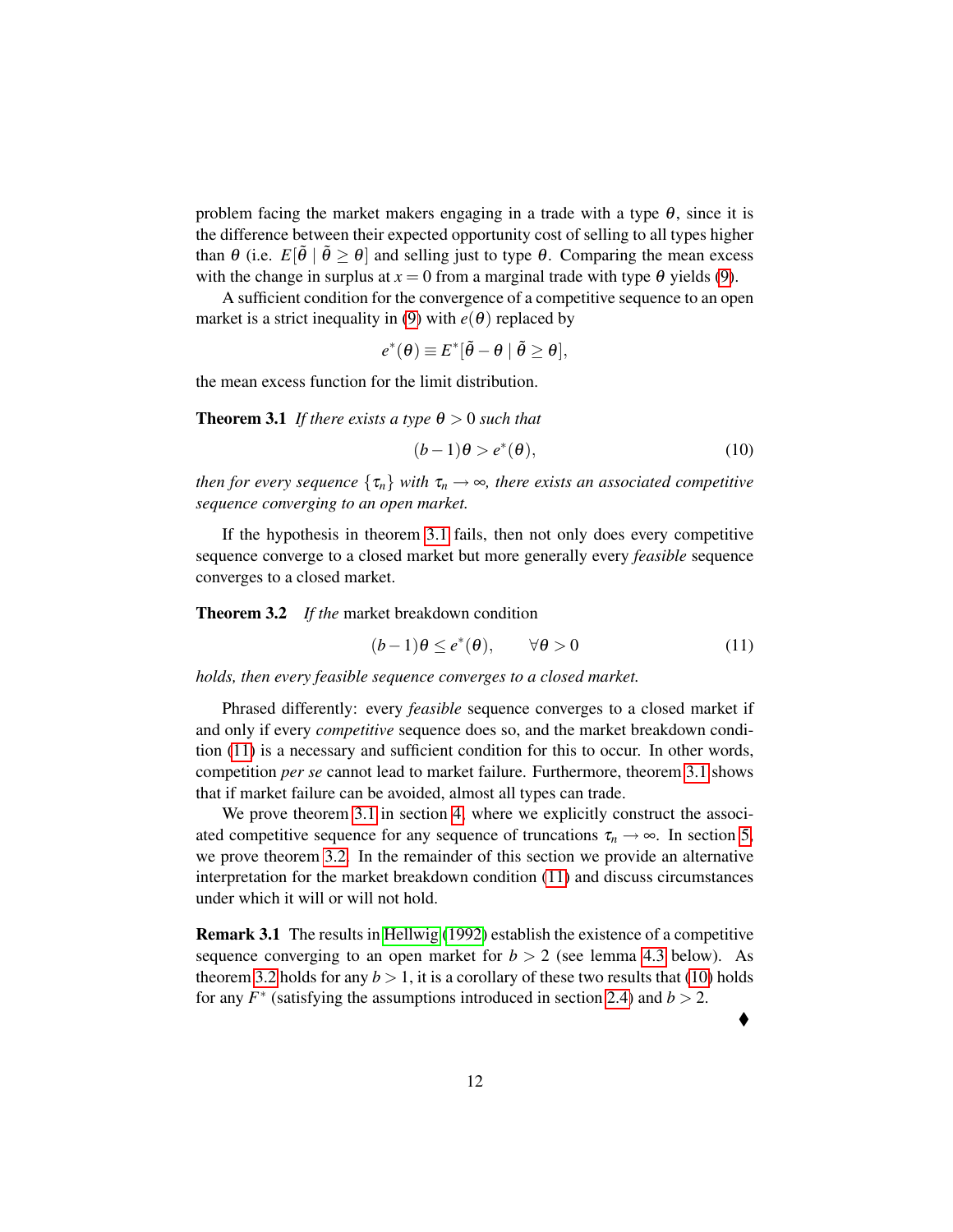#### 3.2 Interpretation of the Market Breakdown Condition

Because we have assumed  $F^*$  to be symmetric, the market breakdown condition  $(11)$  is equivalent to<sup>[12](#page-13-1)</sup>

<span id="page-13-2"></span>
$$
E^*[\tilde{\theta} \mid \tilde{\theta} \le \theta] \le b\theta \le E^*[\tilde{\theta} \mid \tilde{\theta} \ge \theta], \qquad \forall \theta > 0. \tag{12}
$$

We can interpret this condition in terms of the informed traders and market makers marginal willingness-to-pay for the risky asset. Observing that

$$
u_x(x,\theta) = b\theta - rx, \quad v_x(x,\theta) = \theta,
$$

we can rewrite [\(12\)](#page-13-2) as

<span id="page-13-5"></span>
$$
E^*[\nu_x(0,\tilde{\theta}) \mid \tilde{\theta} \leq \theta] \leq u_x(0,\theta) \leq E^*[\nu_x(0,\tilde{\theta}) \mid \tilde{\theta} \geq \theta], \quad \forall \theta, \quad (13)
$$

That is, market breakdown will occur whenever the informed traders marginal willingness-to-pay lies between the market makers' marginal willingness-to-pay conditional on trading with all types smaller than  $\theta$ , and the market makers' marginal willingness-to-pay conditional on trading with all types larger than  $\theta$  (where the marginal willingness-to-pay is evaluated at the endowment point). The first half of this condition precludes the possibility of engaging in profitable trades in which the informed trader sells the risky asset; the second half (which is the one corresponding to [\(11\)](#page-12-1)) trades in which the informed trader buys the risky asset. In either case it is enough to consider marginal trades because - due to the concavity of the traders' utility functions - marginal trades are easier to support than large trades.

<span id="page-13-0"></span>Remark 3.2 While our analysis is quite different in scope and focus from that in [Glosten](#page-44-2)  $(1994)$ ,<sup>[13](#page-13-3)</sup> his paper contains a result related to our theorem [3.2.](#page-12-2) In particular, proposition 5 in [Glosten](#page-44-2) [\(1994\)](#page-44-2) provides conditions under which any price schedule satisfying a regularity condition (see corollary 1 in [Glosten](#page-44-2) [\(1994\)](#page-44-2) and the subsequent discussion) implementing a non-zero trading schedule results in expected losses for the market makers, thus violating our feasibility condition. Applying Glosten's conditions to the limit market environment  $F^*$  of our model,<sup>[14](#page-13-4)</sup> yields, after translating to our notation

$$
E^*[\tilde{\theta} \mid u_x(0,\tilde{\theta}) \leq p] < p < E^*[\tilde{\theta} \mid u_x(0,\tilde{\theta}) \geq p], \quad \forall p \in \mathbb{R}.
$$

<span id="page-13-3"></span><span id="page-13-1"></span> $12$  Without the symmetry assumption, [\(12\)](#page-13-2) is the appropriate market breakdown condition.

<sup>&</sup>lt;sup>13</sup>Glosten considers more general market environments than we do, but for most of his (somewhat informal) analysis considers a particular trading mechanism, namely an "open limit order book." [Biais, Martimort, and Rochet](#page-44-3) [\(2000\)](#page-44-3) provide a more rigorous analysis of some aspects of Glosten's analysis, but do not consider the issue of market breakdown.

<span id="page-13-4"></span><sup>&</sup>lt;sup>14</sup>Glosten's analysis applies to a fixed market environment whereas we consider the limit behavior of consistent sequences.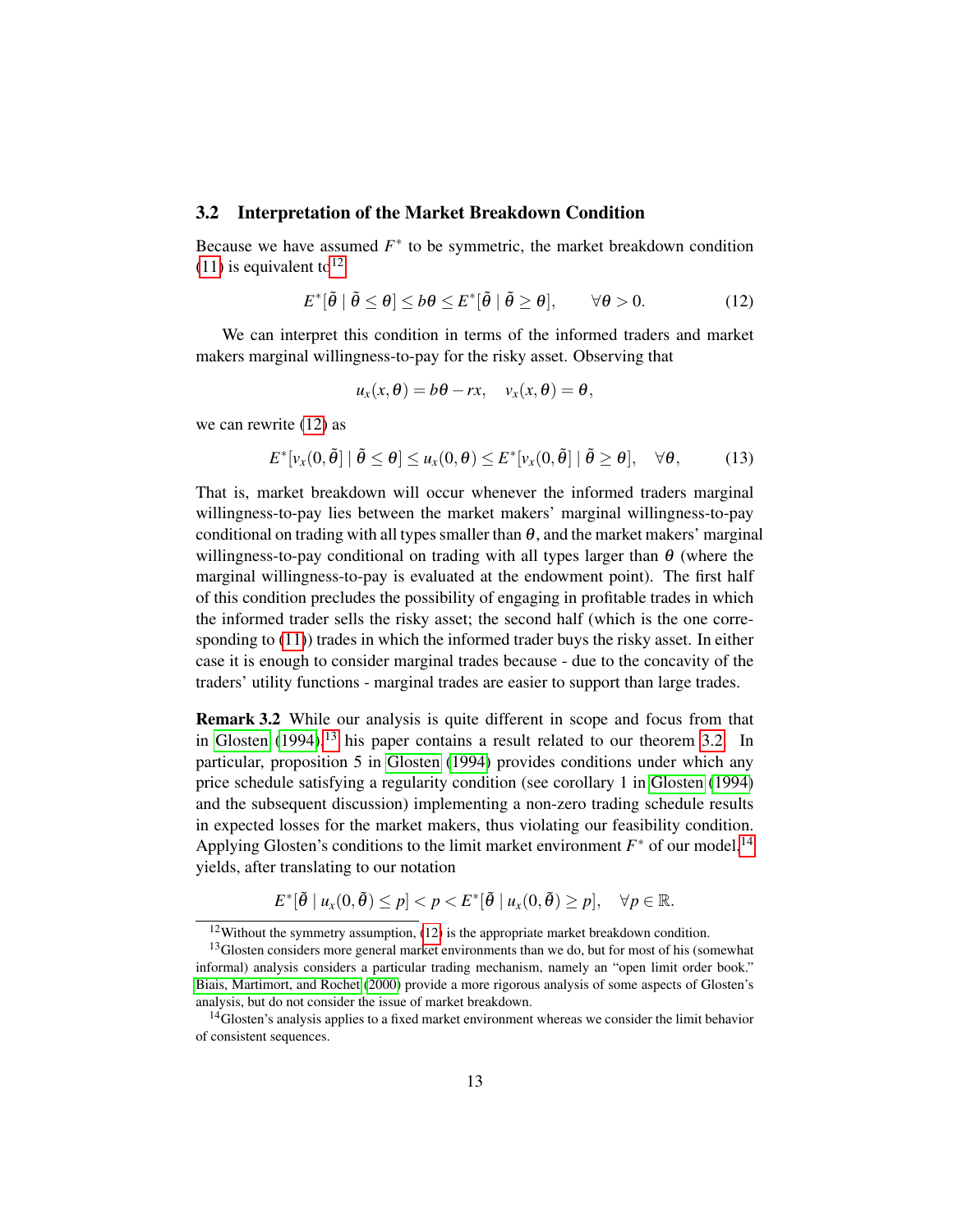Because  $u_x(0, \tilde{\theta})$  has full range, we can substitute  $u_x(0, \theta)$  for *p* in the above inequality, and then, as  $u_x(0,\tilde{\theta})$  is strictly increasing in  $\tilde{\theta}$ , the inequality is equivalent to

$$
E^*[\nu_x(0,\tilde{\theta}) \mid \tilde{\theta} \leq \theta] < u_x(0,\theta) < E^*[\nu_x(0,\tilde{\theta}) \mid \tilde{\theta} \geq \theta], \quad \forall \theta \in \mathbb{R},
$$

yielding a more stringent condition than [\(13\)](#page-13-5).

Note that [Glosten](#page-44-2) [\(1994\)](#page-44-2) does not provide a counterpart to our theorem [3.1](#page-12-0) and suggests that competitive pricing is a source of market breakdown.

#### 3.3 When will the Market Breakdown Condition be Satisfied?

In our model, market breakdown is not an issue for distributions with finite support  $[-\tau, \tau]$  (cf. Lemma [4.2](#page-17-0) below). This is appropriately reflected by the bounded support counterpart to condition  $(11)$ :

<span id="page-14-2"></span>
$$
s_x(0,\theta) \le e(\theta), \quad \forall \theta \in [0,\tau]. \tag{14}
$$

 $\blacklozenge$ 

As the right side vanishes as  $\theta$  approaches the upper bound  $\tau$  and the left-hand-side is clearly strictly positive for all  $\theta > 0$ , this condition is never satisfied.<sup>[15](#page-14-0)</sup> While this observation is part of our motivation for studying extreme adverse selection (i.e., considering the limit as  $\tau \rightarrow \infty$ ), it also raises the question of whether there are limit distributions  $F^*$  for which [\(11\)](#page-12-1) holds, i.e. whether extreme adverse selection may indeed cause market breakdown.<sup>[16](#page-14-1)</sup>

Note that every limiting distribution  $F^*$  such that  $e^*(\theta)/\theta$  is a decreasing function satisfying

<span id="page-14-3"></span>
$$
\lim_{\theta \to \infty} \frac{e^*(\theta)}{\theta} \ge (b-1)
$$
\n(15)

will satisfy [\(11\)](#page-12-1). For  $b < 2$  it is easy to see that there are limit distributions satisfying these requirements. We content ourselves with providing an example using the

<span id="page-14-0"></span><sup>&</sup>lt;sup>15</sup>There are models (such as [Akerlof](#page-43-0) [\(1970\)](#page-43-0)) with nonextreme adverse selection (bounded support) displaying market breakdown. The bounded-support market-breakdown condition [\(14\)](#page-14-2) applies in these cases. In [Akerlof](#page-43-0) [\(1970\)](#page-43-0), for example, there is market breakdown only when there are no gains from trade for the worst type. But this implies that the (marginal) gains from trade  $s_x(0, \theta)$  disappear. Thus, the left, as well the right, hand-side of [\(14\)](#page-14-2) converge to zero as the type approaches the worst type.

<span id="page-14-1"></span> $16$ This question is of particular interest, as (to the best of our knowledge) all previous examples of market breakdown in a financial market context (see [Glosten and Milgrom](#page-44-0) [\(1985\)](#page-44-0), [Leach and](#page-45-0) [Madhavan](#page-45-0) [\(1993\)](#page-45-0), [Glosten](#page-44-2) [\(1994\)](#page-44-2)) assume *risk neutral* informed traders, precluding the existence of gains from trade between the informed trader and the market makers.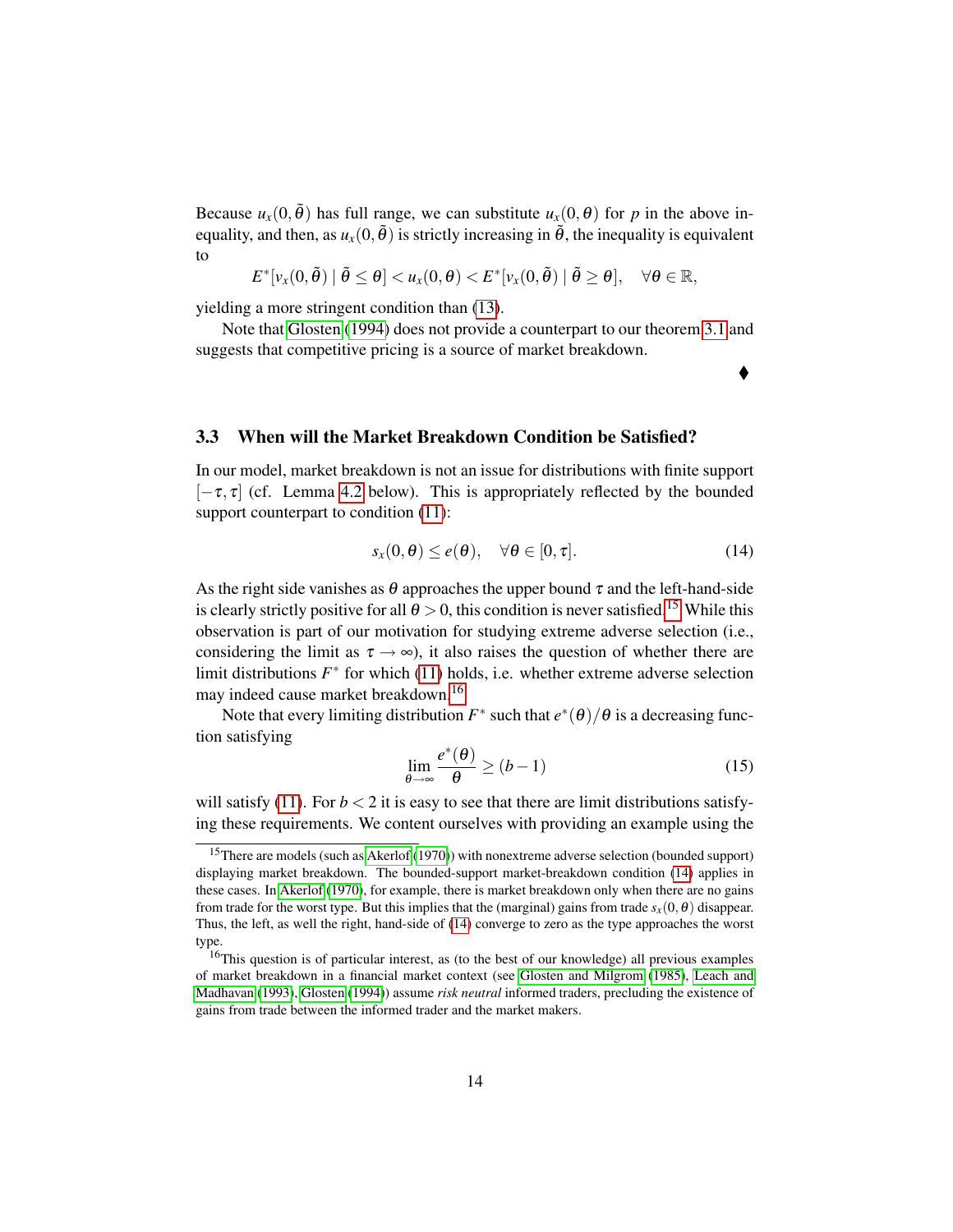<span id="page-15-4"></span>Pareto distribution (the proof is in appendix  $C$ ):<sup>[17](#page-15-0)</sup>

**Theorem 3.3** Suppose  $b < 2$ . There exists  $F^*$  for which the market breakdown *condition holds.*

Conversely, if the limit appearing in [\(15\)](#page-14-3) is well-defined, condition [\(15\)](#page-14-3) is clearly necessary for market breakdown. The following result builds on this observation to obtain a more explicit necessary condition for the occurrence of market breakdown. The result requires that the *proportional hazard rate* of the distribution function  $F^*$ ,

$$
g^*(\theta) \equiv \frac{\theta f^*(\theta)}{1 - F^*(\theta)},
$$

have a well-defined limit as  $\theta \rightarrow \infty$ . This mild regularity condition ensures that  $\lim_{\theta\to\infty}e^*(\theta)/\theta$  exists. The distributions commonly studied in economics satisfy this property.[18](#page-15-1)

<span id="page-15-2"></span>**Theorem 3.4** *Suppose the limit of*  $g^*(\theta)$  *as*  $\theta \to \infty$  *(which may be infinite) exists*  $\alpha$  *and suppose for k*  $\geq$  2, the k<sup>th</sup> moment of  $F^*$  is finite. Then for all b  $\geq$  k/(k - 1) the *market breakdown condition [\(11\)](#page-12-1) fails.*

When the regularity condition on the proportional hazard rate holds, theorem [3.4](#page-15-2) implies, in particular, that for any given  $b > 1$  the market breakdown condition fails if all moments of  $F^*$  exist.<sup>[19](#page-15-3)</sup> Hence, a necessary condition for the market breakdown condition [\(11\)](#page-12-1) is that  $F^*$  has fat tails (i.e., not all moments exist). In addition, as we have assumed  $F^*$  has a finite variance, it follows from theorem [3.4](#page-15-2) that market breakdown can only occur if  $b < 2$  holds, demonstrating the necessity of this condition in the statement of theorem [3.3](#page-15-4) (recall from remark [3.1](#page-12-4) that the weaker necessary condition  $b \leq 2$  already follows from [Hellwig](#page-44-4) [\(1992\)](#page-44-4) and does not require the regularity condition).

Remark 3.3 Suppose, as for many commonly studied distributions, the density *f* ∗

<span id="page-15-0"></span><sup>&</sup>lt;sup>17</sup>The distribution  $F^*$  used in the proof of Theorem [3.3](#page-15-4) not only satisfies the assumptions in-troduced in section [2.4,](#page-9-0) but has a density decreasing in  $|\theta|$ . Consequently, the argument proving Theorem [3.3](#page-15-4) in conjunction with the construction in appendix [A](#page-30-0) implies that market breakdown is not an artefact of our reduced form, but occurs in the underlying model described in remark [2.1.](#page-6-0)

<span id="page-15-1"></span><sup>&</sup>lt;sup>18</sup>It is satisfied by any distribution  $F^*$  with a truncation from below possessing an increasing proportional hazard rate. See [van den Berg](#page-46-5) [\(1994\)](#page-46-5) for an extensive discussion of distributions possessing an increasing proportional hazard rate.

<span id="page-15-3"></span><sup>&</sup>lt;sup>19</sup>In terms of the underlying model described in remark [2.1,](#page-6-0) if follows that if all moments of (the limit distributions) of *t* and ω exist (e.g., in [Glosten'](#page-44-1)s [\(1989\)](#page-44-1) model in which these variables are normally distributed), the market breakdown condition fails.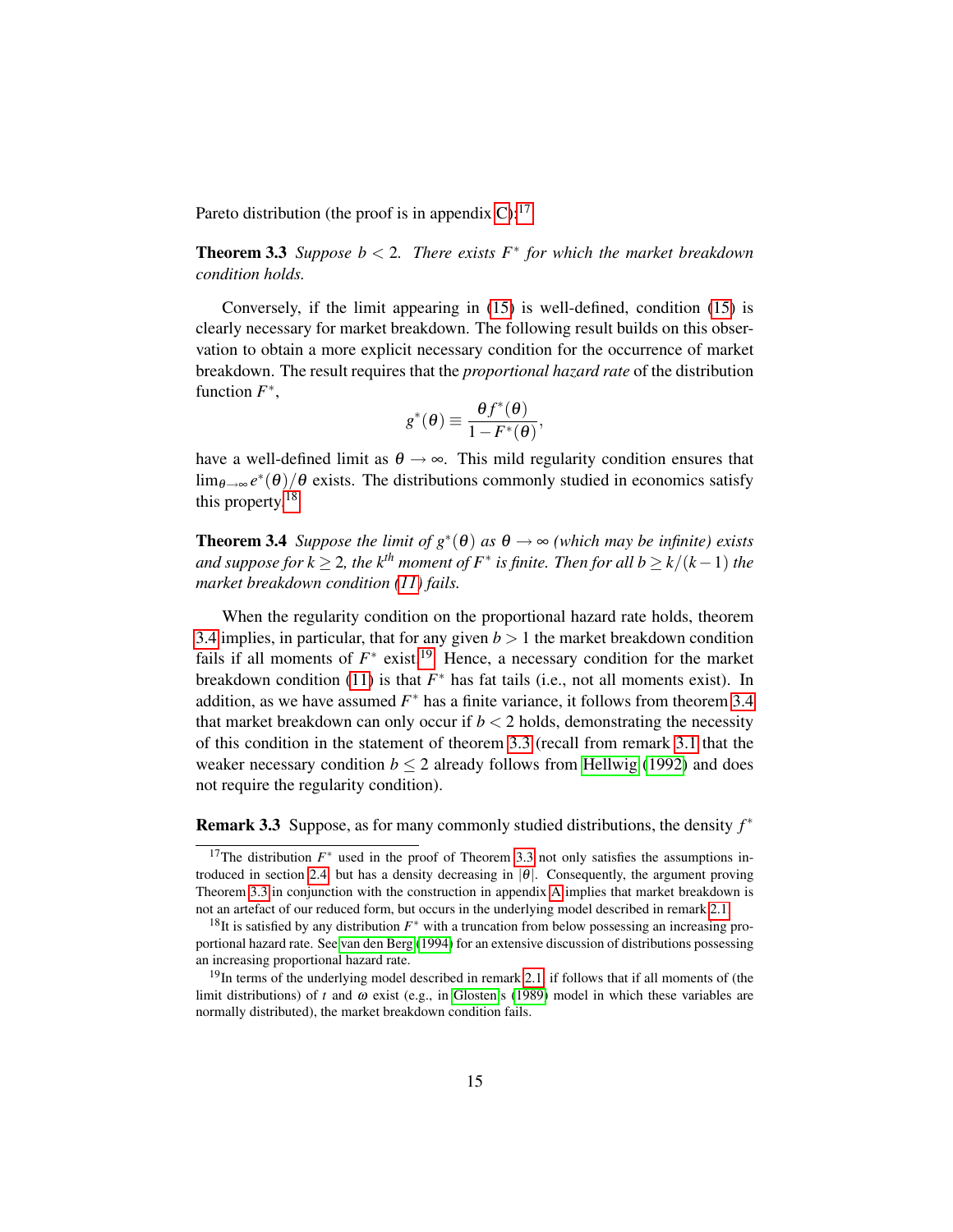of  $F^*$  is log-concave on  $\mathbb{R}_+$ .<sup>[20](#page-16-1)</sup> By [An](#page-43-3) [\(1998,](#page-43-3) proposition 1),  $e^*(\theta)$  is decreasing in θ, providing a simple proof that the market breakdown condition will *not* hold for sufficiently large  $\theta$  in this case. As log-concavity of the density implies that the hazard rate (and thus the proportional hazard rate) is increasing and that all moments of  $F^*$  exist [\(An, 1998,](#page-43-3) corollary 1), this result is a special case of theorem [3.4.](#page-15-2)

♦

## <span id="page-16-0"></span>4 Competitive Trading Schedules and Open Markets

In this section, we prove theorem [3.1.](#page-12-0) After conducting some preliminary analysis in section [4.1,](#page-16-2) we analyze separating competitive schedules in section [4.2.](#page-17-1) These schedules converge to open markets for  $b > 2$ . When  $b \le 2$ , the distortions required by separation result in the separating competitive schedules converging to a closed market (even when the market breakdown condition fails). Reducing these distortions requires pooling some types, and as an intermediate step we analyze tail-pooling schedules in section [4.3.](#page-20-0) We prove theorem [3.1](#page-12-0) in section [4.4](#page-23-0) using *semi-pooling* competitive trading schedules. In these schedules, the distortions implied by separation are ameliorated by pooling the right set of types of informed traders.

#### <span id="page-16-2"></span>4.1 Symmetric Trading Schedules

In every zero-profit trading schedule, the type zero informed trader does not trade, implying (from lemma [2.1\)](#page-9-1) that positive types are buyers ( $q(\theta) \ge 0$ ) and negative types are sellers ( $q(\theta) \leq 0$ ).

<span id="page-16-3"></span>**Lemma 4.1** *Every zero-profit trading schedule q satisfies*  $q(0) = 0$  *and*  $q(\theta) \theta \ge 0$ *for all*  $\theta \in [-\tau, \tau]$ *.* 

Proof. Let *q* be a zero-profit trading schedule implemented by the price schedule *p*. To simplify notation, let  $x_0 = q(0)$  and  $p_0 = p(x_0)$ . Suppose  $x_0 > 0$ . Because  $x = 0$ is a feasible choice for the informed trader it follows from [\(7\)](#page-7-2) that  $u(x_0,0) - p_0x_0 =$  $-\frac{1}{2}$  $\frac{1}{2}rx_0^2 - p_0x_0 \ge 0$ . Consequently, we have  $p_0 < 0$ . The zero profit condition then implies that there exists  $\theta \le p_0$  such that  $q(\theta) = x_0$ . But  $u(x_0, \theta) - p_0x_0 = (\theta - \theta_0)^2$  $p_0$ ) $x_0 - \frac{1}{2}$  $\frac{1}{2}rx_0^2 < 0$ , contradicting [\(7\)](#page-7-2). An analogous argument when  $q(0) < 0$  also

<span id="page-16-1"></span><sup>&</sup>lt;sup>20</sup>See [Bagnoli and Bergstrom](#page-43-4) [\(2005\)](#page-43-4) for a list of parametric families of distribution functions with log-concave densities. Note that  $f^*$  will be log-concave on  $\mathbb{R}_+$  whenever it is obtained by symmetrizing the log-concave density function of a distribution with support  $\mathbb{R}_+$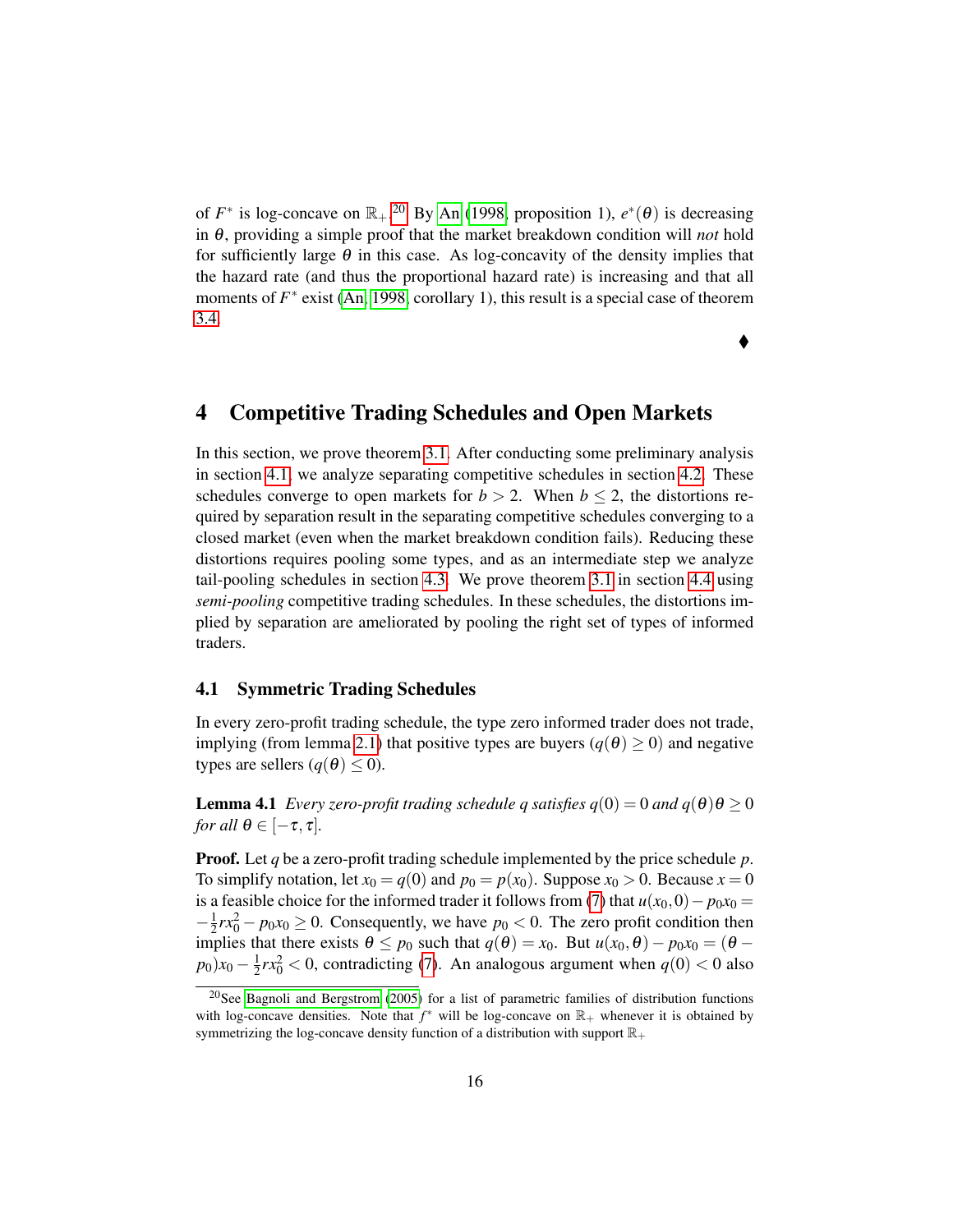leads to a contradiction, implying  $q(0) = 0$ . Lemma [2.1](#page-9-1) now implies  $q(\theta)\theta \ge 0$ for all  $\theta \in [-\tau, \tau]$ .  $\blacksquare$ 

Lemma [4.1](#page-16-3) simplifies the analysis of zero-profit trading schedules, since positive types and negative types can be studied independently: Negative types sell the asset and positive types buy the asset. It is immediate that no type has an incentive to choose a quantity specified for a type of a different sign. Furthermore, because the model is symmetric, we can restrict attention to symmetric zero-profit trading schedules, where a  $\tau$ -trading schedule *q* is *symmetric* if  $q(-\theta) = -q(\theta)$ for all  $\theta \in [0, \tau]$ . We will do so throughout the remainder of this section. In particular, whenever convenient we specify trading schedules only for positive types (and implementing price schedules only for positive quantities) with the extension to negative types (and negative quantities) then given by symmetry.

#### <span id="page-17-1"></span>4.2 Separating Trading Schedules

A one-to-one trading schedule *q* is said to be *separating*. From lemma [2.1,](#page-9-1) every separating trading schedule is strictly increasing. Note that a separating  $\tau$ -trading schedule is zero-profit if and only if  $p(q(\theta)) = \theta$  for all  $\theta \in [-\tau, \tau]$ .

The notion of a separating zero-profit trading schedule is closely related to [Hellwig'](#page-44-4)s [\(1992\)](#page-44-4) notion of a Spencian outcome and plays an important role in our subsequent analysis. A slight modification of the arguments in [Mailath](#page-45-11) [\(1987\)](#page-45-11) yields the following lemma (see appendix [D](#page-33-0) for the proof).

<span id="page-17-0"></span>**Lemma 4.2** Let  $\tau > 0$  and  $\bar{x} \in (0, q^{FB}(\tau))$ . There exists a unique symmetric sep*arating zero-profit*  $\tau$ -trading schedule  $q : [-\tau, \tau] \to \mathbb{R}$  *satisfying*  $q(\tau) = \bar{x}$ . Fur*thermore, a separating zero-profit trading schedule is competitive if and only if it is symmetric and satisfies*  $q(\tau) = q^{FB}(\tau)$ *. Hence, there is a unique separating competitive*  $\tau$ -trading schedule for every  $\tau > 0$ .

Figures [1](#page-18-1) and [2](#page-19-1) illustrate the separating competitive trading schedule. As usual, in a separating trading schedule, imposing the sequentiality condition determines the behavior of the "worst" types. Among positive types the worst belief the market makers can hold is  $\theta = \tau$ , while among negative types the worst belief is  $\theta = -\tau$ . Since each type receives his or her type as the price in a separating price schedule, the worst types cannot be disciplined in a separating competitive trading schedule and so choose their "first-best" quantity,  $q^{FB}(\theta)$ . Due to the incentive constraints, the quantities for all types in the intervals  $(-\tau,0)$  and  $(0,\tau)$  are distorted from their first best level towards zero. For a given support of the type distribution, the degree of distortion is determined by the trade-off between the incentive to mislead the market and the increased cost of lowered diversification, i.e. the parameters *b* and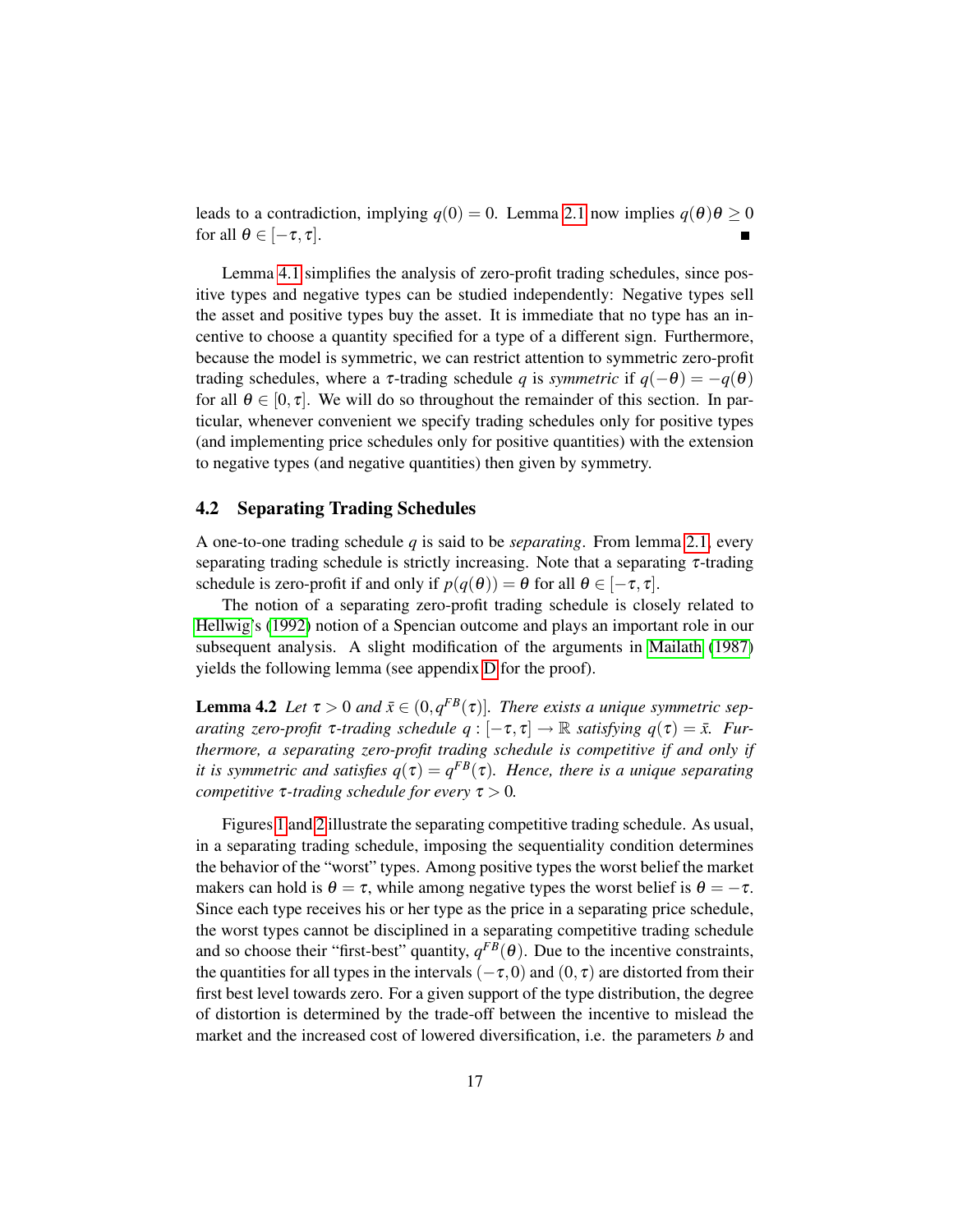

<span id="page-18-1"></span>Figure 1: The separating competitive trading schedule  $q^s$  for  $b \le 2$ . The trading schedule  $q^s$  is tangential to the  $\theta$ -axis at  $\theta = 0$ .

*r* in the informed trader's utility function. Note that, as illustrated in the figures, the structure of the separating competitive trading schedules is different for the cases  $b < 2$  and  $b > 2$ .

The behavior of the informed trader in a separating competitive trading schedule depends on the characteristics of the distribution of the private information in a limited and particular way. The value of the boundary type completely determines the separating competitive trading schedule, with other characteristics of the distribution function irrelevant. On the other hand, again as usual, increasing the severity of adverse selection by increasing  $\tau$  does have a significant impact on the separating competitive trading schedule. In particular, it follows from [Hellwig](#page-44-4) [\(1992\)](#page-44-4) that competitive sequences with separating trading schedules converge to an open market if  $b > 2$  and converge to a closed market if  $b \le 2$  (again, see appendix [D](#page-33-0) for the proof): $^{21}$  $^{21}$  $^{21}$ 

<span id="page-18-0"></span>**Lemma 4.3 [\(Hellwig](#page-44-4) [\(1992\)](#page-44-4))** *Suppose*  $\{(\tau_n, q_n, p_n)\}$  *is a competitive sequence with*  $q_n$  *separating for each n. If*  $b \leq 2$ *, the competitive sequence converges to a closed market. If b* > 2*, the competitive sequence converges to an open market; in particular*  $q_n(\theta) \rightarrow (b-2)\theta/r$  *for all*  $\theta$ *.* 

Lemma [4.3](#page-18-0) implies that for all sequences  $\{\tau_n\}$  satisfying  $\tau_n \to \infty$  there is an associated competitive sequence converging to an open market when  $b > 2$ . To

<span id="page-18-2"></span><sup>&</sup>lt;sup>21</sup>[Hellwig](#page-44-4) [\(1992\)](#page-44-4) does not provide a complete proof for the case of a continuous type distribution under consideration here. In addition his analysis does not cover the case  $b = 2$ .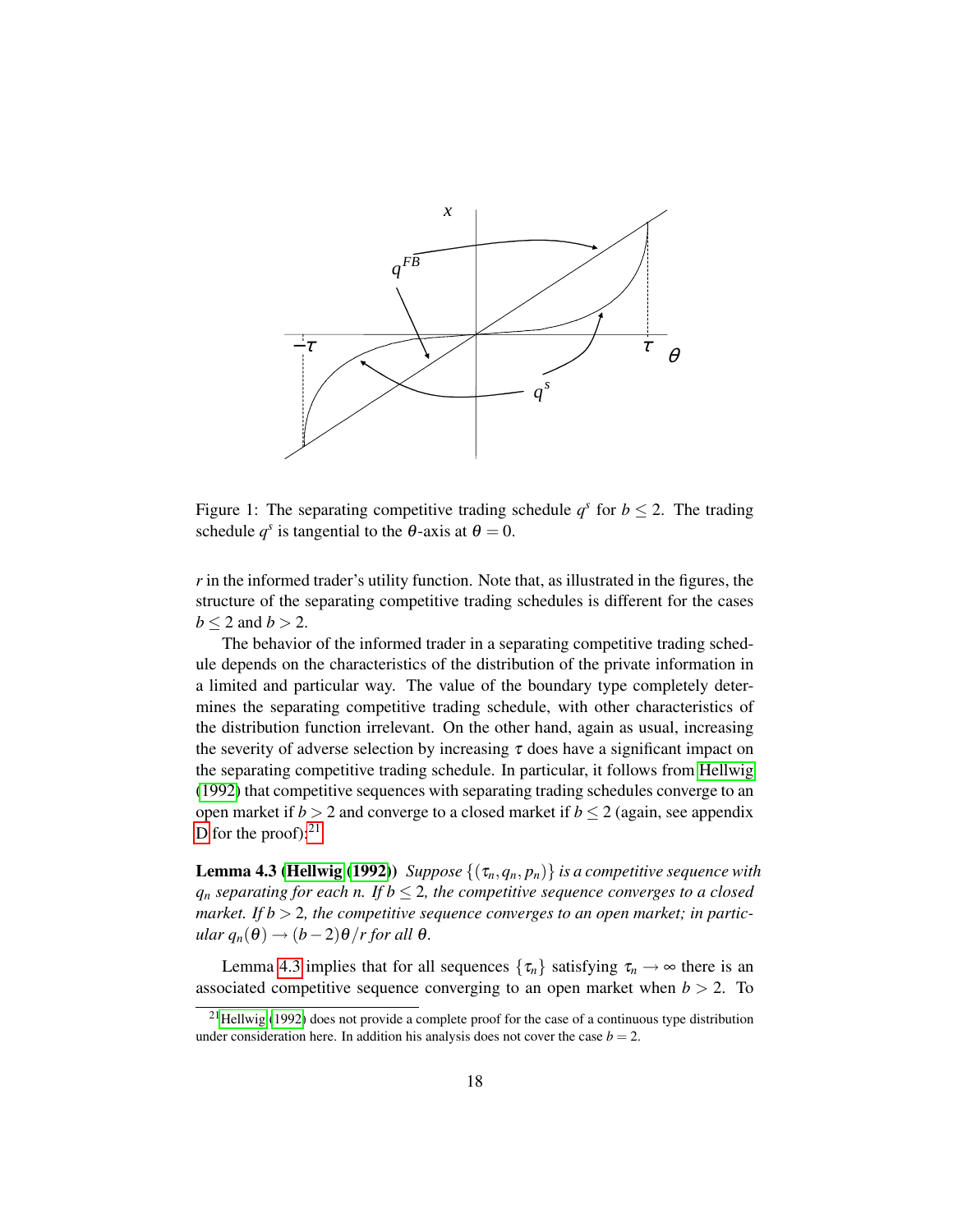

<span id="page-19-1"></span>Figure 2: The separating competitive trading schedule  $q^s$  for  $b > 2$ . The trading schedule  $q^s$  is tangential to the line  $q = (b-2)\theta/r$  at  $\theta = 0$ .

show that [\(10\)](#page-12-3) is sufficient for the existence of competitive sequences converging to an open market, it thus suffices to consider the case  $b \in (1,2]$  for the remainder of this section.

<span id="page-19-0"></span>Remark 4.1 (Discontinuity at infinity) Our focus on large bounded type spaces, rather than unbounded type spaces, is motivated by a lack of continuity as  $\tau \rightarrow \infty$ . For separating competitive schedules, this lack of continuity arises for both large and small *b*.

Definitions [2.1](#page-7-3) and [2.2](#page-8-0) apply to the limit market environment where  $\tau = \infty$ without change, though the sequentiality condition is trivially satisfied (since the price schedule maps into  $\mathbb{R}$ ).

For  $b > 2$ , from lemma [4.3,](#page-18-0) the separating quantities  $q_n$  and prices  $p_n$  converge pointwise to those of the linear equilibrium in [Glosten](#page-44-1) [\(1989\)](#page-44-1). The additional separating competitive trading schedules identified by [Glosten](#page-44-1) [\(1989\)](#page-44-1) for the limit market environment are eliminated as potential limit outcomes by the sequentiality condition,  $p_n(x) \in [-\tau_n, \tau_n]$ .<sup>[22](#page-19-2)</sup>

For  $b \le 2$ , the limit of the separating competitive trading schedules is the trading schedule  $q^0$  :  $\mathbb{R} \to \mathbb{R}$  specifying  $q^0(\theta) = 0$ ,  $\forall \theta \in \mathbb{R}$ . This limit trading schedule

<span id="page-19-2"></span> $22$ In contrast, dispensing with the sequentiality condition in our definition of a competitive trading schedule would not affect the conclusion of the lemma for the case  $b \le 2$  (see [Hellwig](#page-44-4) [\(1992\)](#page-44-4)).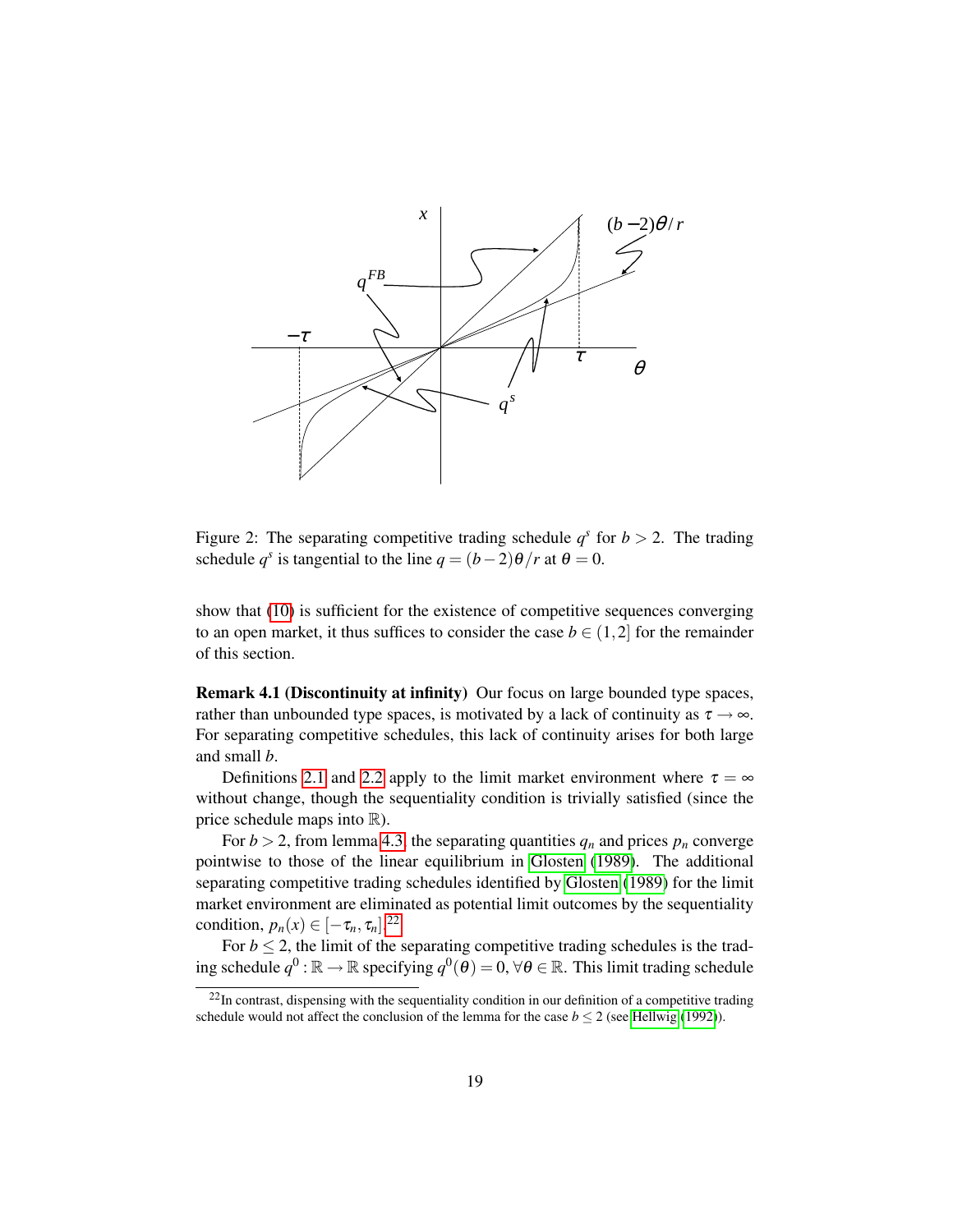cannot be implemented by any price schedule  $p : \mathbb{R} \to \mathbb{R}$  in the limit market environment  $(u, v, F^*)$ : for any price schedule there exists a (sufficiently large) type such that  $q(\theta) = 0$  does not satisfy the implementation condition [\(7\)](#page-7-2). In this sense, the limit of a sequence of competitive separating trading schedule not only fails to be separating (as noted by [Hellwig](#page-44-4) [\(1992\)](#page-44-4)) but also fails to correspond to an im-plementable trading schedule in the limit market environment.<sup>[23](#page-20-1)</sup> The latter issue also arises for the sequence of trading schedules that we use to prove theorem [3.1](#page-12-0) for the case  $b \in (1,2]$ ; see remark [4.3](#page-26-1) below.

Analyzing market environments with unbounded supports (instead of considering sequences) would thus lead to misleading conclusion about market environments with large but bounded support. Moreover, unbounded type spaces lead to the interpretation of market breakdown as the non-existence of an equilibrium trading schedule, rather than the more natural interpretation that the only equilibrium trading schedule specifies zero trades for all types.

## $\blacklozenge$

#### <span id="page-20-0"></span>4.3 Tail-pooling Schedules

For  $b \le 2$ , separating competitive sequences converge to a closed market because the distortions required to separate all types become arbitrarily large as the boundary types  $\tau$  and  $-\tau$  become arbitrarily large in absolute value. A natural conjecture (see, for example, [Hellwig](#page-44-4) [\(1992,](#page-44-4) footnote 3)) is that pooling extreme types eliminates the negative impact of requiring all types to separate. As we will demonstrate in this subsection, this conjecture is correct in the sense that pooling extreme types does allow us to obtain a *zero-profit* sequence that converges to an open market *if* the market breakdown condition fails. However, pooling extreme types does not generate *competitive* sequences that converge to an open market so the result obtained here falls short of proving theorem [3.1.](#page-12-0) This defect is rectified in the next subsection, where we build on the insights obtained here to construct a competitive sequence converging to an open market (when the market breakdown condition fails) that also converges to a trading schedule in which extreme types are pooled.

Definition 4.1 *A symmetric* τ*-trading schedule q is* tail-pooling *if there exists a* cutoff type  $\hat{\theta} \in (0, \tau)$  *and a* pooling quantity  $\hat{x} > 0$  *such that* 

$$
q(\boldsymbol{\theta}) = \hat{x}, \quad \forall \boldsymbol{\theta} \in (\hat{\boldsymbol{\theta}}, \tau]
$$

<span id="page-20-1"></span><sup>&</sup>lt;sup>23</sup>If we allow prices to take on values in  $\mathbb{R} \cup \{-\infty, +\infty\}$ , then the trading schedule  $q^0$  specifying no trade for all types is implementable in the limit market environment (set  $p(x) = +\infty$  for  $x > 0$  and  $p(x) = -\infty$  for  $x < 0$ ). Note, however, that this construction also works when  $b > 2$  in which case the trading schedule *q* <sup>0</sup> does not correspond to the limit of a separating competitive sequence.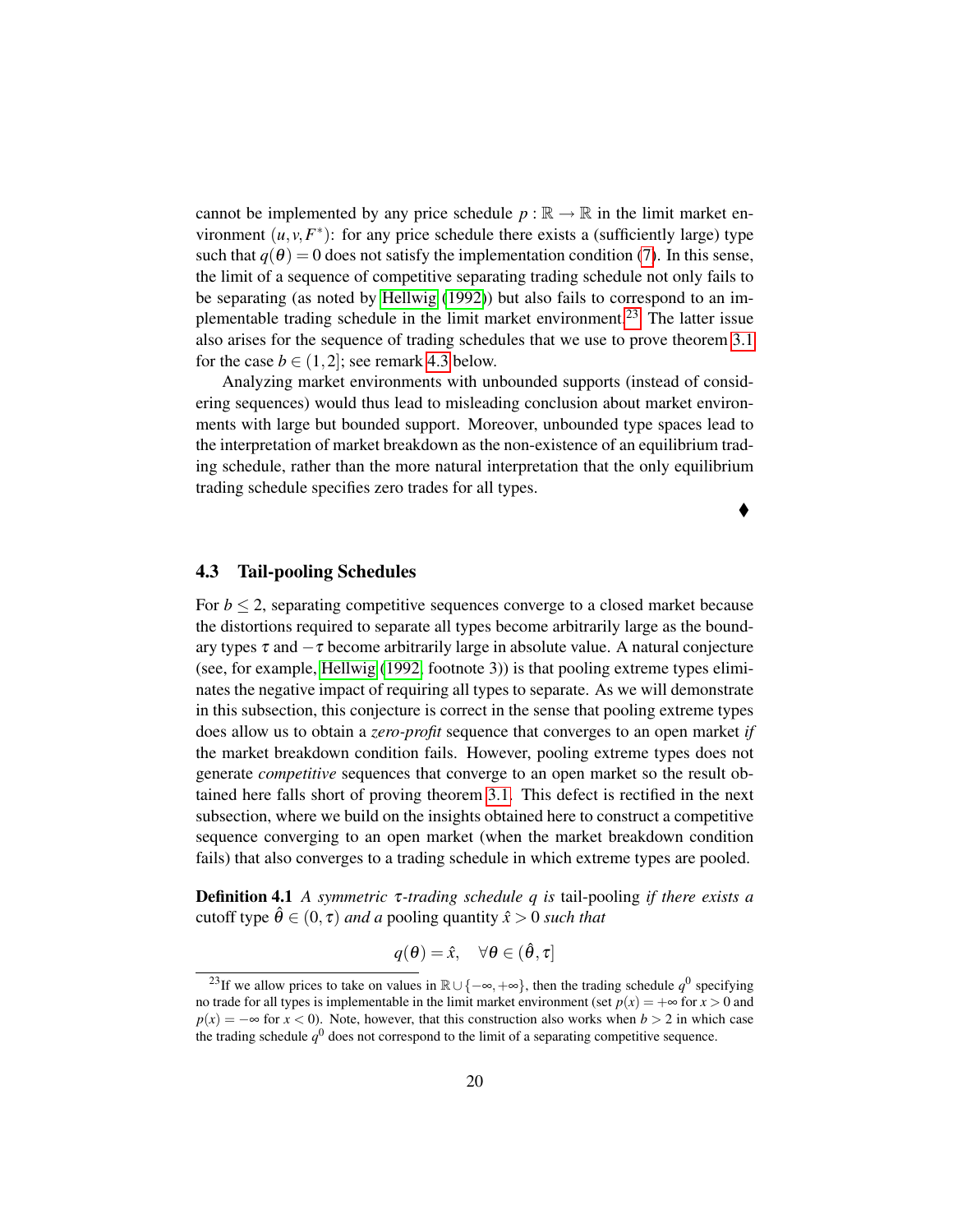*and the restriction of q to*  $\left[-\hat{\theta}, \hat{\theta}\right]$  *is separating.* 

Suppose the market breakdown condition [\(11\)](#page-12-1) fails, so that for some  $\hat{\theta} > 0$ ,  $(b-1)\hat{\theta} > e^*(\hat{\theta})$  and let

<span id="page-21-0"></span>
$$
\hat{x} = \underset{x}{\operatorname{argmax}} (b\hat{\theta} - \hat{\theta} - e^*(\hat{\theta}))x - \frac{1}{2}rx^2 = \frac{((b-1)\hat{\theta} - e^*(\hat{\theta}))}{r} > 0. \tag{16}
$$

Consider  $\tau_n \to \infty$ . We now construct, for sufficiently large *n*, a symmetric tailpooling zero-profit  $\tau_n$ -trading schedule  $q_n$  with cut-off type  $\hat{\theta}$  and pooling quantity *x*ˆ.

The zero-profit condition requires a price at the quantity  $\hat{x}$  of

<span id="page-21-1"></span>
$$
p_n(\hat{x}) = E_n \left[ \tilde{\theta} \mid \tilde{\theta} \in (\hat{\theta}, \tau_n] \right] = \hat{\theta} + e_n(\hat{\theta}). \tag{17}
$$

The rent for type  $\hat{\theta}$  from choosing  $\hat{x}$  is then given by

$$
R_n(\hat{\theta}) = [(b-1)\hat{\theta} - e_n(\hat{\theta})]\hat{x} - \frac{1}{2}r\hat{x}^2.
$$

Because  $e_n(\theta) \rightarrow e^*(\theta)$  (see lemma [B.2](#page-31-0) in appendix [B\)](#page-31-1) and  $\hat{x}$  satisfies [\(16\)](#page-21-0) we have that  $R_n(\hat{\theta})$  converges to

$$
R^*(\hat{\theta}) \equiv \frac{((b-1)\hat{\theta} - e^*(\hat{\theta}))^2}{r} > 0.
$$

Thus, for sufficiently large *n*, the rent  $R_n(\hat{\theta})$  is strictly positive, and for such *n* we construct a symmetric zero-profit τ*n*-trading schedule.

Set  $q_n(\theta) = \hat{x}$  for all  $\theta \in (\hat{\theta}, \tau]$ . To complete the specification of the trading schedule  $q_n$ , let  $\bar{x}_n \in (0,\hat{x})$  be the quantity making type  $\hat{\theta}$  indifferent between revealing his type at  $\bar{x}_n$  and joining the pool, i.e.,  $\bar{x}_n$  is the (unique) quantity  $\bar{x}_n \in (0,\hat{x})$ satisfying  $s(\bar{x}_n, \hat{\theta}) = R_n(\hat{\theta})$ . From lemma [4.2,](#page-17-0) there exists a symmetric separating zero-profit  $\hat{\theta}$ -trading schedule  $q_n : [-\hat{\theta}, \hat{\theta}] \rightarrow \mathbb{R}$  satisfying the initial condition  $q_n(\hat{\theta}) = \bar{x}_n$ .

The price schedule is determined for quantities in the range of  $q_n$  by using the zero profit condition, i.e., [\(17\)](#page-21-1) and  $p_n(q_n(\theta)) = \theta$  for all  $\theta \in [-\hat{\theta}, \hat{\theta}]$ . Standard arguments using the single-crossing property of *u* show that no type has an incentive to choose the quantity of another type. By specifying sufficiently unattractive prices for quantities outside the range of  $q_n$ , no type has an incentive to choose quantities outside the range, and so the symmetric tail-pooling schedule constructed in this way is implementable.

Consider now the impact of taking  $\tau_n \to \infty$  on the sequence of tail-pooling trading schedules we have just constructed. Since  $R_n(\hat{\theta}) \to R^*(\hat{\theta}) > 0$ , the limit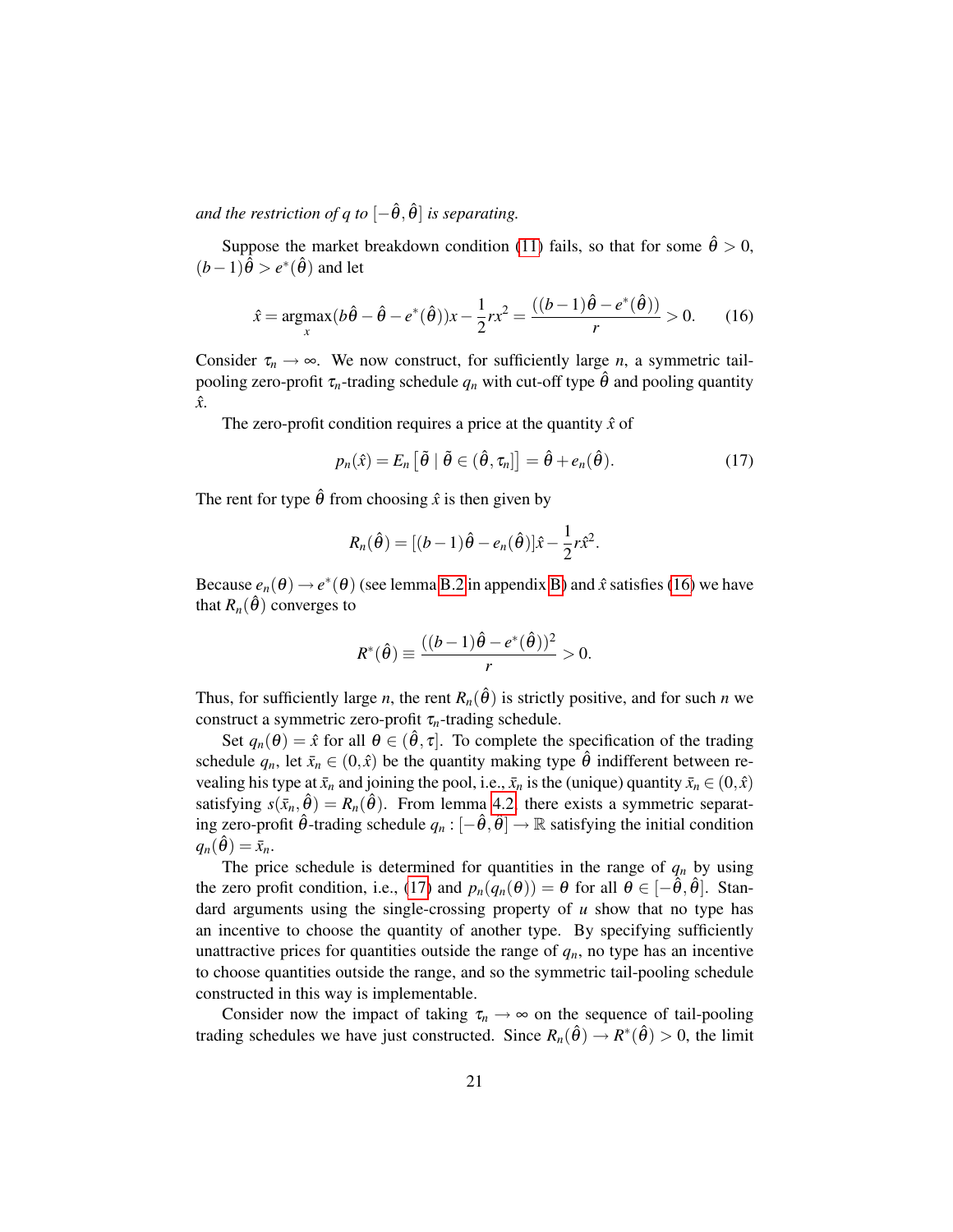separating quantity  $\lim_{n} \bar{x}_n$  and the limit rent to  $\hat{\theta}$  from the separating quantity  $\lim_{n} s(\bar{x}_n, \hat{\theta})$  must both be strictly positive. Hence,  $q_n(\theta) \to q^t(\theta)$  for all  $\theta$ , where  $q^t: [-\hat{\theta}, \hat{\theta}] \to \mathbb{R}$  is (applying lemma [4.2\)](#page-17-0) the symmetric separating zero-profit  $\hat{\theta}$ trading schedule satisfying the initial condition  $q^t(\hat{\theta}) = \lim_{n} \bar{x}_n$ ,  $q^t(\theta) = \hat{x}$  for  $\theta >$  $\hat{\theta}$ , and  $q^t(\theta) = -\hat{x}$  for  $\theta < -\hat{\theta}$ . Since  $q^t(\theta) = 0$  only if  $\theta = 0$ , we have proved the following lemma.

<span id="page-22-0"></span>**Lemma 4.4** Suppose there exists  $\hat{\theta} > 0$  satisfying  $(b-1)\hat{\theta} > e^*(\hat{\theta})$ . For every  $\tau_n \to \infty$ , there exists an associated zero-profit sequence  $\{(\tau_n, q_n, p_n)\}$  converging *to an open market in which, for n sufficiently large, q<sup>n</sup> is a tail-pooling trading schedule with cutoff-type*  $\hat{\theta}$ *.* 

As we have noted above, lemma [4.4](#page-22-0) does not establish theorem [3.1,](#page-12-0) since it ignores the sequentiality condition. Indeed, the sequence constructed in the proof of lemma [4.4](#page-22-0) is *not* competitive. To see this, note that for any price schedule  $p<sub>n</sub>$ implementing the trading schedule  $q_n$  constructed above, the rent obtained by type  $\tau_n$  is given by

$$
R_n(\tau_n) = b[\tau_n - \hat{\theta}]\hat{x} + R_n(\hat{\theta}).
$$

As  $R_n(\hat{\theta})$  converges to a finite limit, it follows that  $R_n(\tau_n)$  is of order  $O(\tau_n)$ , while from [\(5\)](#page-6-4),  $s^{FB}(\tau_n)$  is of order  $O(\tau_n^2)$ , so that eventually  $R_n(\tau_n) < s^{FB}(\tau_n)$ . If  $p_n$  is a competitive price schedule, type  $\tau_n$  can obtain a payoff at least equal to  $s^{FB}(\tau_n)$ by choosing  $q^{FB}(\tau_n)$ , and so for large *n*,  $p_n$  cannot implement  $q_n$ , a contradiction. Consequently, any implementing price schedule must violate the sequentiality condition for sufficiently large *n*. This failure of sequentiality is similar to the failure (discussed in remark [4.1\)](#page-19-0) of the trading schedule  $q^0$ , in which all types trade zero, to be implementable.

Remark 4.2 (Competitive tail-pooling and closed markets) It can be shown that all tail-pooling *competitive* sequences converge to a closed market when  $b \le 2$ , implying that tail-pooling competitive sequences must converge to a closed market under precisely the same conditions as separating competitive trading schedules. This is despite the fact that for every  $\tau$  there exist competitive tail-pooling trading schedules interim Pareto-dominating the competitive separating  $\tau$ -trading schedule.[24](#page-22-1) Every tail-pooling competitive sequence converges to a closed market when  $b \leq 2$  because sustaining a tail-pool for large  $\tau_n$  requires a large pooling quantity  $\hat{x}_n$  (to ensure that type  $\tau_n$  is willing to participate in the pool), which in turn requires the cutoff-type,  $\hat{\theta}_n$ , to also be large. That is,  $\lim_n \hat{x}_n = \infty$  and  $\lim_n \hat{\theta}_n = \infty$ .

<span id="page-22-1"></span><sup>&</sup>lt;sup>24</sup>That is, every non-zero type of the informed trader achieves a higher rent under the former than under the later. Market makers obtain zero profits under any competitive trading schedule so this is the appropriate notion of interim Pareto-dominance.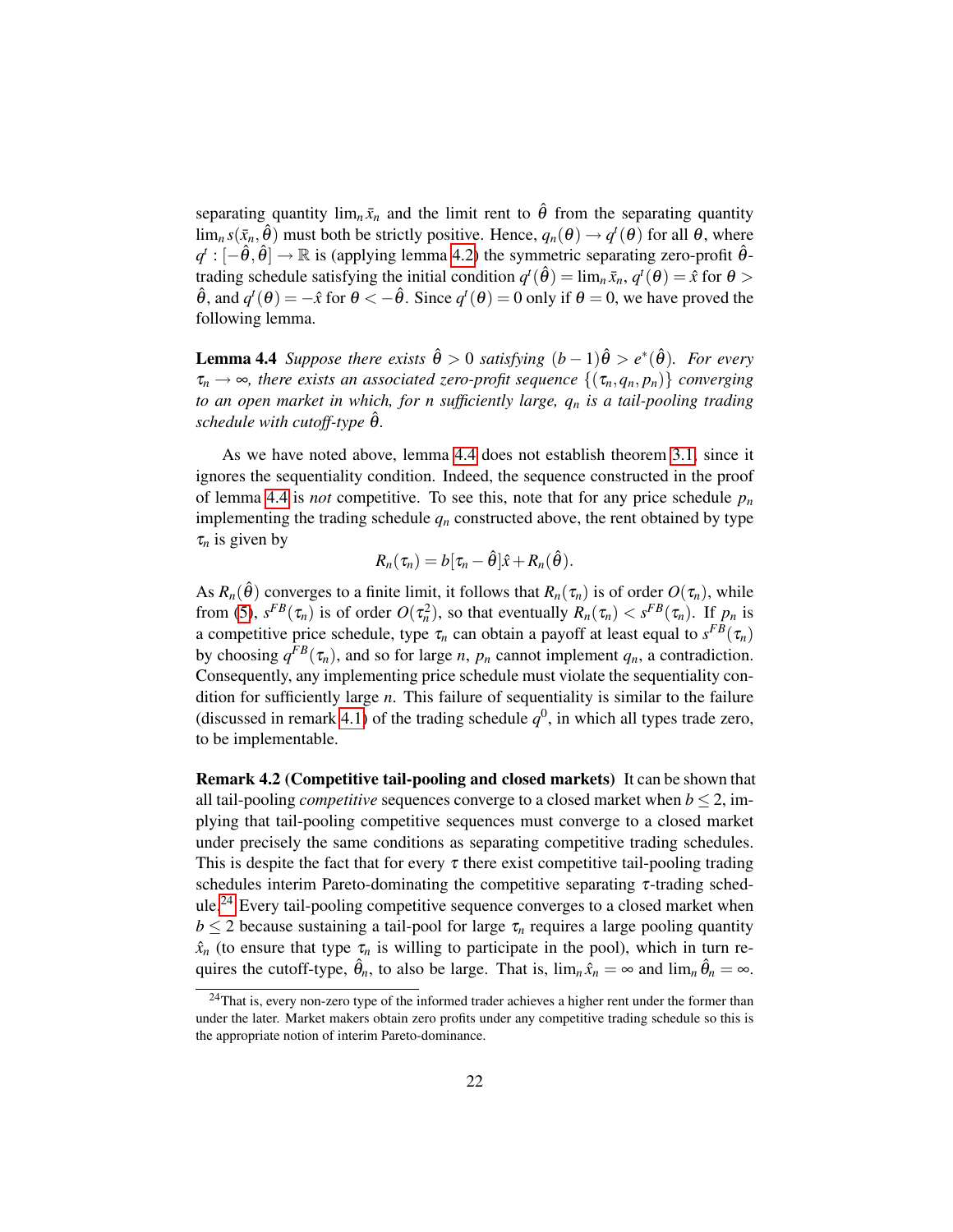But for  $b \leq 2$  this implies convergence to a closed market for the same reason that separating competitive sequences converge to a closed market. The tail-pool zeroprofit trading schedule of lemma [4.4](#page-22-0) converges to an open market because both the pooling quantity and cutoff type are bounded away from infinity as *n* gets large.

 $\blacklozenge$ 

#### <span id="page-23-0"></span>4.4 Semi-pooling Trading Schedules

The difficulty noted after the statement of lemma [4.4](#page-22-0) is avoided by adjusting the construction of a tail-pooling trading schedule to allow sufficiently extreme types to separate.

Definition 4.2 *A symmetric* τ*-trading schedule q is* semi-pooling *if there exists a* pooling interval  $(\hat{\theta}, \bar{\theta}]$  *where*  $0 < \hat{\theta} < \bar{\theta} < \tau$  *and a pooling quantity*  $\hat{x} > 0$  *such that* 

 $q(\theta) = \hat{x}$ ,  $\forall \theta \in (\hat{\theta}, \bar{\theta}]$ 

*and the restriction of q to*  $\theta \in [-\tau, -\bar{\theta}) \cup [-\hat{\theta}, \hat{\theta}] \cup (\bar{\theta}, \tau]$  *is separating.* 

A semi-pooling trading schedule differs from a tail-pooling trading schedule only in that the types  $\theta \in (\theta, \tau]$  do not choose the pooling quantity  $\hat{x}$  but are instead separated.

In conjunction with lemma [4.3](#page-18-0) the following result establishes theorem [3.1.](#page-12-0)

<span id="page-23-1"></span>**Lemma 4.5** *Suppose*  $b \in (1,2]$  *and there exists*  $\hat{\theta} > 0$  *satisfying*  $(b-1)\hat{\theta} > e^*(\hat{\theta})$ *. For every sequence*  $\{\tau_n\}$  *with*  $\tau_n \to \infty$ *, there exists an associated competitive sequence*  $\{(\tau_n, q_n, p_n)\}$  *converging to an open market in which, for n sufficiently large, q<sup>n</sup> is a semi-pooling trading schedule.*

We now describe how to construct the competitive semi-pooling trading schedule  $q_n$  for sufficiently large *n*. Lemma [D.1](#page-35-0) in appendix [D](#page-33-0) ensures that for large *n*, there exists a triple  $(\bar{\theta}_n, \hat{x}_n, \hat{p}_n) \in \mathbb{R}^3$  satisfying the properties required in this construction. The formal argument showing the convergence of such a sequence to an open market is provided in lemma [D.2.](#page-36-0)

Our construction of the competitive semi-pooling schedule  $q_n$  is illustrated in in figure [3](#page-25-0) for positive types. The solid line depicts the trading schedule. The pooling interval is given by  $(\hat{\theta}, \bar{\theta}_n]$  with  $\bar{\theta}_n < \tau_n$  and  $\hat{\theta}$  satisfying the condition  $(b-1)\hat{\theta} > e^*(\hat{\theta})$ . The pooling quantity is  $\hat{x}_n$ . For  $\theta > \bar{\theta}_n$  the trading schedule is identical to the unique separating competitive  $\tau_n$ -trading schedule illustrated in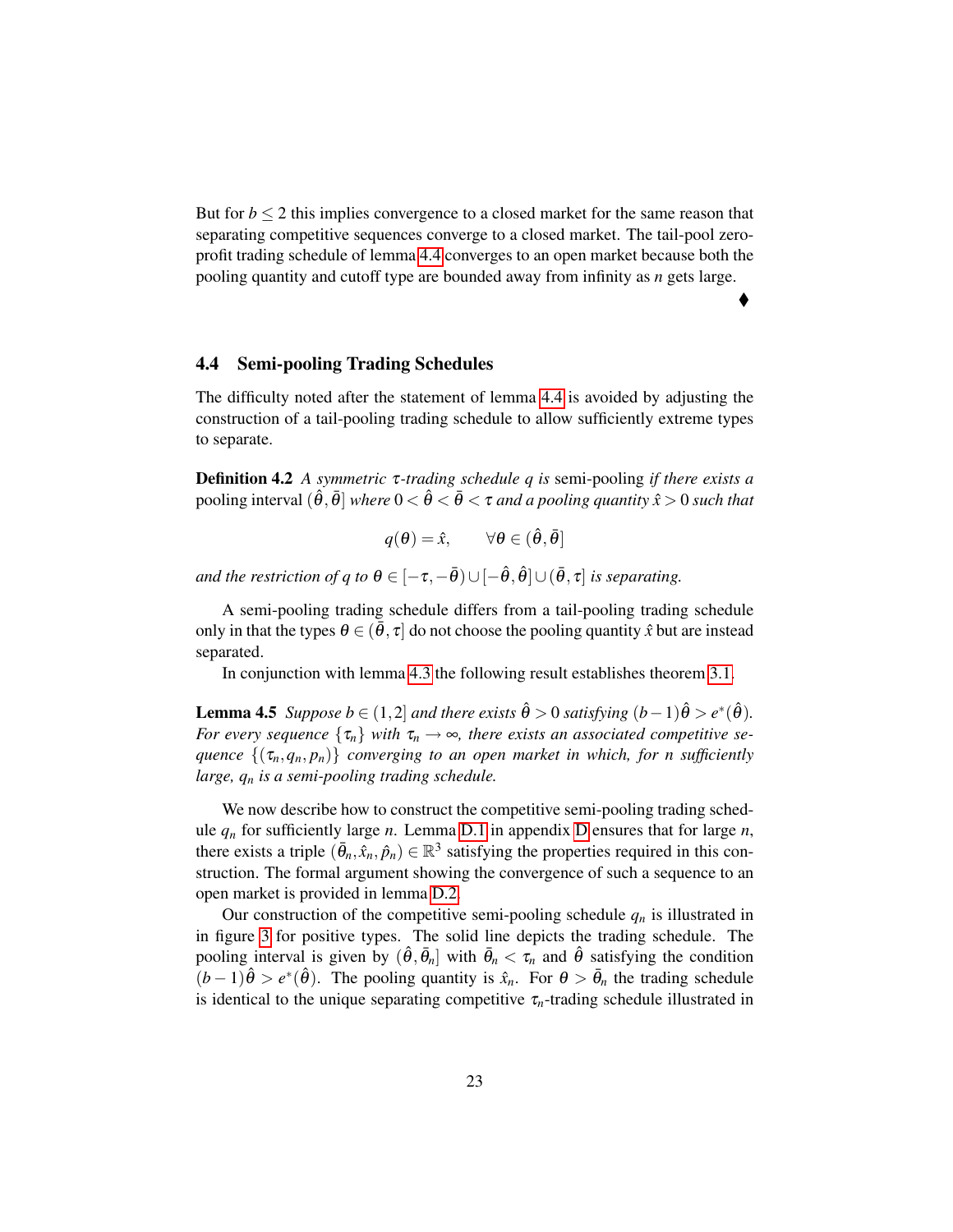figure [1.](#page-18-1) Type  $\bar{\theta}_n$  is indifferent between his trade in the separating competitive  $\tau_n$ -trading schedule,  $q_n^s(\bar{\theta}_n)$ , and trading the pooling quantity at the price

<span id="page-24-0"></span>
$$
\hat{p}_n = E_n \left[ \theta | \theta \in (\hat{\theta}, \bar{\theta}_n] \right] < b \hat{\theta}, \tag{18}
$$

where the inequality will hold for *n* sufficiently large. The pooling quantity  $\hat{x}_n$ satisfies the condition that it be the optimal quantity for type  $\hat{\theta}$  taking the price  $\hat{p}_n$ as given:

$$
\hat{x}_n = \underset{x}{\operatorname{argmax}} (b\hat{\theta} - \hat{p}_n)x - \frac{1}{2}rx^2 = \frac{(b\hat{\theta} - \hat{p}_n)}{r} > 0,
$$

where the inequality is from the inequality in [\(18\)](#page-24-0). Finally, for  $0 \le \theta \le \hat{\theta}$ , the trading schedule is given by the zero-profit separating  $\hat{\theta}$ -trading schedule satisfying the initial condition  $q(\hat{\theta}) = x_n$  where  $x_n \in (0, \hat{x}_n)$  satisfies the indifference condition

$$
s(\underline{x}_n, \hat{\boldsymbol{\theta}}) = \frac{(b\hat{\boldsymbol{\theta}} - \hat{p}_n)^2}{r},
$$

with the inequality in [\(18\)](#page-24-0) ensuring that the quantity  $x_n$  is well-defined and strictly positive.

It is immediate from the construction of the semi-pooling trading schedule  $q_n$  that the trading schedule is implemented by a price schedule  $p_n$  specifying  $p_n(\hat{x}_n) = \hat{p}_n$ ,  $p_n(q_n(\theta)) = \theta$  for all  $\theta$  that are separated,<sup>[25](#page-24-1)</sup> and sufficiently unattractive prices for all quantities  $q$  outside the range of the trading schedule. Hence,  $q_n$ is a zero-profit trading schedule.

To verify that  $q_n$  is in fact competitive, and not just zero-profit, requires extending the zero-profit specification of the price schedule  $p_n$  to quantities not in the range of  $q_n$ . This extension is illustrated in figure [3](#page-25-0) where the heavy dashed lines indicate the specification of the price schedule  $p_n$  outside the range of  $q_n$ . For quantities *x* in the interval  $(\underline{x}_n, \hat{x}_n)$ , the price  $p_n(x)$  is set to make  $\hat{\theta}$  indifferent between trading *x* at the price  $p_n(x)$  and trading  $\hat{x}_n$  at the price  $\hat{p}_n$  (equivalently, trading  $\underline{x}_n$  at the price  $\hat{\theta}$ ); for quantities  $x \in (\hat{x}_n, q_n^s(\bar{\theta}_n))$ , the price  $p_n(x)$  is set to make  $\bar{\theta}_n$  indifferent between trading *x* at the price  $p_n(x)$  and trading  $\hat{x}_n$  at the price  $\hat{p}_n$  (equivalently, trading  $q_n^s(\bar{\theta}_n)$  at the price  $\bar{\theta}_n$ ); and finally, for  $x > q^{FB}(\tau_n)$ , set  $p_n(x) = \tau_n$ . In addition to implementing  $q_n$  (this is immediate from the singlecrossing property of *u* and footnote [25\)](#page-24-1) the defined price function is increasing and continuous (and so satisfies the sequentiality condition).  $^{26}$  $^{26}$  $^{26}$ 

<span id="page-24-1"></span><sup>&</sup>lt;sup>25</sup>Note that we have ensured that type  $\hat{\theta}$  (resp.,  $\bar{\theta}_n$ ) is indifferent between trading the pooling quantity  $\hat{x}$  at price  $\hat{p}$  to trading the quantity  $\underline{x}_n$  at price  $\hat{\theta}$  (resp., to trading the quantity  $q_n^s(\bar{\theta}_n)$  at price  $\bar{\theta}_n$ ).

<span id="page-24-2"></span><sup>&</sup>lt;sup>26</sup>The definition of  $\hat{x}_n$  plays a critical role in determining the properties of  $p_n$ . In particular, for a pooling interval  $(\hat{\theta}, \bar{\theta}_n)$ , if we had fixed the pooling quantity larger than  $\hat{x}_n$ , any implementing price function could not be increasing.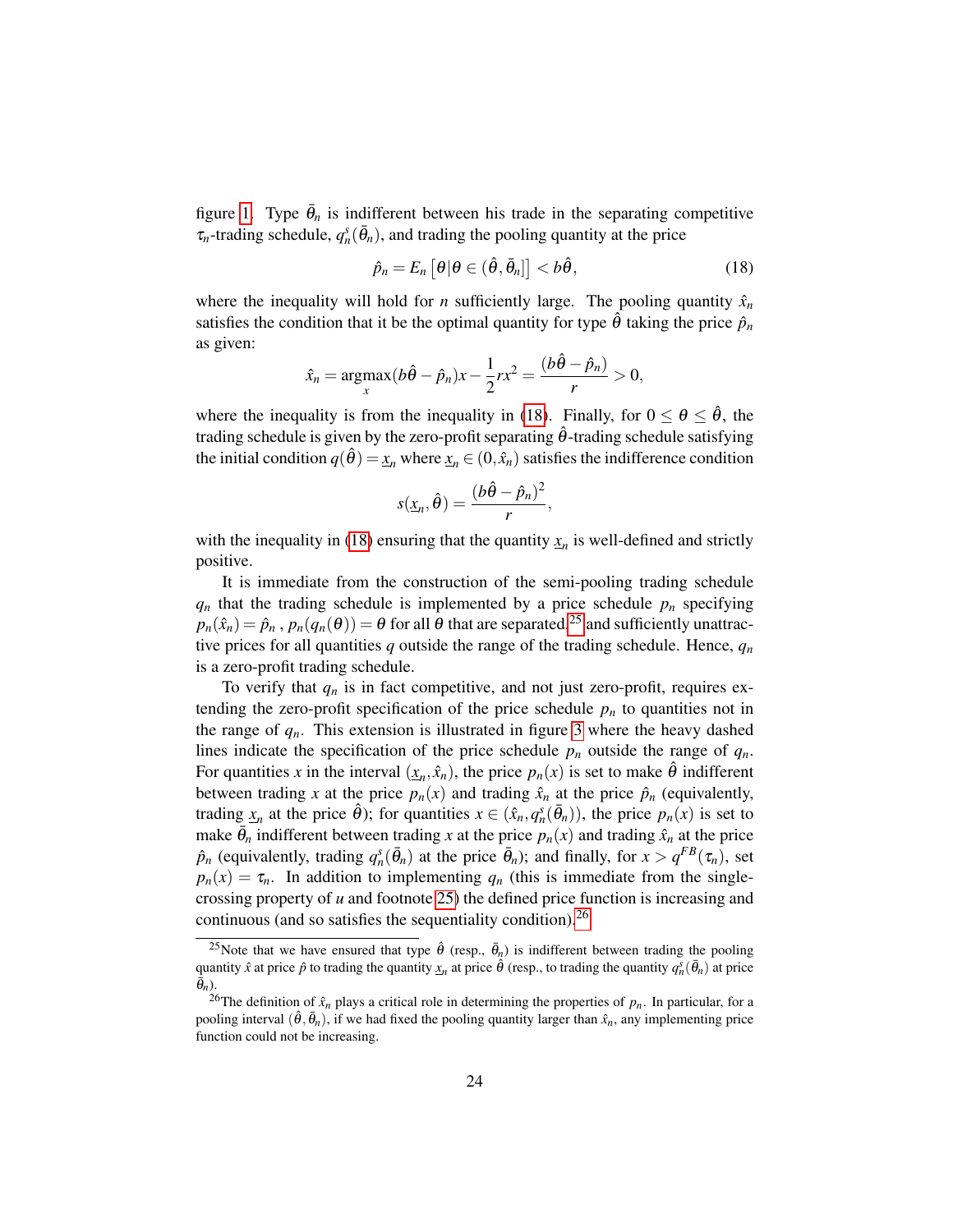

<span id="page-25-0"></span>Figure 3: Semi-pooling competitive trading schedule with pooling quantity  $\hat{x}_n$  and pooling interval  $(\hat{\theta}, \bar{\theta}_n]$ . The solid line depicts the trading schedule  $q_n$ .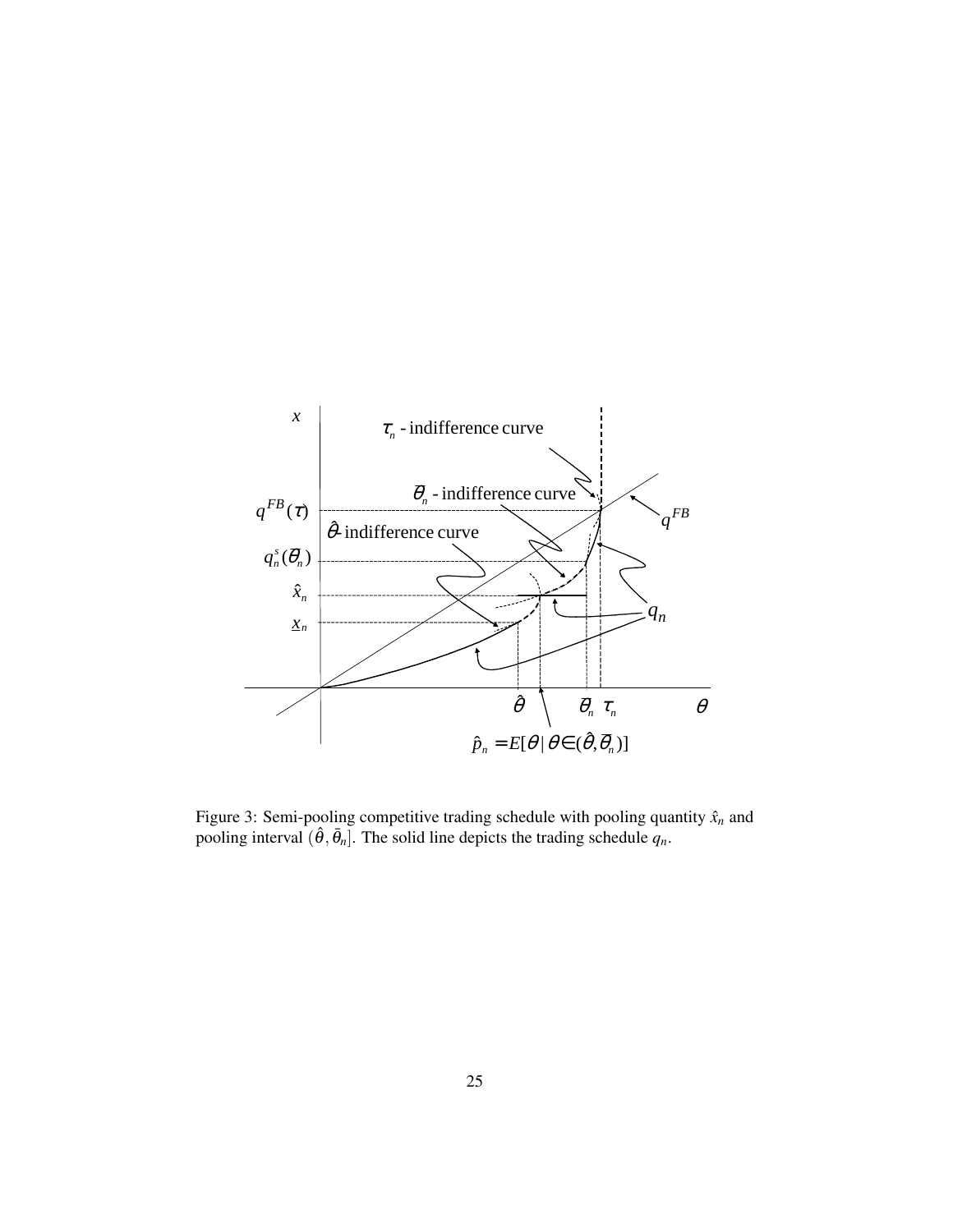In the proof of lemma [D.2,](#page-36-0) we demonstrate that the sequence  $\bar{\theta}_n$  associated with the semi-pooling schedule  $q_n$  converges to infinity, implying that the sequence of pooling quantities  $\{\hat{x}_n\}$  converges to the strictly positive limit  $\hat{x}$  given in [\(16\)](#page-21-0), and that the sequence of pooling prices  $\{\hat{p}_n\}$  converges to  $\hat{\theta} + e^*(\hat{\theta})$ . The sequence of semi-pooling trading schedules thus converges pointwise to the same limit as the sequence of tail-pooling schedules constructed in section [4.3.](#page-20-0) In particular, the sequence converges to an open market, thus proving lemma [4.5.](#page-23-1)

<span id="page-26-1"></span>Remark 4.3 We noted that the sequence of tail-pool zero-profit trading schedule constructed in section [4.3](#page-20-0) is not competitive (because it violates sequentiality). For a similar reason, the limit of the semi-pooling trading schedules we have constructed here cannot be implemented by any price schedule  $p : \mathbb{R} \to \mathbb{R}$  in the limit market environment  $(u, v, F^*)$ : Sufficiently large types have an incentive to deviate from the pooling quantity. This observation illustrates again (see remark [4.1\)](#page-19-0) that it is essential for our analysis to consider sequences of bounded types spaces instead of working with unbounded types spaces.

 $\blacklozenge$ 

## <span id="page-26-0"></span>5 Convergence to Closed Markets

In this section, we prove theorem [3.2.](#page-12-2) The results in the previous section established that the existence of  $\theta$  such that  $(b-1)\theta > e^*(\theta)$  is *sufficient* for the existence of a competitive sequence converging to an open market. Here we establish not only that this conditions is *necessary* for the existence of such a competitive sequence, but prove the stronger result that *every* feasible sequence, and hence every competitive sequence,  $\{(\tau_n, q_n, p_n)\}$  converges to a *closed* market if the above conditions fail. We recall the statement of theorem [3.2.](#page-12-2)

Theorem [3.2](#page-12-2) *If the* market breakdown condition [\(11\)](#page-12-1) *holds, then every feasible sequence converges to a closed market.*

We highlight the key steps in the proof here, relegating the more technical ar-guments to appendix [E.](#page-37-0) Suppose  $\{(\tau_n, q_n, p_n)\}$  is a feasible sequence with  $q_n(\theta) \rightarrow$  $q^*(\theta)$  for all  $\theta$ <sup>[27](#page-26-2)</sup> For market environment  $F_n$ , denote the market makers' expected profit by

<span id="page-26-3"></span>
$$
\Pi_n \equiv \int_{-\tau_n}^{\tau_n} p_n(q_n(\theta)) q_n(\theta) - v(q_n(\theta), \theta) dF_n(\theta).
$$
 (19)

<span id="page-26-2"></span><sup>&</sup>lt;sup>27</sup>The possibility that  $\{q_n(\theta)\}\$ is not a convergent sequence for some  $\theta$  is an example of the technical issues dealt with in appendix [E.](#page-37-0)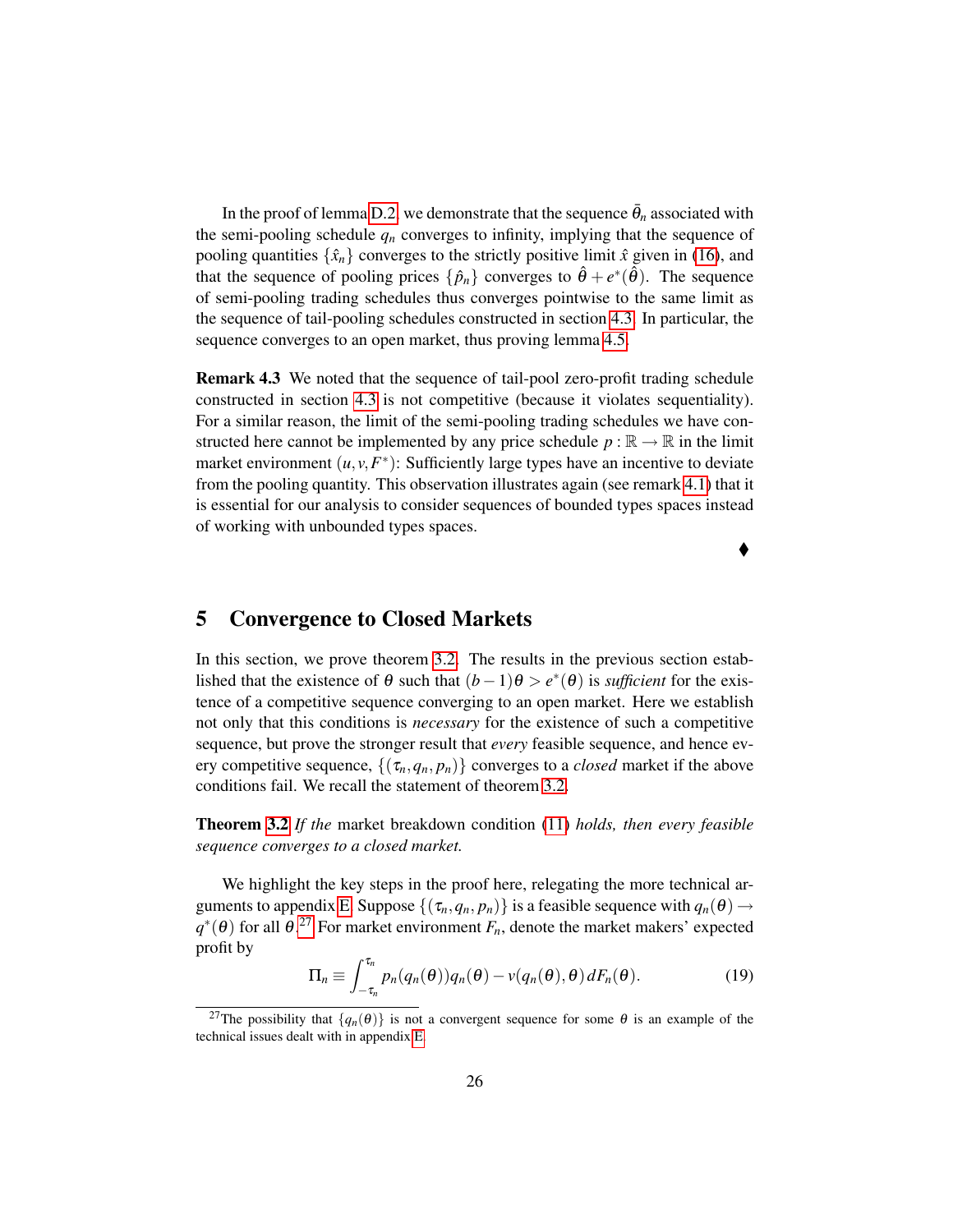Since the market environment includes the possibility of both negative and positive types, as well as as the market makers acting as both buyers and sellers, there is a potential for profits from trades on one side of the market to subsidize losses on the other. Suppose, however, that under our feasible sequence  $q_n(0) = 0$ and that there is no such cross-subsidization (while this is without loss of generality, see lemma [E.2,](#page-39-0) it is more subtle than the simple argument for zero-profit schedules in section [4.1\)](#page-16-2). We can then restrict attention to  $\theta \ge 0$ . Since the sequence is feasible, for all *n*,

$$
0 \le \Pi_n^+ \equiv \int_0^{\tau_n} p_n(q_n(\theta)) q_n(\theta) - v(q_n(\theta), \theta) dF_n(\theta)
$$
  
= 
$$
\int_0^{\tau_n} VS_n(q_n(\theta), \theta) dF_n(\theta),
$$
 (20)

where

<span id="page-27-0"></span>
$$
VS_n(\theta) \equiv s(q_n(\theta), \theta) - b \frac{(1 - F_n(\theta))}{f_n(\theta)} q_n(\theta)
$$

$$
\equiv S_n(\theta) - b \frac{(1 - F_n(\theta))}{f_n(\theta)} q_n(\theta)
$$

is the *virtual surplus* and we use lemma [2.2](#page-9-2) and integration by parts to obtain [\(20\)](#page-27-0). When we decorate a trading schedule, such as  $\tilde{q}_n$ , the corresponding functions defined above are similarly decorated.

We now argue that when the market-breakdown condition is satisfied,  $\Pi_n^+$ converges to a strictly negative number (and so must eventually be negative) if  $q^*(\theta) > 0$  for any  $\theta > 0$ , contradicting feasibility.

As  $\{q_n(\theta)\}\$  may be unbounded as a function of  $\theta$ , we introduce an upper bound on quantities,  $x_n^{\dagger} = q_n(\theta^{\dagger})$ , with  $\theta^{\dagger}$  to be determined, and define  $\tilde{q}_n(\theta) \equiv$  $\min\{q_n(\theta), x_n^{\dagger}\}.$  Recalling the comment about decorations, rewrite the expression for  $\Pi_n^+$  in [\(20\)](#page-27-0) as

<span id="page-27-2"></span>
$$
\Pi_n^+ = \int_0^{\tau_n} \widetilde{VS}_n(\theta) dF_n(\theta) + \int_0^{\tau_n} \left\{ VS_n(\theta) - \widetilde{VS}_n(\theta) \right\} dF_n(\theta).
$$
 (21)

The quadratic nature of the surplus allows us to write the first integral as

<span id="page-27-1"></span>
$$
\int_0^{\tau_n} \left\{ (b-1)\theta f_n(\theta) - b(1 - F_n(\theta)) \right\} \tilde{q}_n(\theta) d\theta - \int_0^{\tau_n} \frac{r}{2} (\tilde{q}_n(\theta))^2 dF_n(\theta). \tag{22}
$$

We now argue to a contradiction from the hypothesis that  $q^*(\hat{\theta}) > 0$  for some  $\hat{\theta} > 0$ , i.e., that the feasible sequence does not converge to a closed market. The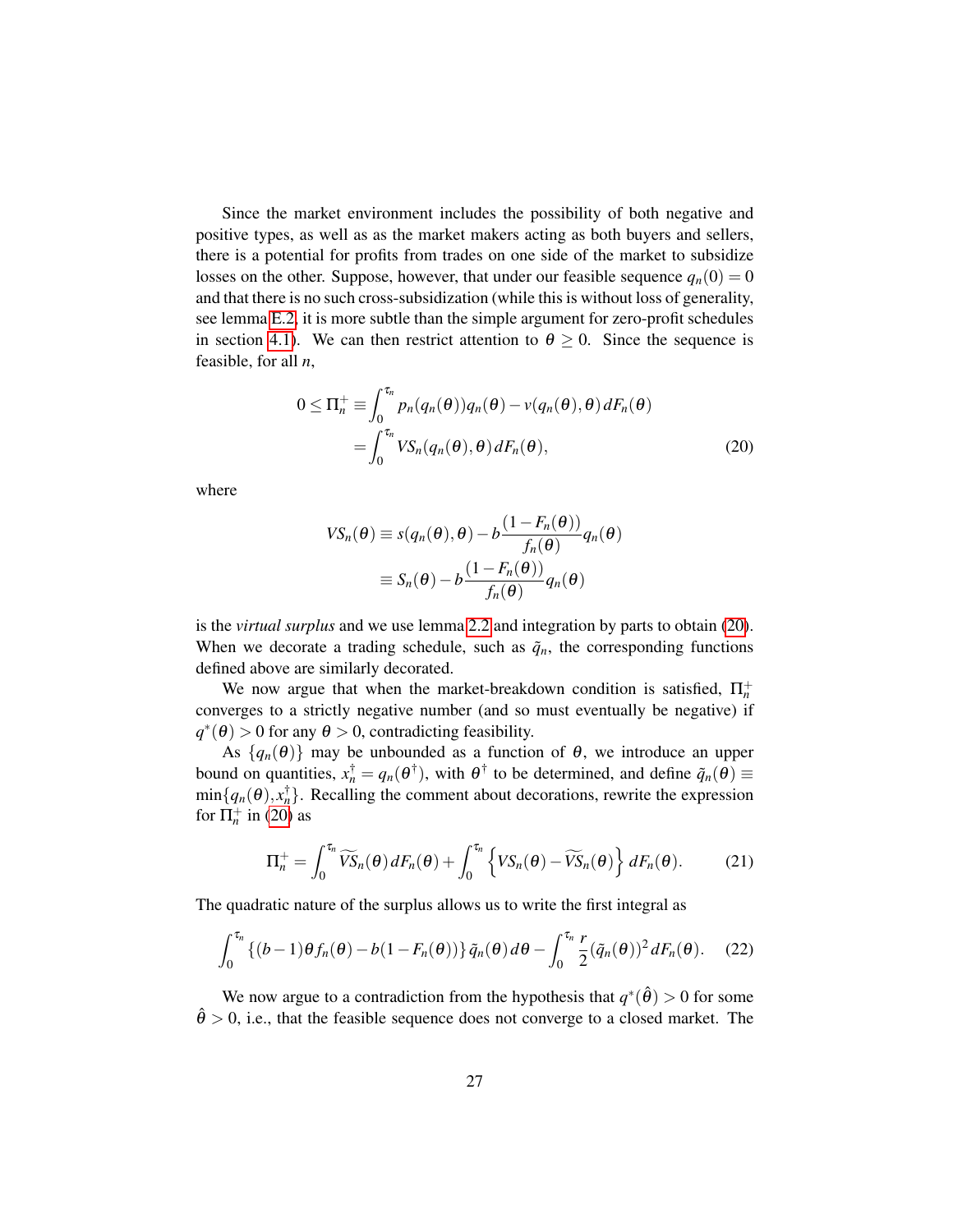last term in [\(22\)](#page-27-1) satisfies for  $\theta^{\dagger} > \hat{\theta}$  (since  $q_n$  is increasing)

$$
-\int_0^{\tau_n} \frac{r}{2} (\tilde{q}_n(\theta))^2 f_n(\theta) d\theta \le -\int_{\hat{\theta}}^{\tau_n} \frac{r}{2} (q_n(\hat{\theta}))^2 f_n(\theta) d\theta
$$
  

$$
= -\frac{r(1 - F_n(\hat{\theta}))}{2} (q_n(\hat{\theta}))^2
$$
  

$$
\to -\frac{r(1 - F^*(\hat{\theta}))}{2} (q^*(\hat{\theta}))^2.
$$
 (23)

A calculation (see lemma [E.3\)](#page-42-0) shows that the second integral in [\(21\)](#page-27-2) is, for large *n*, bounded above by

<span id="page-28-1"></span><span id="page-28-0"></span>
$$
2\int_{\theta^{\dagger}}^{\infty} s^{FB}(\theta) dF^*(\theta). \tag{24}
$$

Because the expected first-best surplus is finite, for sufficiently large  $\theta^{\dagger}$ , [\(24\)](#page-28-0) is sufficiently small that the sum of the bounds [\(23\)](#page-28-1) and [\(24\)](#page-28-0) is strictly negative.

It remains only argue that the first integral in [\(22\)](#page-27-1) cannot dominate the other terms. It is here that the market-breakdown condition is used. By the next lemma, that integral does converge to zero, and so  $\Pi_n^+$  is eventually negative, contradicting the feasibility of *qn*.

<span id="page-28-5"></span>**Lemma 5.1** *Suppose*  $\tau_n \to \infty$  *and*  $\{x_n^{\dagger}\}\$  *is a sequence of numbers converging to*  $x^{\dagger} \geq 0$ *. Let*  $H_n$  *be the value of the program* 

<span id="page-28-2"></span>
$$
\max_{q_n} \int_0^{\tau_n} \left\{ (b-1)\theta f_n(\theta) - b(1 - F_n(\theta)) \right\} q_n(\theta) d\theta \tag{25}
$$

*subject to*

<span id="page-28-3"></span>
$$
q_n : [0, \tau_n] \to [0, x_n^{\dagger}] \text{ increasing.}
$$
 (26)

 $\int f(b-1)\theta \leq e^*(\theta)$  *for all*  $\theta$ *, then*  $H_n \to 0$ *.* 

Proof. The constrained maximization problem described by [\(25\)](#page-28-2) subject to [\(26\)](#page-28-3) is a special case of the optimal auction design problem in [Myerson](#page-45-12) [\(1981\)](#page-45-12). Hence, there exists  $\theta_n$  such that

<span id="page-28-4"></span>
$$
H_n = x_n^{\dagger} \int_{\theta_n}^{\tau_n} \left\{ (b-1)\theta f_n(\theta) - b(1 - F_n(\theta)) \right\} d\theta. \tag{27}
$$

Suppose the sequence  ${H_n}$  does not converge to zero. As  $H_n \geq 0$  for all *n*, the first moment of  $F^*$  is finite, and  $x_n^{\dagger} \to x^{\dagger}$ , the sequence  $\{H_n\}$  is bounded. We may thus assume (by taking an appropriate subsequence if necessary)  $H_n \to H > 0$ .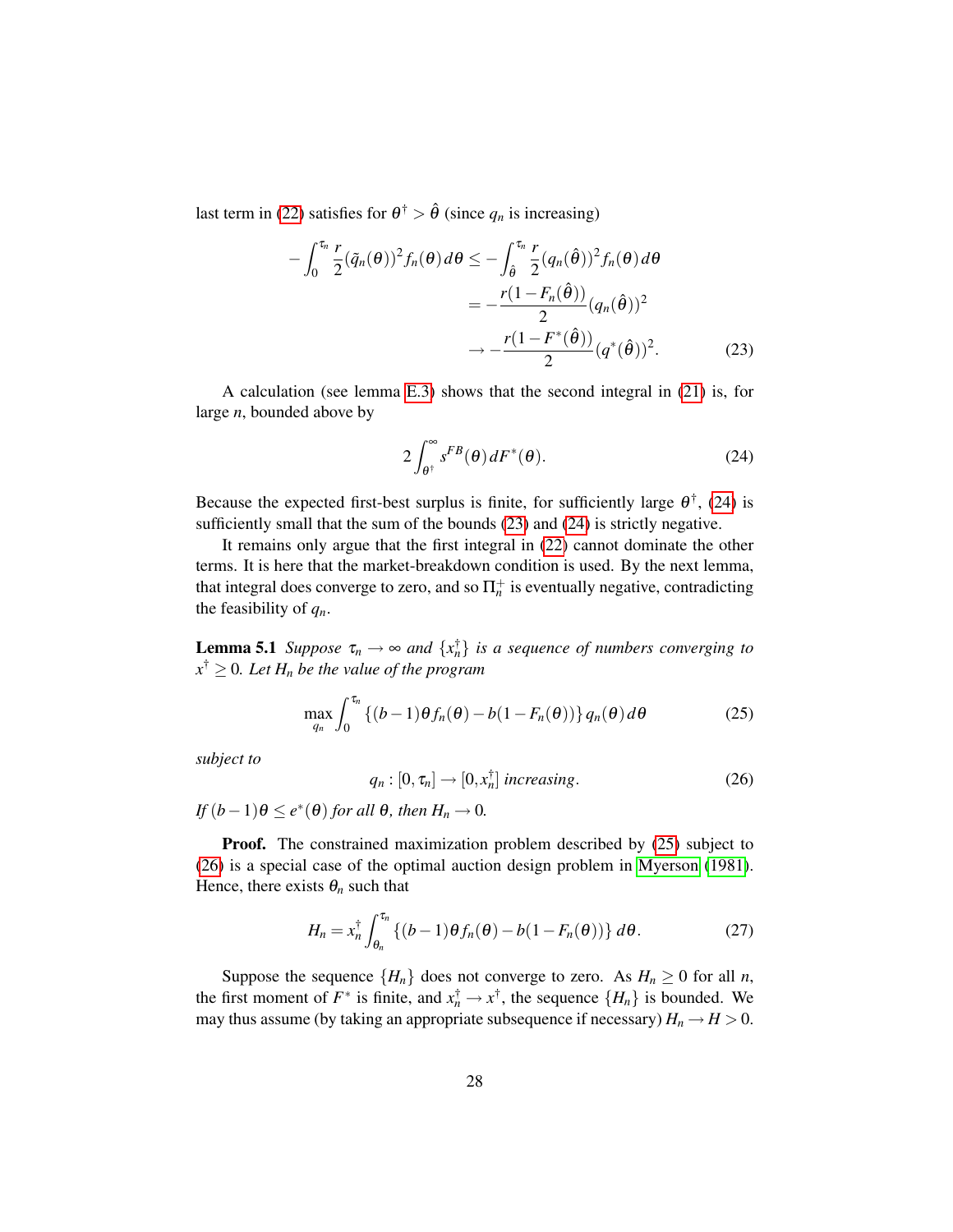Suppose, first, the associated sequence  $\{\theta_n\}$  satisfying [\(27\)](#page-28-4) is unbounded. Then, there exists a subsequence  $\{\theta_m\}$  such that  $\theta_m \rightarrow \infty$ , implying

$$
H_m\leq x_m^{\dagger}\int_{\theta_m}^{\tau_m}(b-1)\theta\,dF_m(\theta)\leq \frac{x_m^{\dagger}}{F^*(\tau_m)-F^*(-\tau_m)}\int_{\theta_m}^{\infty}(b-1)\theta\,dF^*(\theta)\to 0,
$$

contradicting the hypothesis  $H_n \to H > 0$ .

Suppose, then, that the sequence  $\{\theta_n\}$  satisfying [\(27\)](#page-28-4) is bounded. Then there exists a subsequence  $\{\theta_m\}$  such that  $\theta_m \to \bar{\theta} \geq 0$ . Performing an integration by parts on the first term in [\(27\)](#page-28-4) and using lemma [B.1,](#page-31-2) we obtain

$$
H_m = x_m^{\dagger} (1 - F_m(\theta_m)) [(b-1)\theta_m - e_m(\theta_m)]
$$

and thus

$$
H_m \to x^{\dagger} (1 - F^*(\bar{\theta}))[(b-1)\bar{\theta} - e^*(\bar{\theta})].
$$

By assumption  $(b-1)\bar{\theta} - e^*(\bar{\theta}) \le 0$  holds for all  $\bar{\theta} \ge 0$ , contradicting the hypothesis  $H_n \to H > 0$ , finishing the proof.

## <span id="page-29-0"></span>6 Concluding Remarks

We, like most of the literature studying adverse selection in financial markets, considered market environments where the informed trader can act as either buyer or seller. It is immediate that our theorems continue to hold as stated if we had restricted the analysis to the buy side of the market while considering type distri-butions with support in the positive reals.<sup>[28](#page-29-1)</sup> In this sense considering a "two-sided" model is not essential for our analysis. It is also clear that the buy-side and the sellside of the market can be studied independently for competitive trading schedules (see section [4.1\)](#page-16-2). The possibility of an interaction between the buy-side and the sell-side of the market implies, however, that this separation is not trivially true for feasible trading schedules. Consequently, it is important that our analysis address this possibility. While our proof relies on the assumption that the informed trader's type is symmetrically distributed (for expository convenience), our analysis could be extended to asymmetric distributions, with the market breakdown condition then given by [\(12\)](#page-13-2). In the absence of symmetry, the interesting possibility arises that only one of the two inequalities in [\(12\)](#page-13-2) holds. Competitive pricing then implies the informed trader can only be active on one side of the market, whereas, as suggested

<span id="page-29-1"></span><sup>28</sup>Mutatis mutandis the same is true for the sell-side.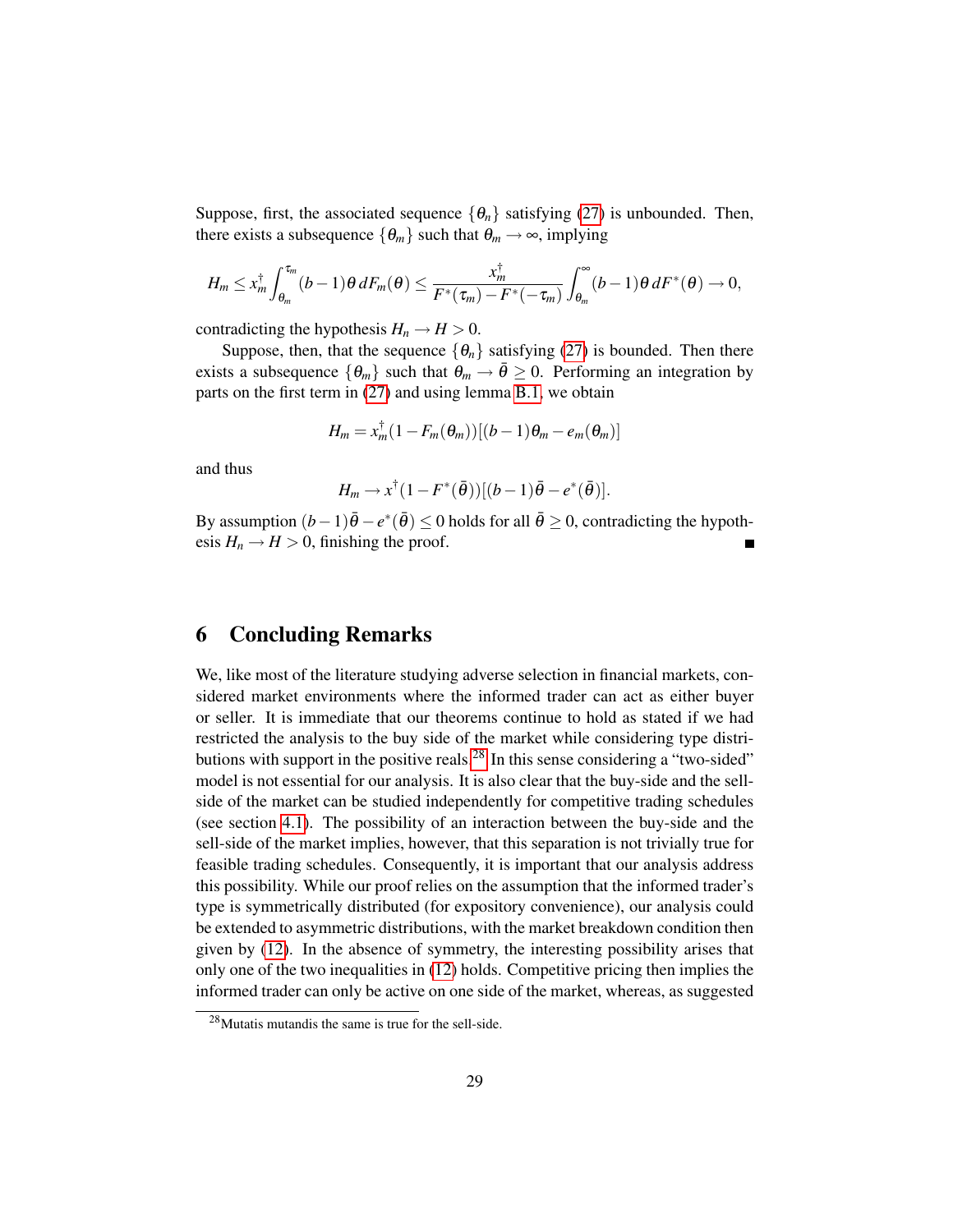by [Glosten and Milgrom](#page-44-0) [\(1985\)](#page-44-0), cross-subsidies between asset sales and purchases would make it possible to provide liquidity on both sides of the market.

Finally, note that our market breakdown condition hinges on the specific functional form of the informed trader's preferences. We believe that the reformulation of the condition in terms of the trader's marginal willingness-to-pay (see [\(13\)](#page-13-5)) holds quite generally and provides useful insights into the conditions under which adverse selection will cause market breakdown. For instance, the example we use to prove theorem [3.3](#page-15-4) can be used to show that a change in the type distribution leading to a first-order-stochastic dominant increase in the distribution of first-best gains from trade may cause an open market to close. This is surprising and only emphasizes the need to gain a better understanding of the relationship between the distribution of the first-best gains from trade and the occurrence of marketbreakdown in more general market environments.

# Appendices

## <span id="page-30-0"></span>A Constructing the Distributions in Remark [2.1](#page-6-0)

In this section, we describe how to construct zero-mean random variables  $(t, \omega)$ satisfying [\(6\)](#page-7-1) given a symmetric distribution for  $\theta$  with density decreasing in  $|\theta|$ , and given values for  $b > 1$  and  $r > 0$ .

Let  $\hat{\theta} = b\theta$ . Because the distribution of  $\hat{\theta}$  is symmetric with density decreasing in  $|\theta|$ , it follows from [Eaton](#page-44-11) [\(1981,](#page-44-11) proposition 1) that we may assume the existence of a random variable  $\mu$  so that the distribution of  $(\hat{\theta}, \mu)$  is rotation invariant and independent of  $\varepsilon$ . Let  $\alpha \in (0, 2\pi)$  satisfy tan  $\alpha = \sqrt{b-1}$  and define random variables *x* and *y* as the solution to the equations

$$
\mu = x\cos\alpha + y\sin\alpha
$$
  
and 
$$
\hat{\theta} = -x\sin\alpha + y\cos\alpha.
$$

Because  $(x, y)$  is a rotation of  $(\hat{\theta}, \mu)$ , the distribution of  $(x, y)$  is identical to the distribution of  $(\hat{\theta}, \mu)$  and thus, in particular, rotation invariant. Let  $t = y \cos \alpha$ and  $\omega = x \sin \alpha / r$ . As a linear transformation of  $(x, y)$ , the random variables  $(t, \omega)$  are elliptically distributed [\(Fang, Kotz, and Ng, 1990\)](#page-44-12). Because elliptically distributed random variables possess the linear conditional expectation property [\(Hardin, 1982\)](#page-44-13),  $(t, \omega)$  have zero mean, and are uncorrelated, we have

$$
E[t|t-r\omega] = \frac{\sigma_t^2}{\sigma_t^2 + r^2 \sigma_\omega^2} (t-r\omega).
$$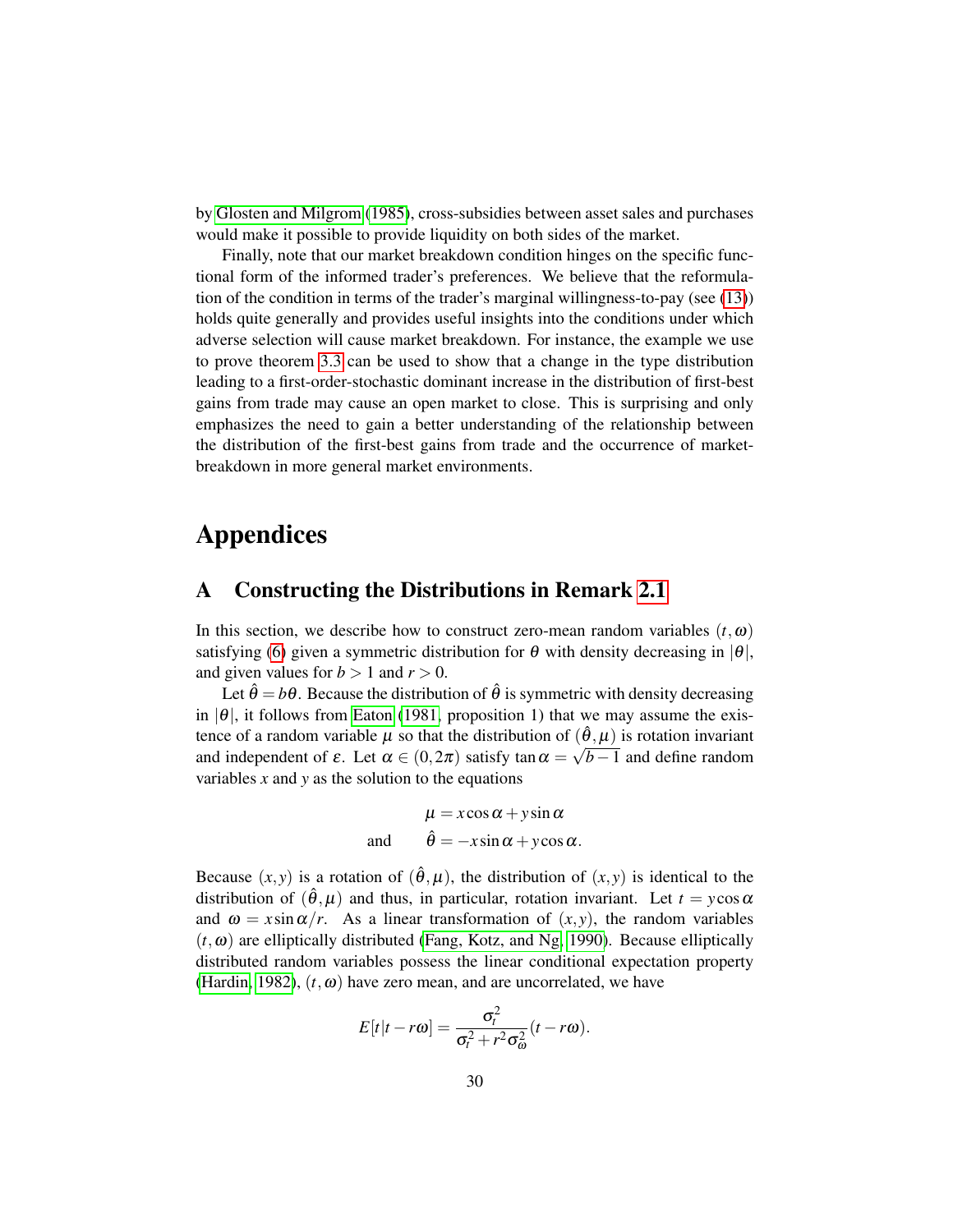As  $E[v|t - r\omega] = E[t|t - r\omega]$  and  $(t - r\omega) = \hat{\theta} = b\theta$  holds by construction, this implies [\(6\)](#page-7-1), provided the equality

$$
b = \frac{\sigma_t^2 + r^2 \sigma_\omega^2}{\sigma_t} \Leftrightarrow \sqrt{b-1} = \frac{r \sigma_\omega}{\sigma_t}
$$

is satisfied. This in turn follows from

$$
\frac{r\sigma_{\omega}}{\sigma_t} = \frac{\sigma_x \sin \alpha}{\sigma_y \cos \alpha} = \tan \alpha = \sqrt{b-1},
$$

where the second equality uses the fact that the distribution of  $(x, y)$  is rotation invariant and the corresponding standard deviations thus satisfy  $\sigma_x = \sigma_y$ .

## <span id="page-31-1"></span>B Properties of the Mean Excess Function

For a distribution function *F* with support  $[-\tau, \tau]$ , let  $e : [0, \tau] \to \mathbb{R}$  be the mean excess function defined by  $e(\theta') = E[\tilde{\theta} - \theta' | \tilde{\theta} \ge \theta']$ . The mean excess function for *F*<sup>\*</sup> (which has support  $\mathbb{R}$ ) is  $e^* : [0, \infty) \to \mathbb{R}$  defined by  $e^*(\theta') = E^*[\tilde{\theta} - \theta' | \tilde{\theta} \ge \theta']$ .

<span id="page-31-2"></span>Lemma B.1 *The mean excess function e satisfies*

$$
e(\theta') = \frac{1}{1 - F(\theta')} \int_{\theta'}^{\tau} 1 - F(\theta) d\theta,
$$

*and the mean excess function e*<sup>∗</sup> *satisfies*

$$
e^*\left(\theta'\right)=\frac{1}{1-F^*(\theta')}\int_{\theta'}^{\infty}1-F^*(\theta)\,d\theta.
$$

**Proof.** For  $0 \le \theta \le \tau$ ,

$$
e(\theta') = E[\theta - \theta' | \theta \ge \theta']
$$
  
= 
$$
\frac{1}{1 - F(\theta')} \int_{\theta'}^{\tau} (\theta - \theta') f(\theta) d\theta
$$
  
= 
$$
\frac{1}{1 - F(\theta')} \left\{ -(\theta - \theta') (1 - F(\theta)) \Big|_{\theta'}^{\tau} + \int_{\theta'}^{\tau} 1 - F(\theta) d\theta \right\}
$$
  
= 
$$
\frac{1}{1 - F(\theta')} \left\{ \int_{\theta'}^{\tau} 1 - F(\theta) d\theta \right\}.
$$

<span id="page-31-0"></span>The argument for  $e^*$  is identical, where the last equality is an implication of lim<sub> $θ\rightarrow ∞$   $\theta(1 - F^*(\theta)) = 0$ , which follows from the existence of the first momentof *F* ∗ .  $\blacksquare$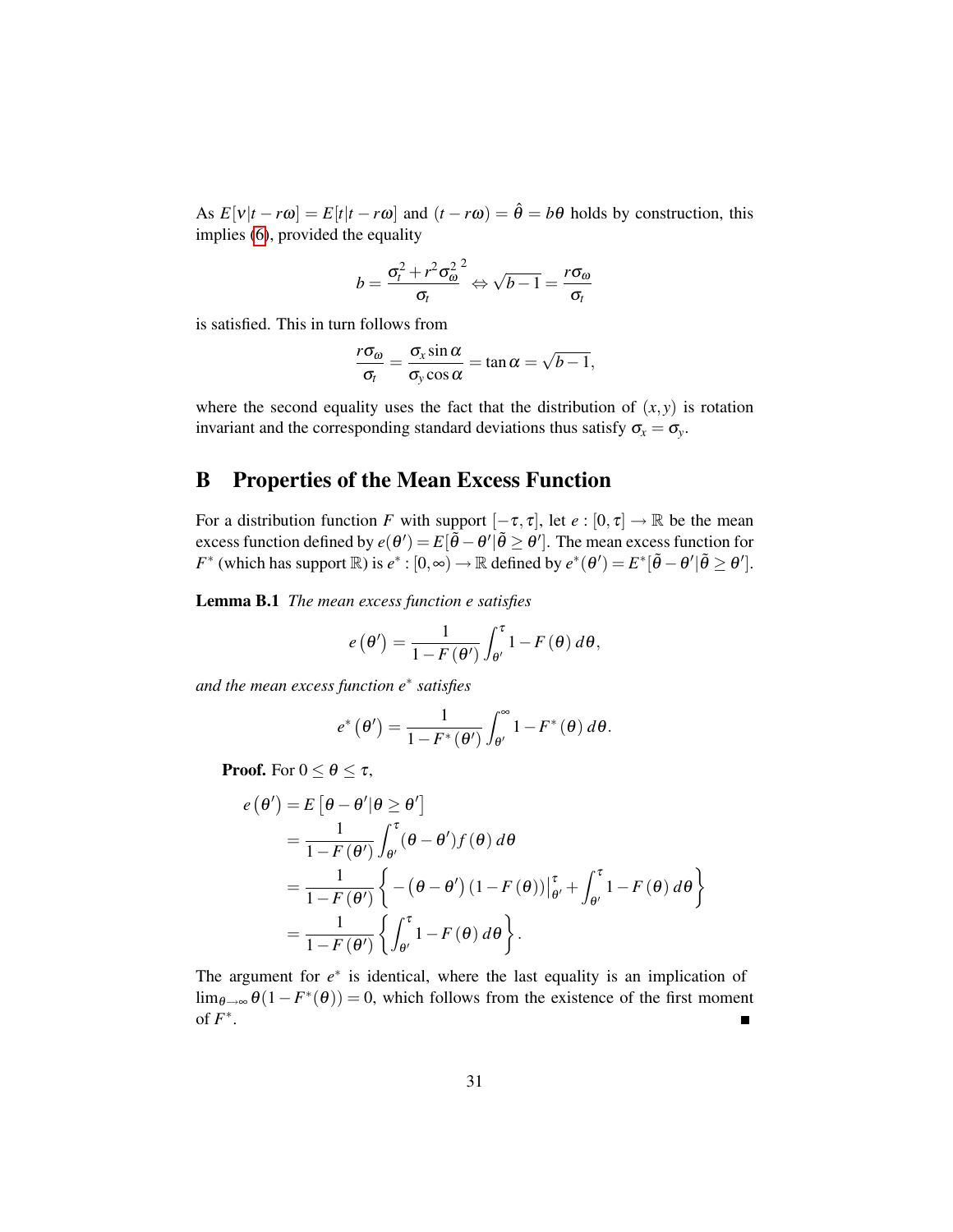**Lemma B.2** *Suppose*  $\tau_n \to \infty$ *. Then, the associated sequence of mean excess functions* {*en*} *converges to e*<sup>∗</sup> *pointwise.*

Proof. Since

$$
e_n(\theta')=\frac{1}{1-F_n(\theta')}\int_{\theta'}^{\infty}\theta\,dF_n(\theta)-\theta',
$$

the convergence of  $e_n(\theta')$  to  $e^*(\theta')$  follows from the convergence of  $F_n$  to  $F^*$  and of  $\int |\theta| dF_n(\theta)$  to  $\int |\theta| dF^*(\theta)$ .  $\blacksquare$ 

# <span id="page-32-0"></span>C The Market Breakdown Condition

#### Proof of theorem [3.3.](#page-15-4)

The desired distribution,  $F^*$ , is obtained via symmetrization of the density of a translated Pareto distribution with shape parameter β so that

$$
F^*(\theta) = 1 - \frac{1}{2}(\theta + 1)^{-\beta}, \qquad \theta \ge 0.
$$
  

$$
2 < \beta \le \frac{b}{b-1}.
$$
 (28)

Let

The assumption 
$$
b < 2
$$
 ensures that such a  $\beta$  exists; the restriction  $\beta > 2$  guarantees the variance of  $F^*$  exists.

<span id="page-32-1"></span>*b*−1

The mean excess function of  $F^*$  is given by

$$
e^*(\theta) = \frac{\int_{\theta}^{\infty} \tilde{\theta} \beta (\tilde{\theta} + 1)^{-\beta - 1} d\tilde{\theta}}{(\theta + 1)^{-\beta}} - \theta
$$

Since,

$$
\int_{\theta}^{\infty} \tilde{\theta} \beta (\tilde{\theta} + 1)^{-\beta - 1} d\tilde{\theta} = \int_{\theta}^{\infty} (\tilde{\theta} + 1) \beta (\tilde{\theta} + 1)^{-\beta - 1} d\tilde{\theta} - (\theta + 1)^{-\beta}
$$

$$
= \int_{\theta}^{\infty} \beta (\tilde{\theta} + 1)^{-\beta} d\tilde{\theta} - (\theta + 1)^{-\beta}
$$

$$
= \frac{\beta}{(1 - \beta)} (\tilde{\theta} + 1)^{-\beta + 1} \Big|_{\theta}^{\infty} - (\theta + 1)^{-\beta}
$$

$$
= \frac{\beta}{(\beta - 1)} (\theta + 1)^{-\beta + 1} - (\theta + 1)^{-\beta},
$$

it follows that

$$
e^*(\theta) = \frac{\beta}{(\beta - 1)}(\theta + 1) - 1 - \theta = \frac{(\theta + 1)}{(\beta - 1)}.
$$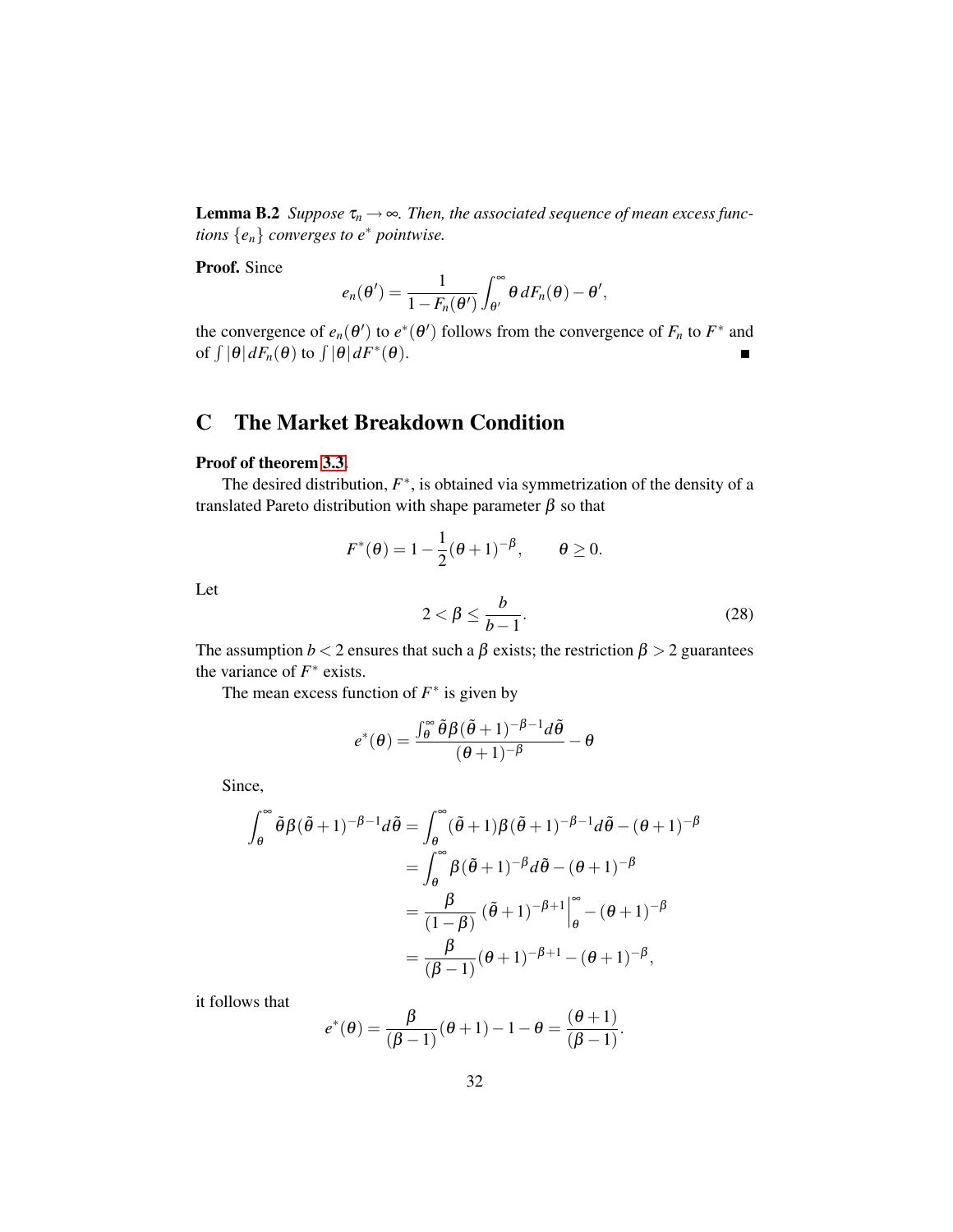Thus,

$$
e^*(\theta) \geq \frac{\theta}{\beta - 1} \geq (b - 1)\theta,
$$

where the second inequality is from  $(28)$ .

**Proof of theorem [3.4.](#page-15-2)** Let  $\lim_{\theta \to \infty} g^*(\theta) = g$ , where *g* is possibly infinite. The finiteness of the  $k^{\text{th}}$ -moment of  $F^*$  for  $k \ge 2$  implies  $g > k \ge 2$  [\(Lariviere, 2006,](#page-45-13) theorem 2).<sup>[29](#page-33-1)</sup> Using lemma [B.1](#page-31-2) for the first equality and applying l'Hôpital's rule to get the second equality, we have

$$
\lim_{\theta \to \infty} \frac{e^*(\theta)}{\theta} = \lim_{\theta \to \infty} \frac{1}{\theta(1 - F^*(\theta))} \int_{\theta}^{\infty} (1 - F^*(\tilde{\theta})) d\tilde{\theta}
$$

$$
= \lim_{\theta \to \infty} \frac{-(1 - F^*(\theta))}{1 - F^*(\theta) - \theta f^*(\theta)}
$$

$$
= \lim_{\theta \to \infty} \frac{-1}{1 - g^*(\theta)} = \frac{1}{g - 1}
$$

and thus

<span id="page-33-2"></span>
$$
\lim_{\theta \to \infty} \frac{e^*(\theta)}{\theta} < \frac{1}{k-1}.\tag{29}
$$

For  $\theta$  sufficiently large, [\(29\)](#page-33-2) implies

$$
e^*(\theta) < \frac{1}{k-1}\theta \leq (b-1)\theta,
$$

where the second inequality uses the assumption  $b \ge k/(k-1)$ .

<span id="page-33-4"></span><span id="page-33-3"></span>П

# <span id="page-33-0"></span>D Competitive Trading Schedules

**Proof of lemma [4.2.](#page-17-0)** Since a symmetric separating trading schedule  $q^s$  :  $[-\tau, \tau] \rightarrow$ R satisfies  $q^{s}(-\theta) = -q^{s}(\theta)$ , it is enough to show the existence of a unique separating trading schedule  $q^s$ :  $[0, \tau] \to \mathbb{R}_+$  satisfying  $q^s(\tau) = \bar{x}$  (the restriction of the range to nonnegative quantities is without loss of generality from lemma [4.1\)](#page-16-3). Such a trading schedule is a one-to-one function solving

$$
\theta \in \underset{\theta' \in [0,\tau]}{\operatorname{argmax}} u(q^s(\theta'), \theta) - \theta' q^s(\theta')
$$
 (30)

and 
$$
q^s(\tau) = \bar{x}.
$$
 (31)

 $\blacksquare$ 

<span id="page-33-1"></span><sup>&</sup>lt;sup>29</sup>[Lariviere](#page-45-13) [\(2006,](#page-45-13) theorem 2) assumes  $g^*$  is increasing, but the proof only uses  $g^*$  increasing to conclude that  $\lim_{\theta \to \infty} g^*(\theta)$  exists.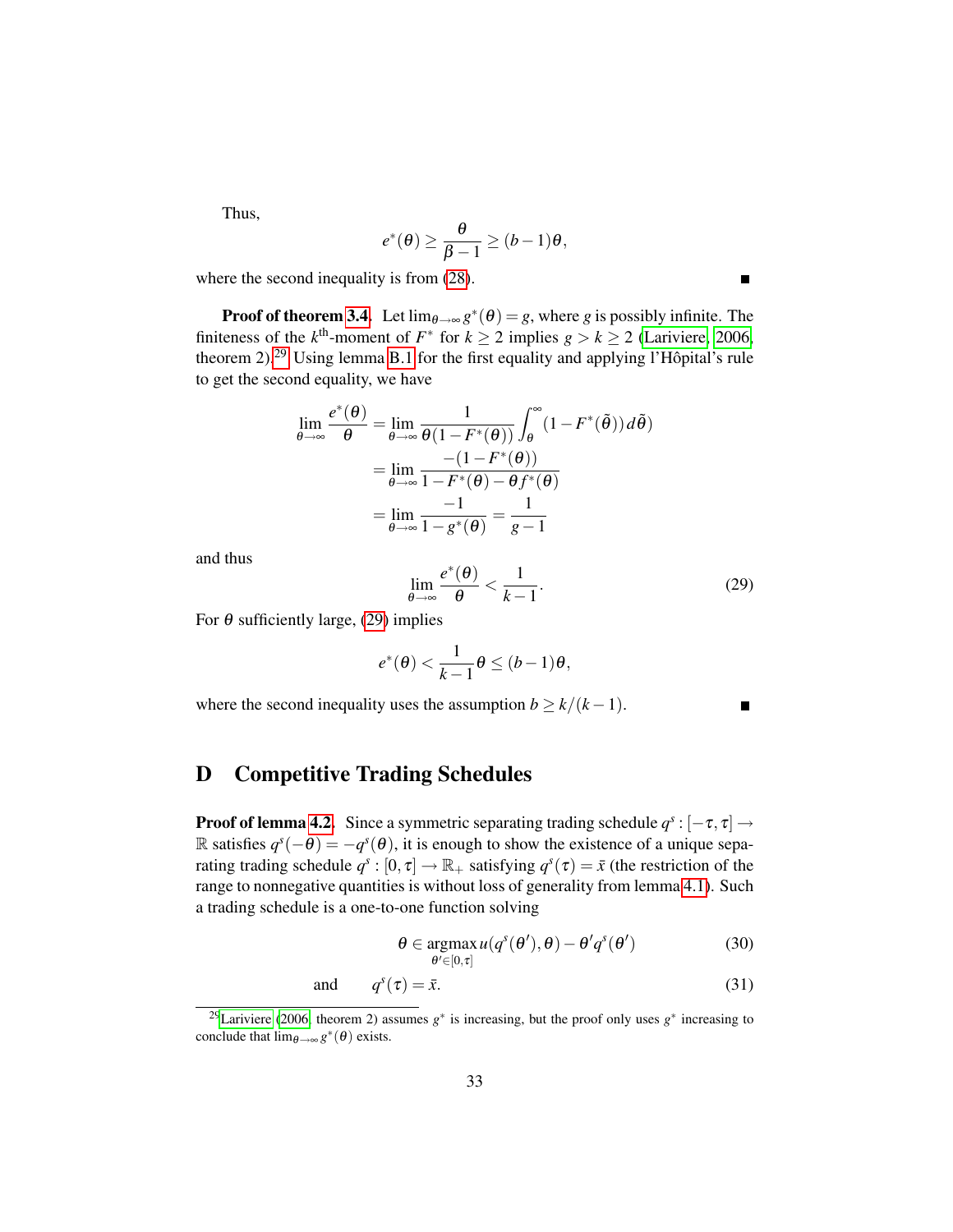The differentiability of any one-to-one function  $q^s$  satisfying [\(30\)](#page-33-3) would follow from [Mailath](#page-45-11) [\(1987,](#page-45-11) Theorem 2), except that condition (2), belief monotonicity, is not satisfied. Belief monotonicity requires that the marginal payoff to a change in the beliefs of the uninformed agents (here given by −*x*) never equals 0. However, since single crossing implies a strictly increasing solution to [\(30\)](#page-33-3), at most  $\theta = 0$  can choose  $x = 0$ , and so belief monotonicity holds for interior types. An examination of the arguments in [Mailath](#page-45-11) [\(1987\)](#page-45-11) reveals this is enough to obtain differentiability.

We verify existence and uniqueness directly. The maximization problem in [\(30\)](#page-33-3) implies the first order condition

<span id="page-34-2"></span>
$$
\frac{dq^{s}(\theta)}{d\theta} = \frac{q^{s}(\theta)}{(b-1)\theta - rq^{s}(\theta)}.
$$
\n(32)

Letting  $y(x) = (q^s)^{-1}(x)$  and rearranging, we have

<span id="page-34-0"></span>
$$
xy' - (b-1)y = -rx.
$$
 (33)

Suppose *b*  $\neq$  2. The linear function *rx*/(*b* − 2) is a particular solution to [\(33\)](#page-34-0), and  $\beta x^{b-1}$  is a general solution to the homogeneous differential equation  $xy'$  –  $(b-1)y = 0$ . Adding these two yields the general solution

$$
y(x) = \frac{r}{(b-2)}x + \beta x^{b-1}
$$

(this is well-defined since  $x \ge 0$ ), where  $\beta$  is chosen to satisfy the initial value implied by [\(31\)](#page-33-4),

<span id="page-34-1"></span>
$$
y(\bar{x}) = \tau.
$$
 (34)

Thus,

$$
\beta = \bar{x}^{1-b} \left( \tau - \frac{r}{b-2} \bar{x} \right).
$$

Suppose now  $b = 2$ . Rewrite [\(33\)](#page-34-0) as  $xy' = y - rx$ , and differentiate, yielding  $y' + xy'' = y' - r$ . That is,  $y'' = -r/x$ . Integrating twice gives  $y(x) = -r \int \log x +$  $\alpha x + \kappa$ , where  $\alpha$  and  $\kappa$  are constants. Equation [\(33\)](#page-34-0) is only satisfied if  $\kappa = 0$ .

Hence, the general solution is

$$
y(x) = -rx \log x + rx + \alpha x
$$

for  $x > 0$  with  $y(0) = 0$ . The parameter  $\alpha$  is chosen so that [\(34\)](#page-34-1) holds.

It remains to verify the uniqueness claim (monotonicity can be verified by calculation). For all  $\varepsilon \in (0,\bar{x})$ , the equation  $(b-1)y/x - r$  is Lipschitz in *x* for all  $x \in [\varepsilon, \bar{x}]$ , the initial value problem [\(33\)](#page-34-0) and [\(34\)](#page-34-1) has a unique solution on  $[\varepsilon, \bar{x}]$ .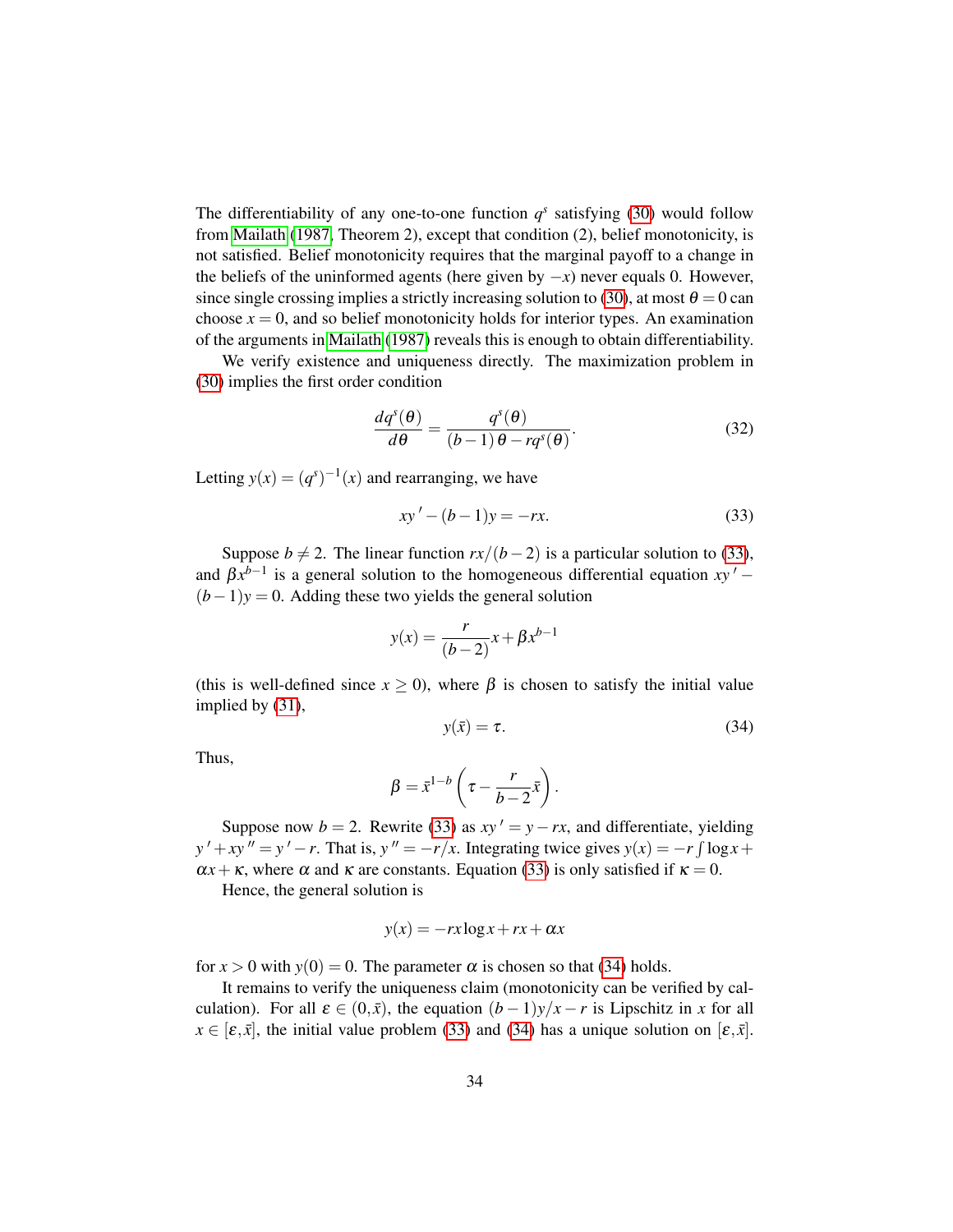Letting  $\varepsilon \to 0$  gives uniqueness on  $[0, \bar{x}]$ , and so the initial value problem [\(32\)](#page-34-2) and [\(31\)](#page-33-4) has the inverse of *y* as a unique solution.  $\blacksquare$ 

**Proof of lemma [4.3.](#page-18-0)** Fix *n*. From lemma [4.3,](#page-18-0) there is a unique symmetric separating competitive trading schedule  $q_n^s$ . For  $b \neq 2$ , from the proof of lemma [4.3,](#page-18-0) the schedule is implicitly given by, for  $\theta \ge 0$ ,

$$
\theta = \frac{-r}{2-b} q_n^s(\theta) + \beta_n(\theta) (q_n^s(\theta))^{b-1},
$$

where

$$
\beta_n(\theta) = \left(\frac{b-1}{r}\right)^{1-b} \frac{1}{2-b} \tau_n^{2-b}.
$$

For  $b = 2$ , the schedule is given by

$$
\theta = r q_n^s(\theta) [\log \tau_n - \log q_n^s(\theta)] + r q_n^s(\theta).
$$

For  $b < 2$ , as  $\tau_n \to \infty$ , for  $\theta > 0$ , the coefficient  $\beta_n(\theta) \to +\infty$ , while for  $\theta < 0$ ,  $\beta_n(\theta) \rightarrow -\infty$ . In other words, for a fixed trade level *x*, the type choosing that trade diverges. Equivalently, (since the trading schedules are ordered, with  $q_n^s(\theta) > q_{n'}^s(\theta)$  for  $0 \le \theta \le \tau_n$  if  $\tau_n < \tau_n'$ ) the trade of any fixed type converges to 0. Similarly, for  $b = 2$ , as  $\tau_n \rightarrow \infty$ , for a fixed trade level *x*, the type choosing that trade diverges. Hence, if  $b \leq 2$  every competitive sequence of separating trading schedules converges to a closed market.

Finally, for  $b > 2$ ,  $\beta_n(\theta) \to 0$  as  $\tau_n \to \infty$ , and so  $q_n(\theta) \to (b-2)\theta/r$  for all  $\theta$ in every competitive sequence of separating trading schedules.  $\blacksquare$ 

<span id="page-35-0"></span>**Lemma D.1** *Let*  $\hat{\theta} > 0$  *satisfy*  $(b-1)\hat{\theta} > e^*(\hat{\theta})$ *. For any*  $\{\tau_n\}$  *satisfying*  $\tau_n \to \infty$  $there$  exists an associated sequence  $\{(\bar{\theta}_n, \hat{x}_n, \hat{p}_n)\}$  with  $(\bar{\theta}_n, \hat{x}_n, \hat{p}_n) \in \mathbb{R}^3$ , satisfying  $f$ *or all n sufficiently large,*  $\bar{\theta}_n \in (\hat{\theta}, \tau_n)$ *,* 

<span id="page-35-1"></span>
$$
\hat{p}_n = E_n \left[ \theta \mid \theta \in (\hat{\theta}, \bar{\theta}_n] \right] < b \hat{\theta}, \tag{35}
$$

<span id="page-35-3"></span><span id="page-35-2"></span>
$$
\hat{x}_n = \frac{(b\hat{\theta} - \hat{p}_n)}{r} > 0,\tag{36}
$$

*and*

$$
R_n^s(\bar{\theta}_n) = u(\hat{x}_n, \bar{\theta}_n) - \hat{p}_n \hat{x}_n, \qquad (37)
$$

where  $R^s_n:[-\tau_n,\tau_n]\to\mathbb{R}$  is the rent function associated with the unique separating *competitive* τ*<sup>n</sup> trading schedule.*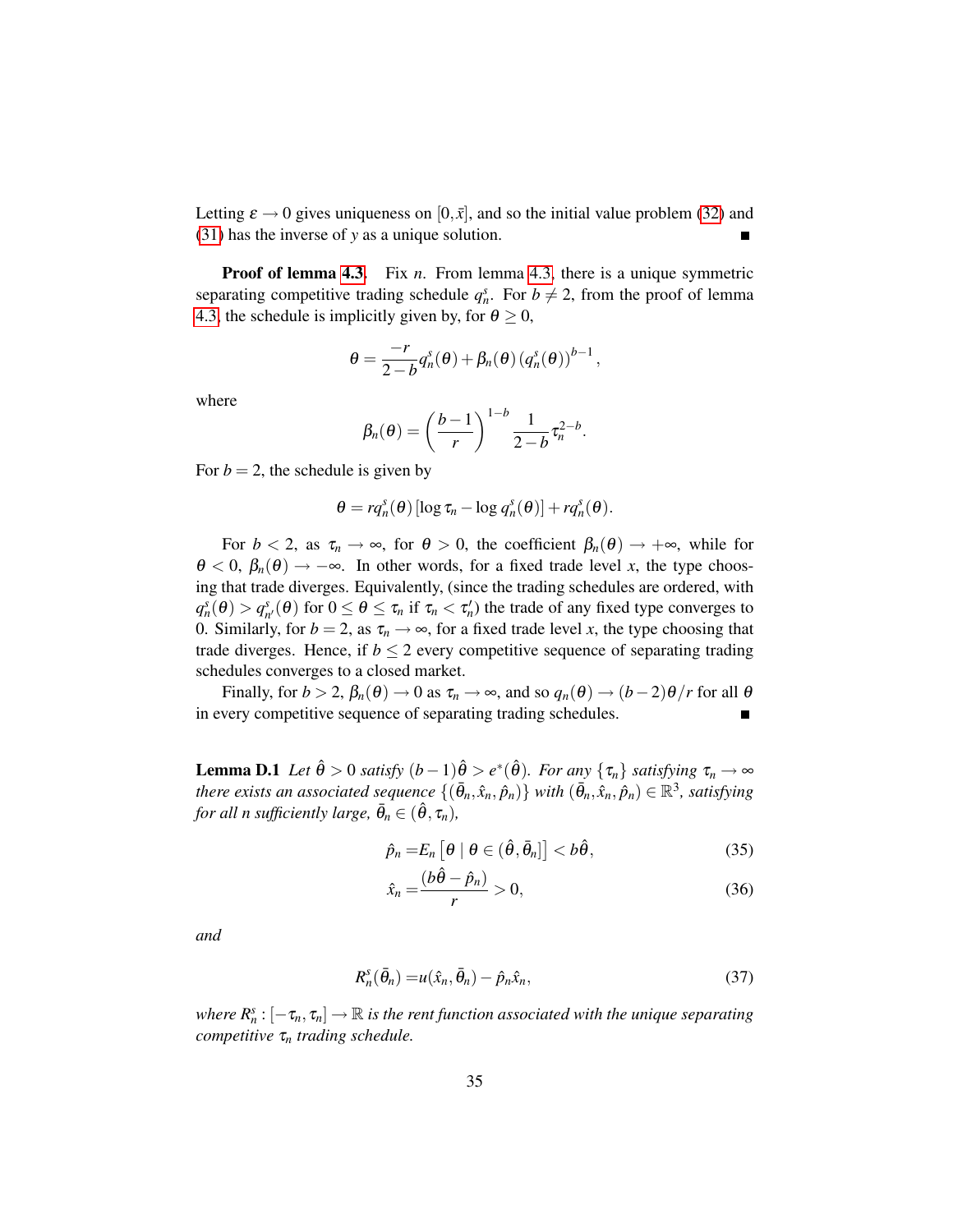**Proof of lemma [D.1.](#page-35-0)** Observe first that there exists *N* such that  $\hat{\theta} < \tau_n$  for all  $n \geq N$ .

Consider any sequence  $\{\bar{\theta}_n\}$  satisfying  $\bar{\theta}_n \in (\hat{\theta}, \tau_n)$  for all  $n \ge N$ . For all  $n \ge N$ , determine  $(\hat{p}_n, \hat{x}_n)$  by the equalities in [\(35\)](#page-35-1) and [\(36\)](#page-35-2). From lemma [B.2,](#page-31-0) we have  $e_n(\hat{\theta}) \rightarrow e^*(\hat{\theta})$  and thus,

<span id="page-36-1"></span>
$$
(b-1)\hat{\theta} > e_n(\hat{\theta}).
$$
\n(38)

for *n* large. Because

$$
E_n\left[\theta \mid \theta \in (\hat{\theta}, \bar{\theta}_n]\right] < \hat{\theta} + e_n(\hat{\theta})
$$

it is immediate from  $(38)$  that the inequality in  $(35)$  and, thus the inequality in  $(36)$ , holds for all sufficiently large *n*.

It remains to argue that the sequence  $\{\bar{\theta}_n\}$  can be chosen such that [\(37\)](#page-35-3) holds for *n* large. Towards this end, note first that since  $\hat{x}_n$  is the utility maximizing quantity for trader  $\hat{\theta}$  facing a fixed price of  $\hat{p}_n \geq \hat{\theta}$ , and the trader captures the first best surplus at the price  $\hat{\theta}$  when trading the quantity  $q^{FB}(\hat{\theta})$ , we have  $u(\hat{x}_n, \hat{\theta})$  –  $\hat{p}_n \hat{x}_n \leq s^{FB}(\hat{\theta})$ . Moreover, for *n* fixed,  $\hat{p}_n$  and  $\hat{x}_n$  are continuous functions of  $\bar{\theta}_n \in$  $[\hat{\theta}, \tau_n].$ 

At the point  $\bar{\theta}_n = \hat{\theta}$  we have  $\hat{p}_n = \hat{\theta}$  and thus  $\hat{x}_n = q^{FB}(\hat{\theta})$ , implying that the right side of [\(37\)](#page-35-3) is strictly larger than the left side (as  $R_n^s(\theta) < s^{FB}(\theta)$  for all  $\theta \in (0, \tau_n)$ ). As

$$
u(\hat{x}_n, \bar{\theta}_n) - \hat{p}_n \hat{x}_n = (\bar{\theta}_n - \hat{\theta})\hat{x}_n + u(\hat{x}_n, \hat{\theta}) - \hat{p}_n \hat{x}_n \leq (\bar{\theta}_n - \hat{\theta})q^{FB}(\hat{\theta}) + s^{FB}(\hat{\theta}),
$$

the right side of [\(37\)](#page-35-3) increases linearly with  $\bar{\theta}_n$ . Consequently, because  $R_n^s(\tau_n)$  =  $s^{FB}(\tau_n)$  is a quadratic function of  $\tau_n$ , for *n* large the left side of [\(37\)](#page-35-3) is strictly larger than the right side at  $\bar{\theta}_n = \tau_n$ . As both sides of [\(37\)](#page-35-3) are continuous in  $\bar{\theta}_n$  it then follows from the intermediate value theorem that there exists  $\bar{\theta}_n \in (\hat{\theta}, \tau_n)$  such that [\(37\)](#page-35-3) holds.

Lemma D.2 *The semi-pooling trading schedule constructed in section [4.4](#page-23-0) converges to an open market.*

**Proof of lemma [D.2.](#page-36-0)** Under  $q_n$ , the quantity traded by  $\hat{\theta}$  is

$$
\hat{x}_n > \frac{[(b-1)\hat{\theta} - e_n(\hat{\theta})]}{r}.
$$

Let  $\eta \equiv \left[ (b-1)\hat{\theta} - e^*(\hat{\theta}) \right] / 2 > 0$ . Since for large *n*,  $|e_n(\hat{\theta}) - e^*(\hat{\theta})| < \eta$ , the quantity traded by  $\hat{\theta}$  is bounded below by

$$
\frac{[(b-1)\hat{\theta} - e^*(\hat{\theta}) - \eta]}{r} = \frac{\eta}{r}
$$

<span id="page-36-0"></span>.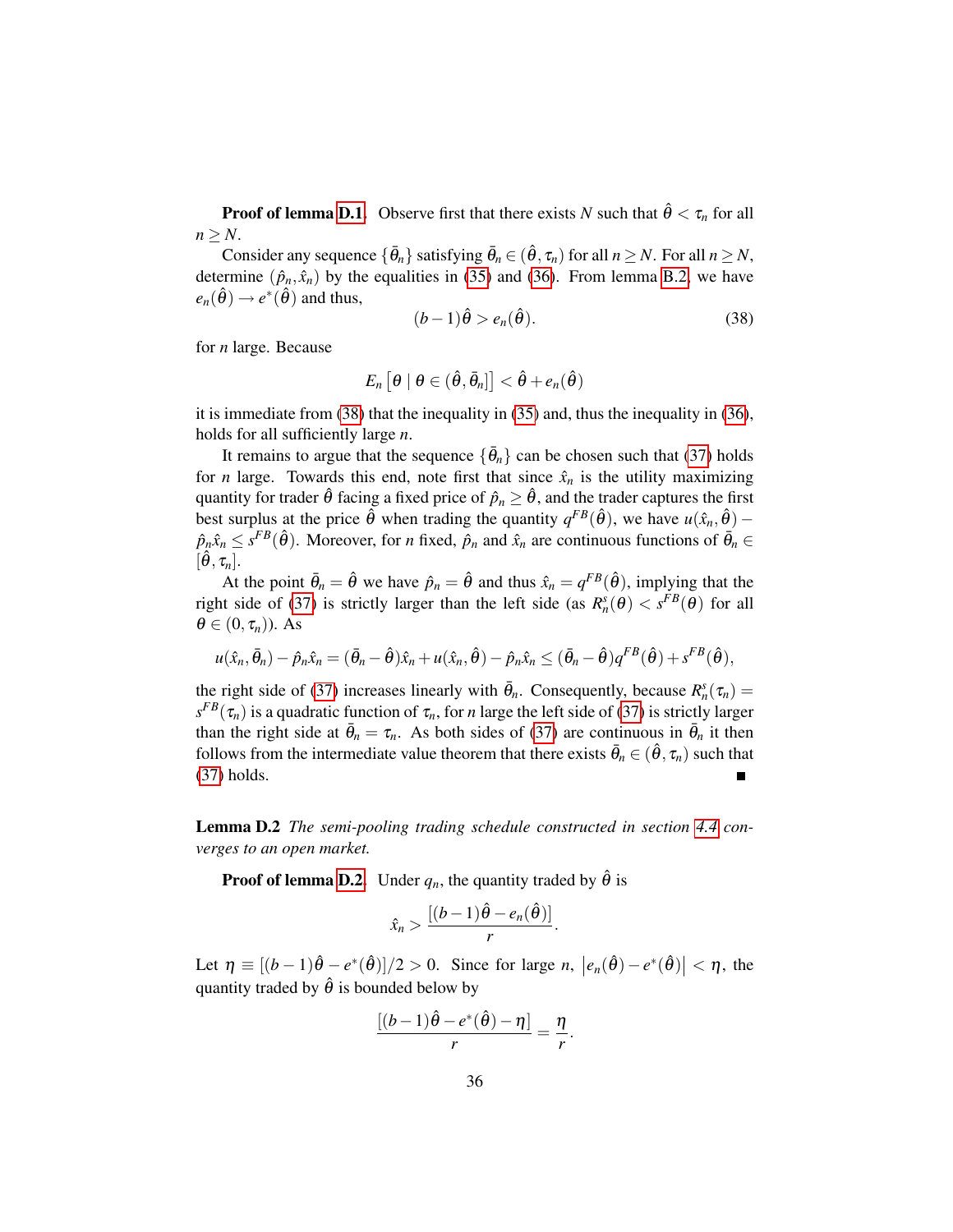It remains to argue that, for  $\theta \neq 0$ ,  $q_n(\theta)$  converges to a nonzero quantity.

We claim that  $\bar{\theta}_n \to \infty$  as  $n \to \infty$ : If not, there exists a subsequence with  $\bar{\theta}_n \to$  $\bar{\theta} < \infty$ . But then  $q_n^s(\bar{\theta}_n) \to 0$ , and so  $R_n^s(\bar{\theta}_n) \to 0$ . However,  $R_n^s(\bar{\theta}_n) = [2b\bar{\theta}_n$  $b\hat{\theta} - \hat{p}_n$ )] $\hat{x}_n/2$ , the utility from pooling. Since this latter term is no smaller than  $(b-1)\overline{\theta}_n \hat{x}_n/2$ , which is bounded away from zero, we have a contradiction.

Consequently,  $q_n$  converges pointwise to  $q^t$ , the tail-pooling trading schedule where all types  $\theta \geq \hat{\theta}$  pool on the quantity

$$
\hat{x} = \frac{[(b-1)\hat{\theta} - e^*(\hat{\theta})]}{r},
$$

types  $\theta \le -\hat{\theta}$  pool on the quantity  $-\hat{x}$ , and types  $|\theta| < \hat{\theta}$  separate.

Since  $q^t(\theta) \neq 0$  for all  $\theta \neq 0$ ,  $\{q_n\}$  converges to an open market.

 $\blacksquare$ 

## <span id="page-37-0"></span>E Convergence to Closed Markets

#### E.1 Preliminaries

Before stating and proving the various lemmas needed to prove theorem [3.2,](#page-12-2) we begin with some preliminary definitions and maintained assumptions.

For any feasible trading and price schedule pair  $(q_n, p_n)$ , aggregate trading profits are

$$
\pi_n(\boldsymbol{\theta}) = p_n(q_n(\boldsymbol{\theta}))q_n(\boldsymbol{\theta}) - \nu(q_n(\boldsymbol{\theta}), \boldsymbol{\theta}),
$$

the surplus function is given by

$$
S_n(\boldsymbol{\theta}) = s(q_n(\boldsymbol{\theta}), \boldsymbol{\theta}) = R_n(\boldsymbol{\theta}) + \pi_n(\boldsymbol{\theta}),
$$

and the virtual surplus function by

$$
VS_n(\theta) \equiv \begin{cases} S_n(\theta) + b \frac{F_n(\theta)}{f_n(\theta)} q_n(\theta), & \text{if } \theta < 0, \\ S_n(\theta) - b \frac{1 - F_n(\theta)}{f_n(\theta)} q_n(\theta), & \text{if } \theta > 0. \end{cases}
$$

As in the text, when we decorate a trading schedule, such as  $\tilde{q}_n$ , the corresponding functions defined above are similarly decorated. Note that [\(8\)](#page-9-3) implies

$$
R_n(\theta) = b \int_0^{\theta} q_n(\tilde{\theta}) d\tilde{\theta} + R_n(0)
$$

and thus, upon substituting for  $S_n(\theta) = u(q_n(\theta), \theta) - v(q_n(\theta), \theta)$  into [\(19\)](#page-26-3) and integrating by parts aggregate profits,

$$
\Pi_n=\Pi_n^-+\Pi_n^+-R_n(0)
$$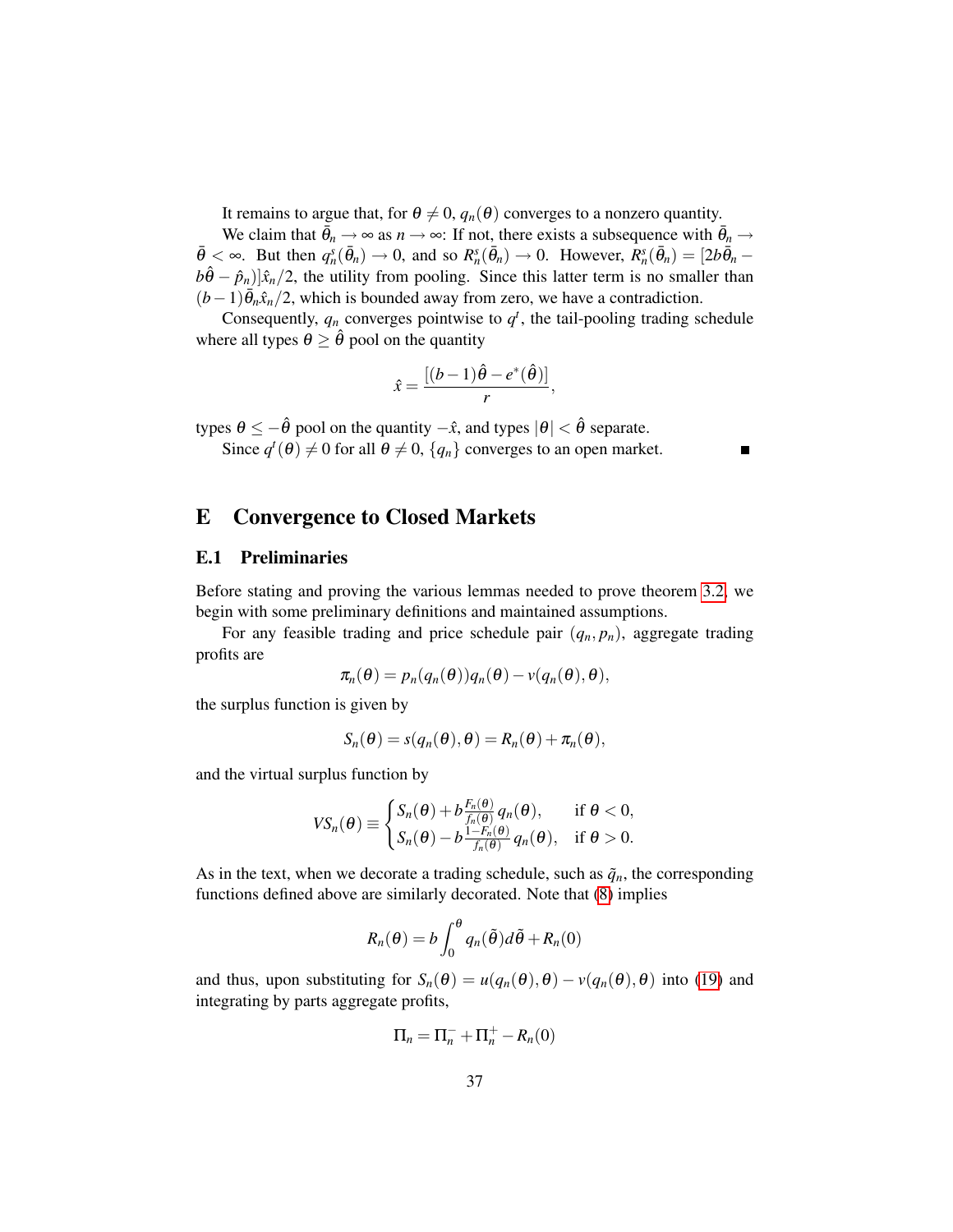where

$$
\Pi_n^- \equiv \int_{-\tau_n}^0 V S_n(\theta) dF_n(\theta),
$$
  

$$
\Pi_n^+ \equiv \int_0^{\tau_n} V S_n(\theta) dF_n(\theta).
$$

Given  $F^*$  and a sequence  $\tau_n \to \infty$ , we assume that *n* is sufficiently large that

<span id="page-38-0"></span>
$$
F^*(\tau_n) - F^*(-\tau_n) > \frac{1}{2}.\tag{39}
$$

#### E.2 Two Technical Lemmas

<span id="page-38-3"></span>**Lemma E.1** *Let*  $\{(\tau_n, q_n, p_n)\}$  *be a feasible sequence. Then for all*  $\theta \in \mathbb{R}$  *the sequence*  $\{q_n(\theta)\}\$  *is bounded.* 

**Proof.** Suppose there exists  $\hat{\theta} \in \mathbb{R}$  such that  $\{q_n(\hat{\theta})\}$  is unbounded above (the case in which  $\{q_n(\hat{\theta})\}$  is unbounded below is analogous). There then exists a subsequence  $\{q_m\}$  such that  $q_m(\hat{\theta}) \to \infty$ . For fixed  $\theta^{\dagger} > \hat{\theta}$ , since the trading schedules  $q_m$  are increasing (lemma [2.1\)](#page-9-1), we have

<span id="page-38-1"></span>
$$
q_m(\theta) \to \infty, \quad \forall \theta \in [\hat{\theta}, \theta^{\dagger}]. \tag{40}
$$

Since  $R_m(\theta) \ge 0$  and so  $S_m(\theta) \ge \pi_m(\theta)$  for all  $\theta$ , we have

<span id="page-38-2"></span>
$$
\Pi_m \le \int_{-\tau_m}^{\tau_m} S_m(\theta) f_m(\theta) \, d\theta. \tag{41}
$$

.

For sufficiently large  $m, -\tau_m < \hat{\theta} < \theta^{\dagger} < \tau_m$  and recalling [\(39\)](#page-38-0), so

$$
\int_{-\tau_m}^{\tau_m} S_m(\theta) f_m(\theta) d\theta = \frac{1}{F^*(\tau_m) - F^*(-\tau_m)} \int_{-\tau_m}^{\tau_m} S_m(\theta) f^*(\theta) d\theta
$$
  
\n
$$
\leq 2 \int_{-\tau_m}^{\tau_m} S_m(\theta) f^*(\theta) d\theta
$$
  
\n
$$
\leq 2 \left[ \int_{-\tau_m}^{\tau_m} s^{FB}(\theta) f^*(\theta) d\theta + \int_{\hat{\theta}}^{\theta^{\dagger}} S_m(\theta) f^*(\theta) d\theta \right]
$$

Using [\(5\)](#page-6-4) we have

$$
\int_{-\tau_m}^{\tau_m} s^{FB}(\theta) f^*(\theta) d\theta \to \frac{(b-1)^2}{2r} \sigma^2,
$$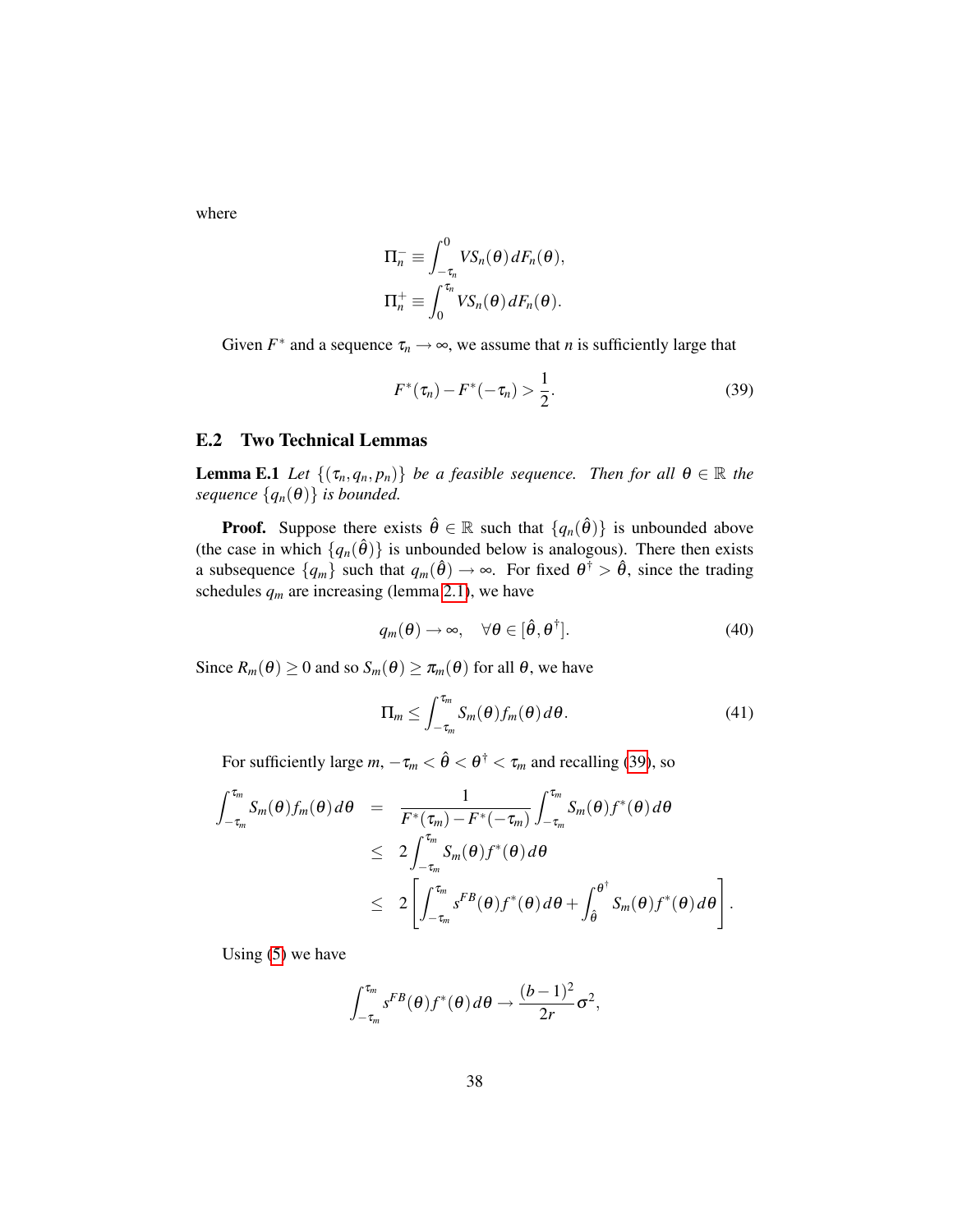where  $\sigma^2$  is the variance of  $F^*$ . From [\(3\)](#page-6-5) and [\(40\)](#page-38-1) we have  $S_m(\theta) \to -\infty$  for all  $\theta \in [\hat{\theta}, \theta^{\dagger}]$  and thus

$$
\int_{\hat{\theta}}^{\theta^{\dagger}} S_m(\theta) f^*(\theta) d\theta \rightarrow -\infty.
$$

Hence, [\(41\)](#page-38-2) implies  $\Pi_m \to -\infty$ , contradicting the hypothesis that  $\{q_n\}$  is a feasible sequence.

<span id="page-39-0"></span>Lemma E.2 *If there exists a feasible sequence not converging to a closed market, then there exists a feasible sequence*  $\{(\tilde{\tau}_m, \tilde{q}_m, \tilde{p}_m)\}$  *satisfying:* 

- *1. there exist*  $\hat{\theta} > 0$  *and*  $\hat{x} > 0$  *such that*  $\tilde{q}_m(\hat{\theta}) \rightarrow \hat{x}$  *as*  $m \rightarrow \infty$ *,*
- 2.  $\tilde{q}_m(0) = 0$  *for all m, and*
- *3. there exists*  $\tilde{\Pi}^+ \geq 0$  *such that*  $\tilde{\Pi}^+_m \rightarrow \tilde{\Pi}^+$  *as*  $m \rightarrow \infty$ *.*

Proof. The lemma is established in three steps, in which we sequentially construct the sequence, verifying at each step that the desired property holds. Denote by  $\{(\tau_n, q_n, p_n)\}\$  the feasible sequence not converging to a closed market.

STEP 1 As the sequence  $\{(\tau_n, q_n, p_n)\}$  does not converge to a closed market, there is a type  $\theta^*$  such that  $q_n(\theta^*)$  does not converge to zero. From lemma [E.1,](#page-38-3) the sequence  $\{q_n(\theta^*)\}$  is bounded, so there exists a subsequence  $\{(\tau_m, q_m, p_m)\}$  of  $\{(\tau_n, q_n, p_n)\}\$  such that  $q_m(\theta^*) \to x^* \neq 0$ . If  $x^* > 0$  and  $\theta^* > 0$ , then property 1 in the statement of the Lemma holds for the feasible sequence  $\{(\tau_m, q_m, p_m)\}.$ 

If  $x^* > 0$  and  $\theta^* \le 0$ , consider any  $\hat{\theta} > 0 \ge \theta^*$ . As  $q_m$  is increasing in  $\theta$ for all *m* and  $\{q_m(\hat{\theta})\}$  is bounded, there exists a subsequence  $\{(\tau_k, q_k, p_k)\}$  of  $\{(\tau_m, q_m, p_m)\}\$  and an  $\hat{x} \geq x^* > 0$  such that  $q_k(\hat{\theta}) \to \hat{x}$ , verifying property 1 for the feasible sequence  $\{(\tau_k, q_k, p_k)\}.$ 

If  $x^* < 0$ , define a new sequence  $\{(\tau_m, q_m^{\dagger}, p_m^{\dagger})\}$  by "flipping"  $\{q_m\}$  and  $\{p_m\}$ , i.e.,  $q_m^{\dagger}(\theta) = -q_m(-\theta)$  for all  $\theta$  and  $m$ ,  $p_m^{\dagger}(x) = -p_m(-x)$  for all *x* and *m*. This sequence then satisfies  $q_m^{\dagger}(-\theta^*) \to -x^* > 0$  and is feasible for  $\{F_m\}$ , because  $(u, v, F_m)$  is a symmetric market environment for all *m*. Replacing  $\theta^*$  by  $-\theta^*$ ,  $x^*$ by −*x* ∗ , and {*qm*} by {*q* † *<sup>m</sup>*} in the arguments for the case *x* <sup>∗</sup> > 0 establishes property 1.

STEP 2 By step 1, we can now assume property 1 holds for the original sequence, i.e., there exists  $\hat{\theta} > 0$  satisfying  $q_n(\hat{\theta}) = \hat{x} > 0$ .

Let

$$
\tilde{q}_n(\theta) = \begin{cases}\n\min[q_n(\theta), 0], & \text{if } \theta < 0 \\
0, & \text{if } \theta = 0 \\
\max[q_n(\theta), 0], & \text{if } \theta > 0\n\end{cases}
$$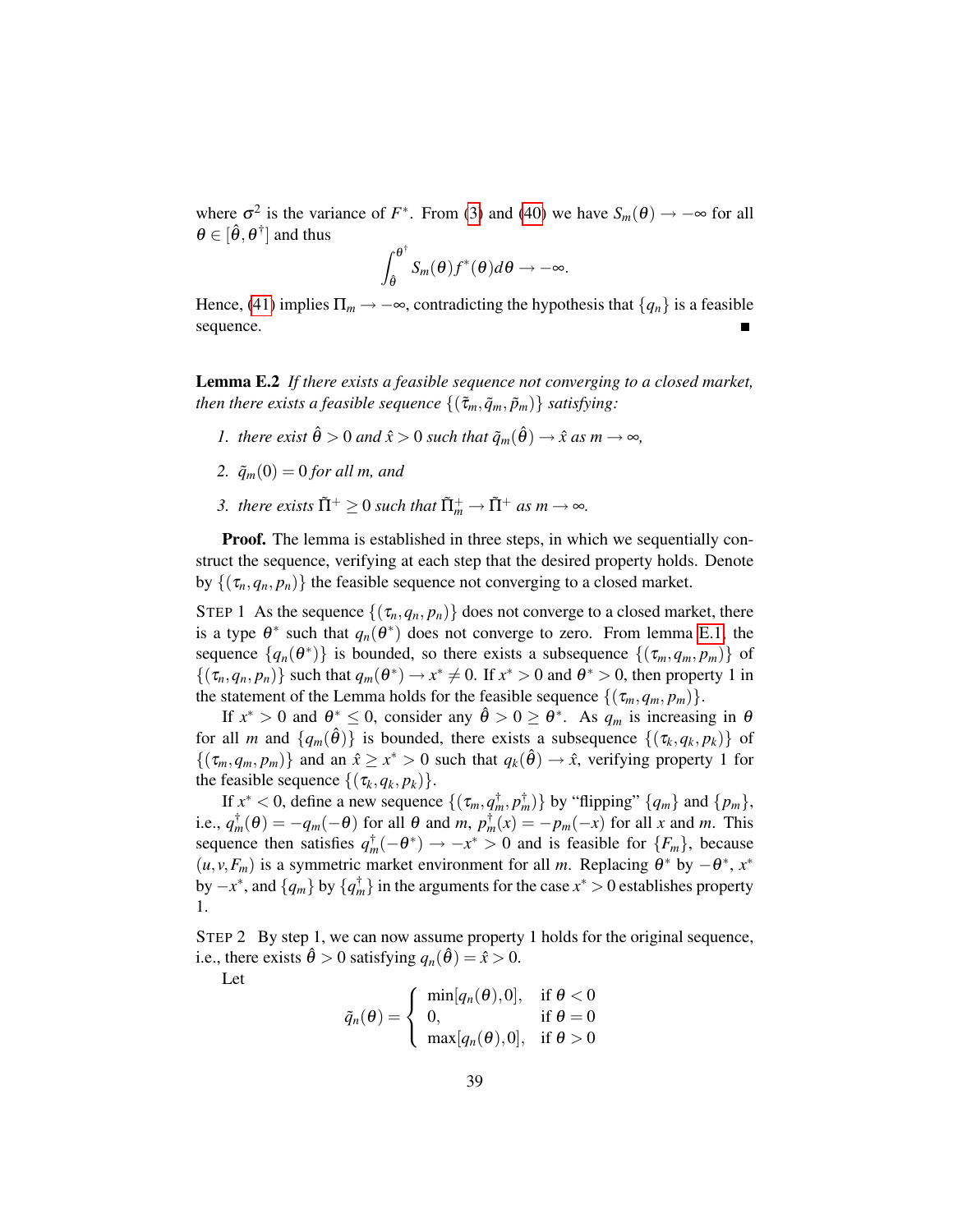The trading sequence  $\{\tilde{q}_n\}$  then satisfies  $\tilde{q}_n(0) = 0$  for all *n* and  $\tilde{q}_n(\hat{\theta}) \to \hat{x} > 0$ . We show next that  $\tilde{q}_n$  is feasible for  $F_n$  for each *n*, establishing the existence of a sequence  $\{\tau_n, \tilde{q}_n, \tilde{p}_n\}$  satisfying properties 1 and 2 in the statement of the lemma. Towards this end note, first, that as  $q_n$  is increasing so is  $\tilde{q}_n$ . Lemma [2.1](#page-9-1) implies that, for all *n*, the trading schedule  $\tilde{q}_n$  is implementable. To show that  $\{\tilde{q}_n\}$  is feasible, it suffices to show that

<span id="page-40-0"></span>
$$
\tilde{R}_n(\theta) \le R_n(\theta) \quad \text{and} \quad s(\tilde{q}_n(\theta), \theta) \ge s(q_n(\theta), \theta) \tag{42}
$$

and thus  $\tilde{\pi}_n(\theta) \geq \pi_n(\theta)$  holds for all  $\theta$ .

Let  $\underline{\theta}_n = \inf \{ \theta \mid \tilde{q}_n(\theta) = 0 \}$  (we do not exclude the possibility  $\underline{\theta}_n = -\tau_n$ ) and  $\bar{\theta}_n = \sup \{ \theta \mid \tilde{q}_n(\theta) = 0 \}$  (we do not exclude the possibility  $\bar{\theta}_n = \tau_n$ ). For all  $\theta \in (\underline{\theta}_n, \overline{\theta}_n)$  [\(42\)](#page-40-0) holds because for those types  $\overline{R}_n(\theta) = 0 \le R_n(\theta)$  and  $s(\overline{q}_n(\theta)) = 0$  $0 \geq s(q_n(\theta), \theta)$ , where the latter inequality follows from [\(3\)](#page-6-5) and observing that  $q_n(\theta)\theta \leq 0$  for all types in  $(\underline{\theta}_n, \overline{\theta}_n)$ . Consider then  $\theta > \overline{\theta}_n$ . By construction, we have  $\tilde{q}_n(\theta) = q_n(\theta)$  and thus  $s(\tilde{q}_n(\theta), \theta) = s(q_n(\theta), \theta)$ . From [\(8\)](#page-9-3) we have

$$
\tilde{R}_n(\theta^{\dagger}) - \tilde{R}_n(\bar{\theta}_n) = R_n(\theta^{\dagger}) - R_n(\bar{\theta}_n), \quad \forall \theta^{\dagger} > \bar{\theta}_n,
$$

implying [\(42\)](#page-40-0) (because  $\tilde{R}_n(\bar{\theta}_n) = 0 \le R_n(\bar{\theta}_n)$ ). For  $\theta < \underline{\theta}_n$ , (42) follows from an analogous argument, establishing the feasibility of  $\{\tilde{q}_n\}$ .

STEP 3 Let  $\{(\tau_n, q_n, p_n)\}\)$  be feasible for a sequence  $\{F_n\}$  approximating  $F^*$  and suppose properties 1 and 2 in the statement of the lemma are satisfied. By hypothesis,  $q_n(0) = 0$  and thus  $R_n(0) = 0$  holds for all *n*, implying the identity

$$
\Pi_n=\Pi_n^-+\Pi_n^+.
$$

We next show that the sequences  $\{\Pi_n^-\}$  and  $\{\Pi_n^+\}$  are bounded so that there exists a subsequence  $\{(\tau_m, q_m, p_m)\}, \Pi^{-} \in \mathbb{R}$ , and  $\Pi^{+} \in \mathbb{R}$  such that  $\Pi^-_m \to \Pi^{-}$  and  $\Pi_m^+ \to \Pi^+$ . Using  $q_n(\theta) \ge 0$  for all  $\theta \ge 0$  in the first inequality, we have for all *n* sufficiently large:

$$
\Pi_n^+ \leq \int_0^{\tau_n} \left[ S_n(\theta) f_n(\theta) \right] d\theta
$$
  
\n
$$
\leq \int_0^{\tau_n} \left[ s^{FB}(\theta) f_n(\theta) \right] d\theta
$$
  
\n
$$
= \frac{1}{F^*(\tau_n) - F^*(-\tau_n)} \int_0^{\tau_n} \left[ s^{FB}(\theta) f^*(\theta) \right] d\theta
$$
  
\n
$$
< \frac{1}{F^*(\tau_n) - F^*(-\tau_n)} \int_0^\infty \left[ s^{FB}(\theta) f^*(\theta) \right] d\theta
$$
  
\n
$$
< 2 \int_0^\infty \left[ s^{FB}(\theta) f(\theta) \right] d\theta
$$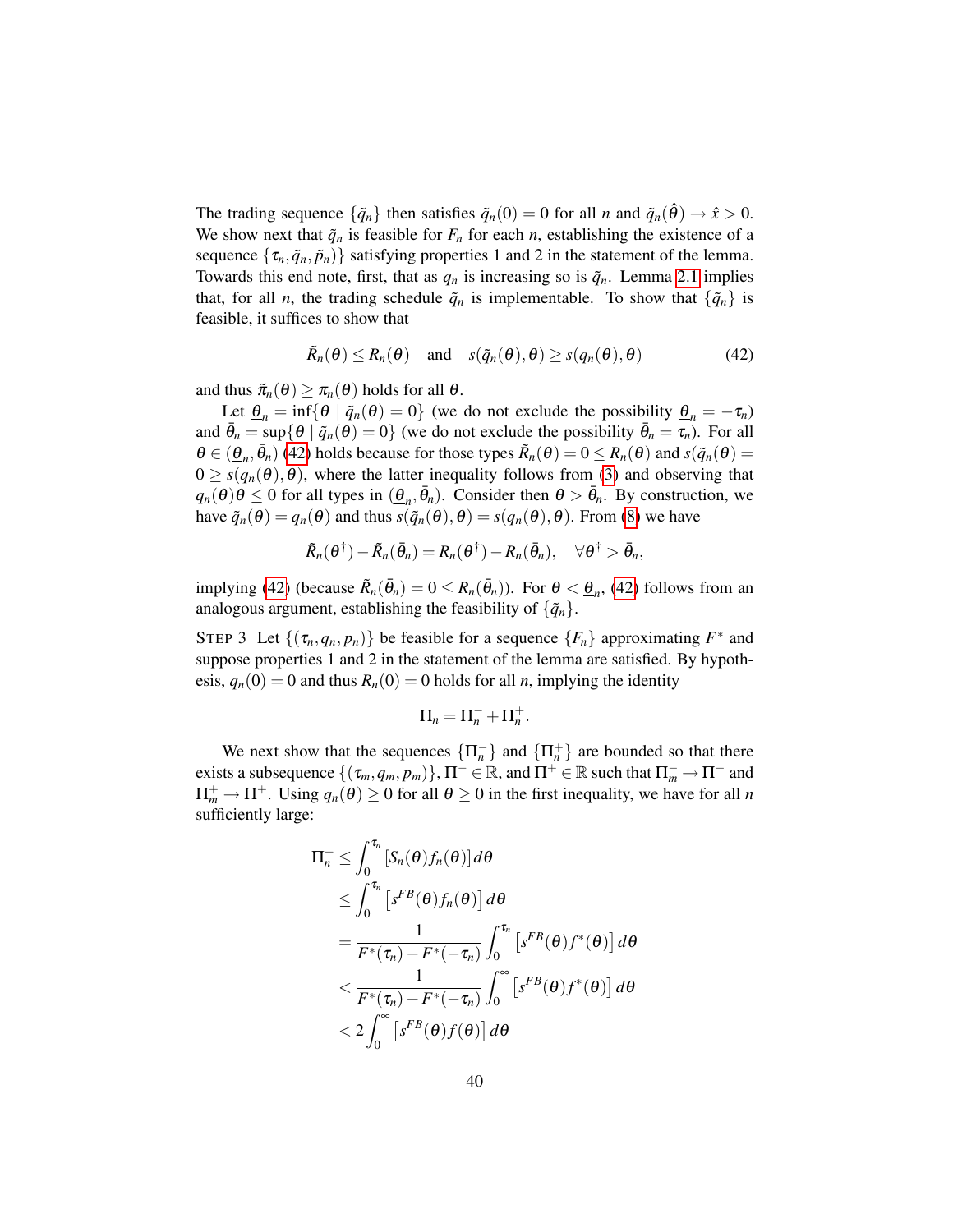$$
=\frac{(b-1)^2}{2r}\sigma^2,
$$

establishing that  $\{\Pi_n^+\}$  is bounded above. An analogous argument shows that  ${\{\Pi_n^-\}$  is bounded above. Because  ${\{\tau_n, q_n, p_n\}}$  is feasible we have  $\Pi_n = \Pi_n^- + \Pi_n^ \Pi_n^+ \geq 0$  for all *n*. It then follows from the fact that  $\{\Pi_n^-\}$  (resp.  $\{\Pi_n^+\}$ ) is bounded above that  $\{\Pi_n^+\}$  (resp.  $\{\Pi_n^-\}$ ) is bounded below.

Let  $\{(\tau_m, q_m, p_m)\}\$  be a subsequence of  $\{(\tau_n, q_n, p_n)\}\$  satisfying  $\Pi_m^- \to \Pi^-$  and  $\Pi_m^+ \to \Pi^+$ . If  $\Pi^+ \geq 0$ , the sequence  $\{(\tau_m, q_m, p_m)\}$  satisfies properties 1–3 in the statement of the lemma and so is the desired sequence  $\{(\tilde{\tau}_m, \tilde{q}_m, \tilde{p}_m)\}.$ 

Finally, suppose  $\Pi^+ < 0$ . Then, because  $\Pi_m \to \Pi^- + \Pi^+$ , feasibility of the sequence  $\{(\tau_m, q_m, p_m)\}\$ implies  $\Pi^- > 0$ . Consider the "flipped" sequence  $\{(\tau_m, q_m^{\dagger}, p_m^{\dagger})\}$ defined by  $q_m^{\dagger}(\theta) = -q_m(-\theta)$  for all  $\theta$  and  $m$ , and  $p_m^{\dagger}(x) = -p_m(-x)$  for all *x* and *m*. By construction, this sequence satisfies properties 2 and 3 in the statement of the lemma and, because of symmetry of  $(u, v, F_m)$ , is feasible for the sequence  ${F_m}$ . We complete our argument by demonstrating that there is a subsequence  $\{(\tau_k, \tilde{q}_k, \tilde{p}_k)\}\$  of the flipped sequence  $\{(\tau_m, q_m^{\dagger}, p_m^{\dagger})\}\$  also satisfying property 1. Suppose not. Then we must have, for the unflipped sequence,  $q_m(\theta) \rightarrow 0$  for all  $\theta$  < 0. [If not, we can find a type  $\tilde{\theta}$  < 0 and a subsequence  $\{q_k\}$  such that  $q_k(\tilde{\theta}) \rightarrow \tilde{x} \neq 0$ . Because  $q_k(\tilde{\theta}) \leq 0$  holds for all *k* we must have  $\tilde{x} < 0$ , and so the flipped sequence satisfies property 1.] Let  $0 < \varepsilon < \Pi^{-}$ . As the second moment of  $F^*$  exists, there exists  $\hat{\theta} < 0$  such that

$$
2\int_{-\infty}^{\hat{\theta}}s^{FB}(\theta)f^*(\theta)d\theta<\varepsilon.
$$

Noting that for all *m* sufficiently large,

$$
\Pi_m^- \leq 2 \int_{-\infty}^{\hat{\theta}} s^{FB}(\theta) f^*(\theta) d\theta + \int_{\hat{\theta}}^0 S_m(\theta) f_m(\theta) d\theta,
$$

and that the second integral on the right hand side converges to zero because  $q_m(\theta) \to 0$  for all  $\theta \in [\hat{\theta}, 0]$ , we obtain a contradiction to the hypothesis  $\Pi_m^- \to 0$  $\Pi^- > \varepsilon$ .

#### E.3 Proof of Theorem [3.2](#page-12-2)

Assume there is a feasible sequence  $\{(\tau_n, q_n, p_n)\}\$  that does not converge to a closed market. From lemma [E.2,](#page-39-0) we may assume without loss of generality that there exists  $\hat{\theta} > 0$  such that  $q_n(\hat{\theta}) \rightarrow \hat{x} > 0$ ,  $q_n(0) = 0$  for all *n*, and  $\Pi_n^+ \rightarrow \Pi^+ \ge 0$ . Because  $\hat{x} > 0$  and the second moment of  $F^*$  exists, there exists  $\theta^{\dagger} > \hat{\theta}$  such that

<span id="page-41-0"></span>
$$
- \left[1 - F^*(\hat{\boldsymbol{\theta}})\right] \frac{1}{2} r \hat{x}^2 + 2 \int_{\boldsymbol{\theta}^{\dagger}}^{\infty} s^{FB}(\boldsymbol{\theta}) f^*(\boldsymbol{\theta}) d\boldsymbol{\theta} < 0. \tag{43}
$$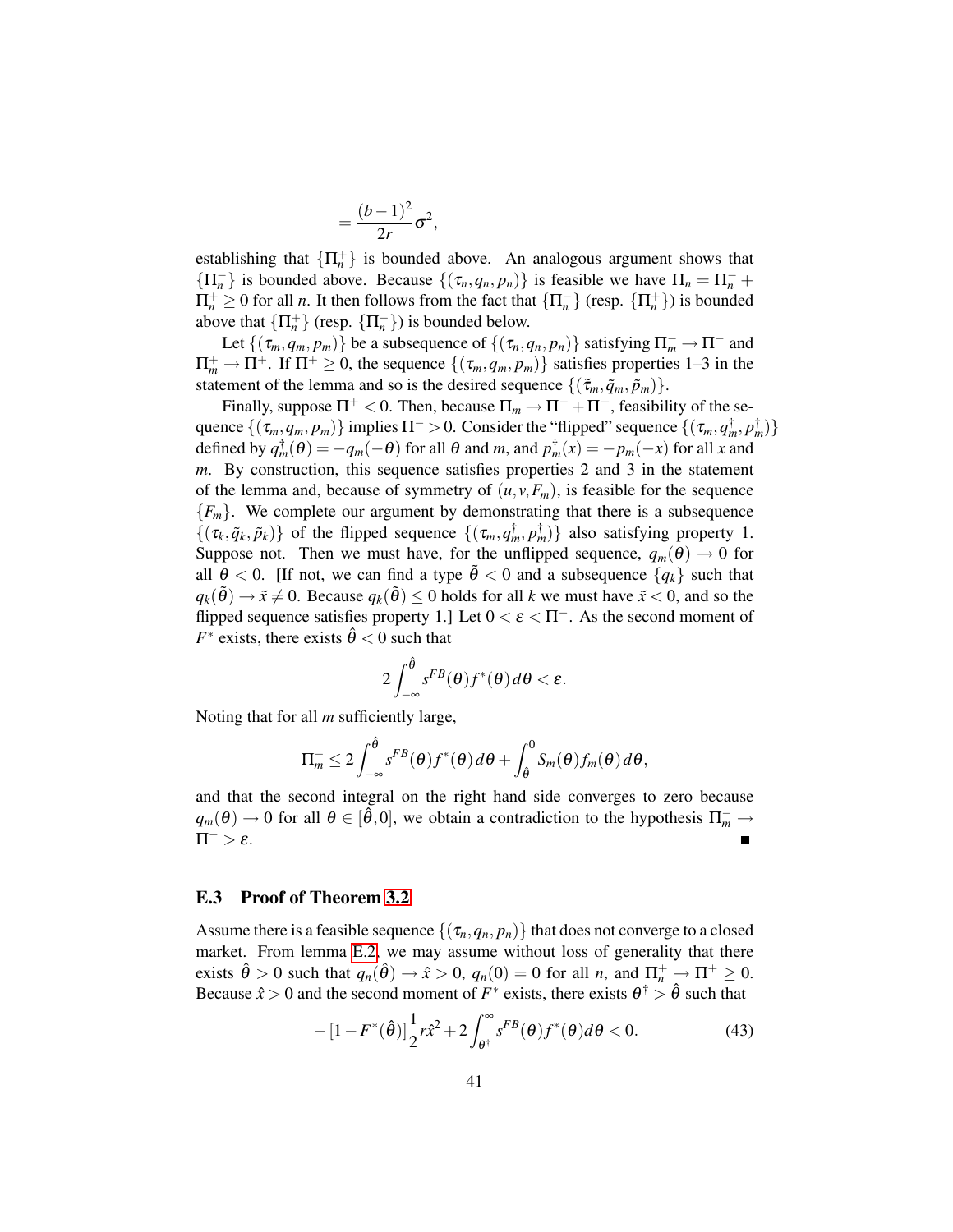From lemma [E.1,](#page-38-3)  $q_n(\theta^{\dagger})$  is bounded and there thus exists a subsequence  $\{(\tau_m, q_m, p_m)\}$ of  $\{(\tau_n, q_n, p_n)\}$  such that  $q_m(\theta^{\dagger}) \to x^{\dagger}$ . As every implementable trading schedule is increasing, we have  $x^{\dagger} \geq \hat{x}$ .

The following calculations will show that if the market breakdown condition [\(11\)](#page-12-1) holds,  $\{\Pi_n^+\}$  is bounded above by a sequence converging to the left hand side of [\(43\)](#page-41-0), contradicting the hypothesis  $\Pi_n^+ \to \Pi^+ \geq 0$  and thus establishing the desired result.

Define the sequence  $\{\tilde{q}_n\}$  by setting  $\tilde{q}_n(\theta) = \min[q_n(\theta), q_n(\theta^{\dagger})]$  for all  $\theta$  and *n*. We recall equation [\(21\)](#page-27-2),

<span id="page-42-1"></span>
$$
\Pi_n^+ = \int_0^{\tau_n} \widetilde{VS}_n(\theta) dF_n(\theta) + \int_0^{\tau_n} \left[ VS_n(\theta) - \widetilde{VS}_n(\theta) \right] dF_n(\theta).
$$
 (44)

<span id="page-42-0"></span>Lemma E.3 *For n sufficiently large,*

$$
\int_0^{\tau_n} \left[ VS_n(\theta) - \widetilde{VS}_n(\theta) \right] dF_n(\theta) \leq 2 \int_{\theta^{\dagger}}^{\infty} s^{FB}(\theta) dF^*(\theta).
$$

**Proof.** The integrand on the left is equal to zero for all  $\theta \in (0, \theta^{\dagger}]$ . For  $\theta \ge \theta^{\dagger}$  we have  $q_n(\theta) \ge q_n(\theta^{\dagger}) = \tilde{q}_n(\theta) \ge 0$  and thus

$$
VS_n(\theta) - \widetilde{VS}_n(\theta) = S_n(\theta) - \widetilde{S}_n(\theta) - b \frac{1 - F_n(\theta)}{f_n(\theta)} [q_n(\theta) - \widetilde{q}_n(\theta)]
$$
  

$$
\leq S_n(\theta) - \widetilde{S}_n(\theta)
$$
  

$$
\leq s^{FB}(\theta)
$$

where the last inequality follows from the calculation

$$
s(z, \theta) - s(x, \theta) = (b - 1)\theta(z - x) - \frac{1}{2}r(z^2 - x^2)
$$
  
=  $(b - 1)\theta(z - x) - \frac{1}{2}r(z - x)^2 - \frac{1}{2}r(2zx - 2x^2)$   
 $\leq s^{FB}(\theta) - rx(z - x).$ 

It follows that

$$
\int_0^{\tau_n} \left[ VS_n(\theta) - \widetilde{VS}_n(\theta) \right] dF_n(\theta) \leq \int_{\theta^{\dagger}}^{\tau_n} s^{FB}(\theta) dF_n(\theta)
$$
  

$$
\leq 2 \int_{\theta^{\dagger}}^{\infty} s^{FB}(\theta) dF^*(\theta).
$$

42

 $\blacksquare$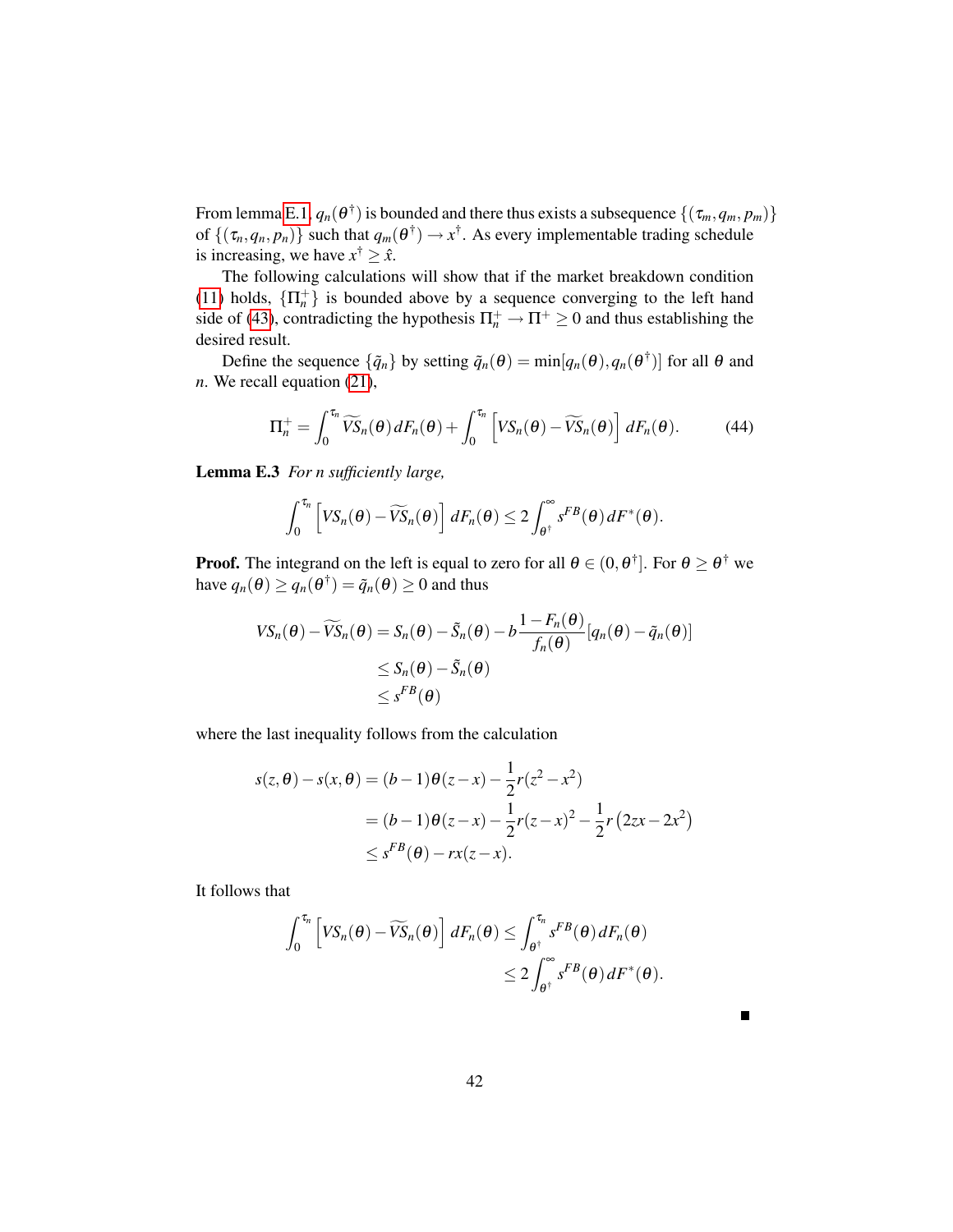Consider now the first integral in [\(44\)](#page-42-1). This can be written as

$$
\int_0^{\tau_n} \widetilde{VS}_n(\theta) dF_n(\theta) = \int_0^{\tau_n} \left[ s(\tilde{q}_n(\theta), \theta) f_n(\theta) - (1 - F_n(\theta)) b \tilde{q}_n(\theta) \right] d\theta
$$
  
= 
$$
\int_0^{\tau_n} \left[ (b-1) \theta f_n(\theta) - b(1 - F_n(\theta)) \right] \tilde{q}_n(\theta) d\theta - \int_0^{\tau^n} \frac{1}{2} r \tilde{q}_n(\theta)^2 dF_n(\theta).
$$

Because  $\tilde{q}_n(\theta) \ge q_n(\hat{\theta})$  for all  $\theta \ge \hat{\theta}$ , we have

$$
\int_0^{\tau_n} \frac{1}{2} r \tilde{q}_n(\theta)^2 dF_n(\theta) \ge \int_{\hat{\theta}}^{\tau_n} \frac{1}{2} r q_n(\hat{\theta})^2 dF_n(\theta)
$$
  
=  $\{1 - F_n(\hat{\theta})\} \frac{1}{2} r (q_n(\hat{\theta}))^2$ .

Combining our calculations so far, we have

<span id="page-43-5"></span>
$$
\Pi_n^+ \leq G_n + \left\{ -\{1 - F_n(\hat{\boldsymbol{\theta}})\} \frac{1}{2} r q_n(\hat{\boldsymbol{\theta}})^2 + 2 \int_{\boldsymbol{\theta}^+}^{\infty} s^{FB}(\boldsymbol{\theta}) dF^*(\boldsymbol{\theta}) \right\},\qquad(45)
$$

where

$$
G_n = \int_0^{\tau_m} \left[ (b-1) \theta f_n(\theta) - b(1 - F_n(\theta)) \right] \tilde{q}_n(\theta) d\theta.
$$

By lemma [5.1,](#page-28-5) [\(11\)](#page-12-1) implies that the sequence  ${G_n}$  is bounded above by a sequence converging to zero. Hence [\(45\)](#page-43-5) implies that  $\{\Pi_n^+\}$  is bounded above by a sequence converging to the left side of [\(43\)](#page-41-0), completing the proof.

## References

- <span id="page-43-0"></span>AKERLOF, G. A. (1970): "The Market for 'Lemons': Quality Uncertainty and the Market Mechanism," *The Quarterly Journal of Economics*, 84, 488–500.
- <span id="page-43-3"></span>AN, M. Y. (1998): "Logconcavity versus Logconvexity: A Complete Characterization," *Journal of Economic Theory*, 80(2), 350–369.
- <span id="page-43-4"></span>BAGNOLI, M., AND T. BERGSTROM (2005): "Log-Concave Probability and Its Applications," *Economic Theory*, 26(2), 445–469.
- <span id="page-43-2"></span>BHATTACHARYA, U., P. J. RENY, AND M. SPIEGEL (1995): "Destructive Interference in an Imperfectly Competitive Multi-Security Market," *Journal of Economic Theory*, 65, 136–170.
- <span id="page-43-1"></span>BHATTACHARYA, U., AND M. SPIEGEL (1991): "Insiders, Outsiders, and Market Breakdowns," *Review of Financial Studies*, 4, 255–282.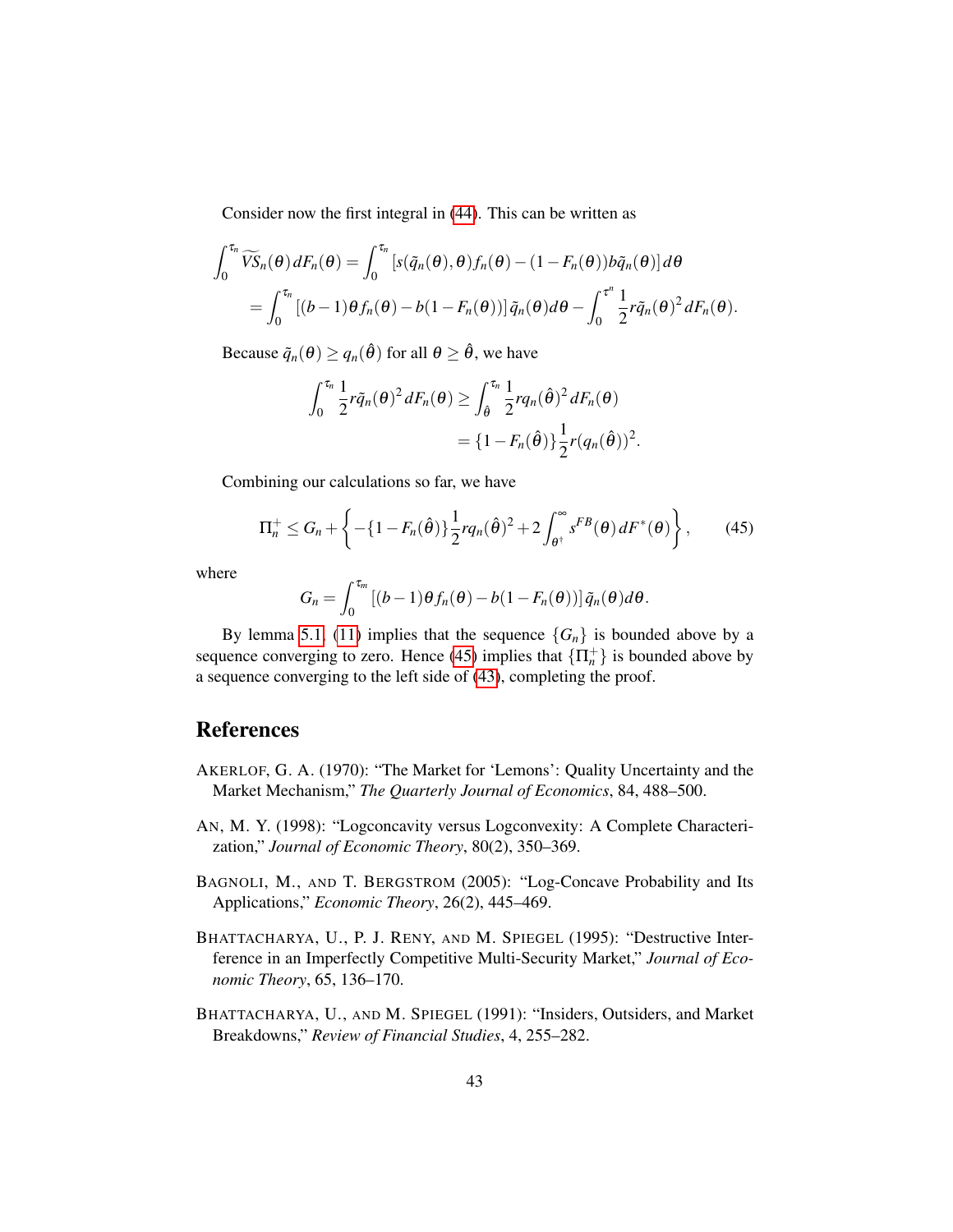- <span id="page-44-3"></span>BIAIS, B., D. MARTIMORT, AND J.-C. ROCHET (2000): "Competing Mechanisms in a Common Value Environment," *Econometrica*, 68(4), 799–837.
- <span id="page-44-6"></span>BISIN, A., AND P. GOTTARDI (2006): "Efficient Competitive Equilibria with Adverse Selection," *Journal of Political Economy*, 114(3), 485–516.
- <span id="page-44-7"></span>CHO, I.-K., AND D. KREPS (1987): "Signaling Games and Stable Equilibria," *Quarterly Journal of Economics*, 102, 179–221.
- <span id="page-44-10"></span>CHUNG, K. L. (1974): *A Course in Probability Theory*. Academic Press, New York.
- <span id="page-44-11"></span>EATON, M. L. (1981): "On the Projections of Isotropic Distributions," *Annals of Statistics*, 9(2), 391–400.
- <span id="page-44-12"></span>FANG, K.-T., S. KOTZ, AND K.-W. NG (1990): *Symmetric Multivariate and Related Distributions*. Chapman and Hill, New York.
- <span id="page-44-8"></span>GALE, D. (1992): "A Walrasian Theory of Markets with Adverse Selection," *The Review of Economic Studies*, 59(2), 229–255.

<span id="page-44-9"></span>(1996): "Equilibria and Pareto Optima of Markets with Adverse Selection," *Economic Theory*, 7(2), 207–235.

- <span id="page-44-5"></span>GALE, D., AND M. HELLWIG (2004): "Competitive Insurance Markets with Asymmetric Information: A Cournot-Arrow-Debreu Approach," New York University and University of Mannheim.
- <span id="page-44-1"></span>GLOSTEN, L. R. (1989): "Insider Trading, Liquidity, and the Role of the Monopolist Specialist," *Journal of Business*, 62, 211–235.
- <span id="page-44-2"></span>(1994): "Is the Electronic Open Limit Order Market Inevitable?," *Journal of Finance*, 49, 1127–1161.
- <span id="page-44-0"></span>GLOSTEN, L. R., AND P. MILGROM (1985): "Bid, Ask and Transaction Prices in a Specialist Model with Heterogeneously Informed Traders," *Journal of Financial Economics*, 14, 71–100.
- <span id="page-44-13"></span>HARDIN, C. (1982): "On the Linearity of Regression," *Zeitschrift fur Wahrschein- ¨ lichkeitstheorie und verwandte Gebiete*, 61, 291–302.
- <span id="page-44-4"></span>HELLWIG, M. (1992): "Fully Revealing Outcomes in Signalling Models: An Example of Nonexistence When the Type Space is Unbounded," *Journal of Economic Theory*, 58, 93–104.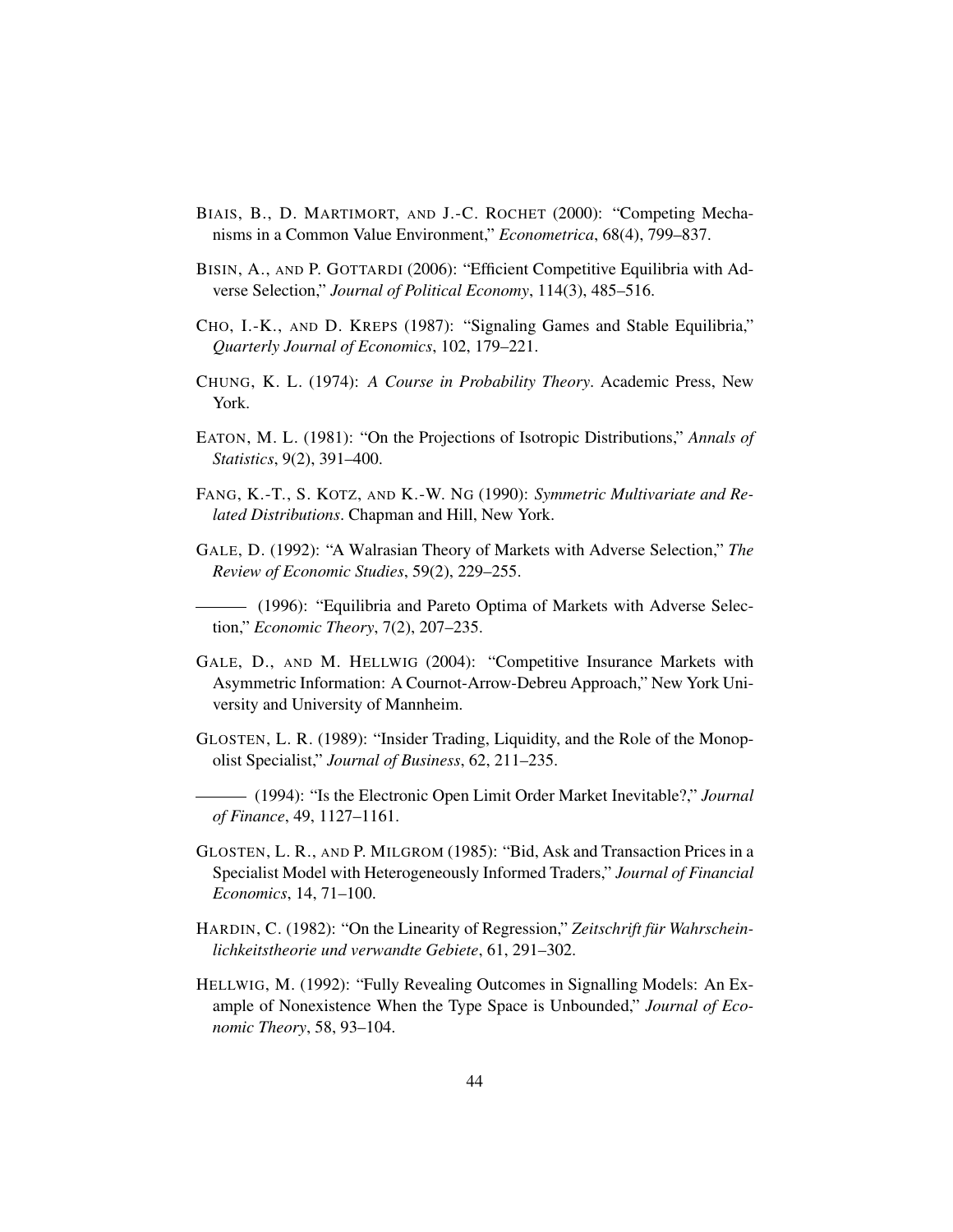- <span id="page-45-5"></span>KOHLBERG, E., AND J.-F. MERTENS (1986): "On the Strategic Stability of Equilibria," *Econometrica*, 54, 1003–1037.
- <span id="page-45-9"></span>KREPS, D., AND R. WILSON (1982): "Sequential Equilibria," *Econometrica*, 50, 863–894.
- <span id="page-45-2"></span>KREPS, D. M. (1990): *A Course in Microeconomic Theory*. Princeton University Press, Princeton, NJ.
- <span id="page-45-1"></span>KYLE, A. S. (1985): "Continuous Auctions and Insider Trading," *Econometrica*, 53(6), 1315–1335.
- <span id="page-45-7"></span>LAFFONT, J.-J., AND E. S. MASKIN (1990): "The Effficient Market Hypothesis and Insider Trading on the Stock Market," *Journal of Political Economy*, 98, 70–93.
- <span id="page-45-13"></span>LARIVIERE, M. A. (2006): "A Note on Probability Distributions with Increasing Generalized Failure Rates," *Operations Research*, 54(3), 602–604.
- <span id="page-45-0"></span>LEACH, J., AND A. MADHAVAN (1993): "Price Experimentation and Security Market Structure," *Review of Financial Studies*, 6, 375–404.
- <span id="page-45-8"></span>LELAND, H., AND D. PYLE (1977): "Information Asymmetries, Financial Structure, and Financial Intermediation," *Journal of Finance*, 32, 371–387.
- <span id="page-45-11"></span>MAILATH, G. J. (1987): "Incentive Compatibility in Signaling Games with a Continuum of Types," *Econometrica*, 55(6), 1349–1365.
- <span id="page-45-6"></span>MAILATH, G. J., M. OKUNO-FUJIWARA, AND A. POSTLEWAITE (1993): "Belief-Based Refinements in Signaling Games," *Journal of Economic Theory*, 60, 241–276.
- <span id="page-45-10"></span>MILGROM, P., AND I. SEGAL (2002): "Envelope Theorems for Arbitrary Choice Sets," *Econometrica*, 70(2), 583–601.
- <span id="page-45-12"></span>MYERSON, R. B. (1981): "Optimal Auction Design," *Mathematics of Operations Research*, 6, 58–73.
- <span id="page-45-3"></span>PRESCOTT, E. C., AND R. M. TOWNSEND (1984a): "General Competitive Analysis in an Economy with Private Information," *International Economic Review*, 25(1), 1–20.
- <span id="page-45-4"></span>(1984b): "Pareto Optima and Competitive Equilibria with Adverse Selection and Moral Hazard," *Econometrica*, 52(1), 21–46.